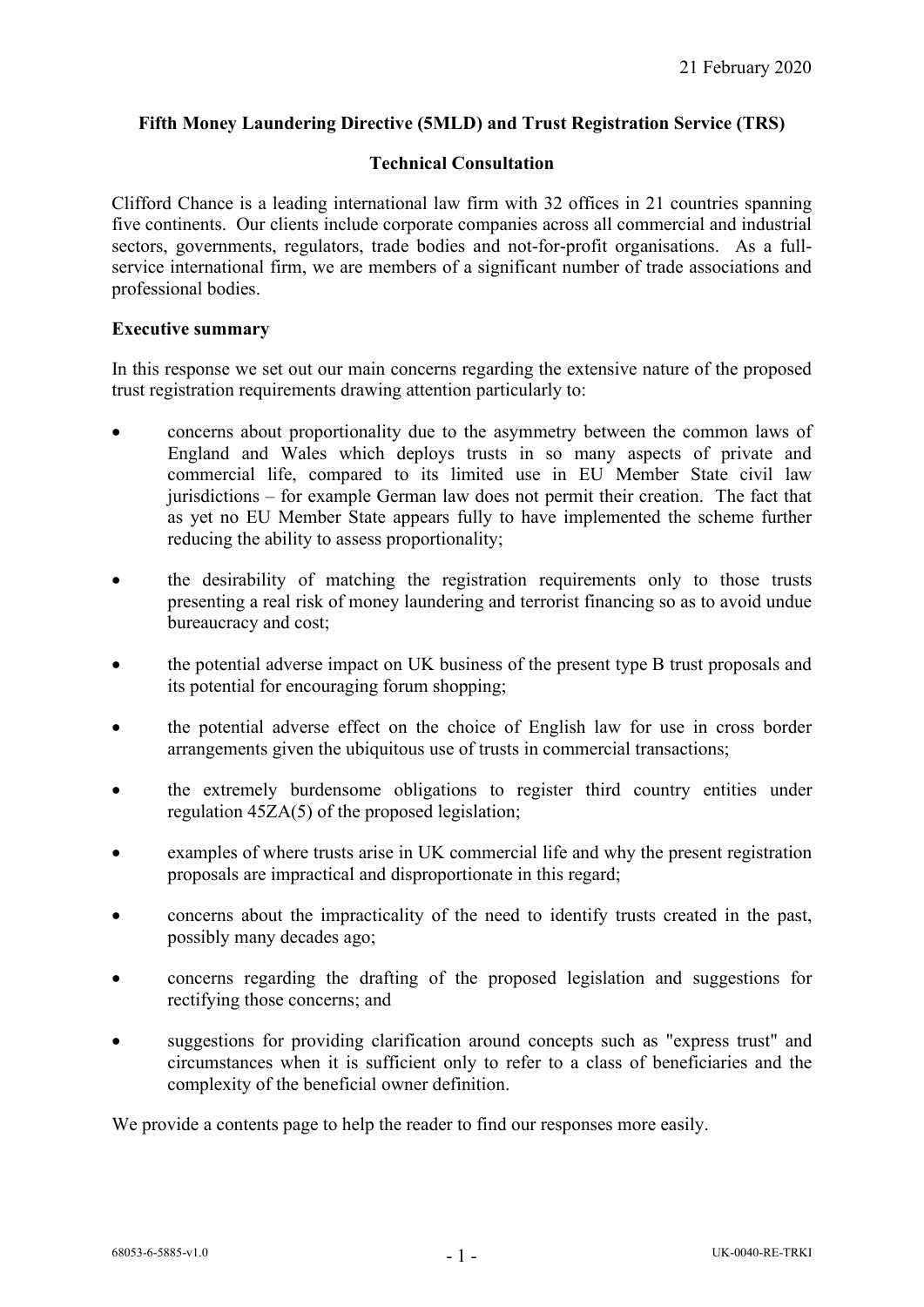### **CONTENTS**

|     |                                                                                                                                                                                    | Question $1 -$ Are there other express trusts that should be out of scope? Please provide<br>examples and evidence of why they meet the criteria of being low risk for money<br>laundering and terrorist financing purposes or supervised elsewhere7 |  |  |
|-----|------------------------------------------------------------------------------------------------------------------------------------------------------------------------------------|------------------------------------------------------------------------------------------------------------------------------------------------------------------------------------------------------------------------------------------------------|--|--|
| 1.  | Trusts arising under transactional arrangements which are incidental to a larger purpose                                                                                           |                                                                                                                                                                                                                                                      |  |  |
| 2.  |                                                                                                                                                                                    |                                                                                                                                                                                                                                                      |  |  |
| 3.  | Agent and trustee arrangements used in contracts to protect third party rights due to the                                                                                          |                                                                                                                                                                                                                                                      |  |  |
| 4.  | Agent and trustee arrangements used in terms of business for the provision of banking<br>and investment services to protect rights of group members due to the privity of contract |                                                                                                                                                                                                                                                      |  |  |
| 5.  |                                                                                                                                                                                    |                                                                                                                                                                                                                                                      |  |  |
| 6.  |                                                                                                                                                                                    |                                                                                                                                                                                                                                                      |  |  |
| 7.  |                                                                                                                                                                                    |                                                                                                                                                                                                                                                      |  |  |
| 8.  |                                                                                                                                                                                    |                                                                                                                                                                                                                                                      |  |  |
|     | 8.1                                                                                                                                                                                |                                                                                                                                                                                                                                                      |  |  |
|     | 8.2                                                                                                                                                                                |                                                                                                                                                                                                                                                      |  |  |
|     | 8.3                                                                                                                                                                                |                                                                                                                                                                                                                                                      |  |  |
|     | 8.4                                                                                                                                                                                |                                                                                                                                                                                                                                                      |  |  |
|     | 8.5                                                                                                                                                                                | Nominees holding title on bare trust for a third party and overseas joint ventures                                                                                                                                                                   |  |  |
| 9.  |                                                                                                                                                                                    |                                                                                                                                                                                                                                                      |  |  |
| 10. |                                                                                                                                                                                    |                                                                                                                                                                                                                                                      |  |  |
| 11. |                                                                                                                                                                                    |                                                                                                                                                                                                                                                      |  |  |
| 12. |                                                                                                                                                                                    |                                                                                                                                                                                                                                                      |  |  |
| 13. |                                                                                                                                                                                    |                                                                                                                                                                                                                                                      |  |  |
| 14. |                                                                                                                                                                                    |                                                                                                                                                                                                                                                      |  |  |
|     |                                                                                                                                                                                    | Question $2 - Do$ the proposed definitions and descriptions give enough clarity on those trusts<br>not required to register? What additional areas would you expect to see covered in                                                                |  |  |
| 1.  |                                                                                                                                                                                    |                                                                                                                                                                                                                                                      |  |  |
|     | 1.1                                                                                                                                                                                |                                                                                                                                                                                                                                                      |  |  |
|     | 1.2                                                                                                                                                                                |                                                                                                                                                                                                                                                      |  |  |
|     | 1.3                                                                                                                                                                                |                                                                                                                                                                                                                                                      |  |  |
|     | 1.4                                                                                                                                                                                |                                                                                                                                                                                                                                                      |  |  |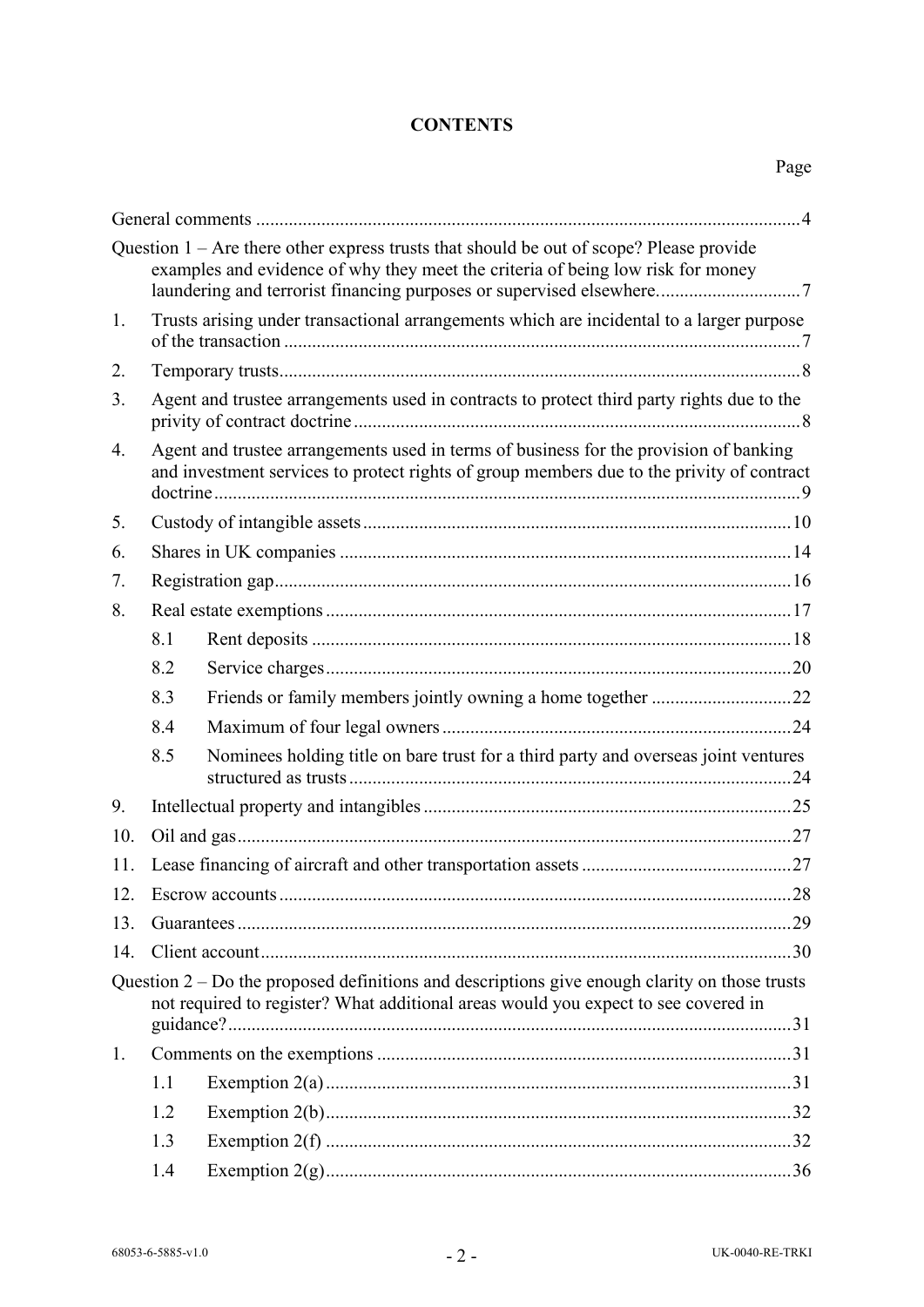| 2. |                                                                                         |                                                                                                                                                                        |  |  |
|----|-----------------------------------------------------------------------------------------|------------------------------------------------------------------------------------------------------------------------------------------------------------------------|--|--|
| 3. | Information required to be registered – complexity of the "beneficial owner" definition |                                                                                                                                                                        |  |  |
| 4. |                                                                                         |                                                                                                                                                                        |  |  |
|    | 4.1                                                                                     |                                                                                                                                                                        |  |  |
|    | 4.2                                                                                     |                                                                                                                                                                        |  |  |
|    | 4.3                                                                                     |                                                                                                                                                                        |  |  |
|    |                                                                                         | Question $3 - Do$ the proposed registration deadlines and penalty regime have any unintended<br>consequences that would lead to unfair outcomes for specific groups?44 |  |  |
| 1. |                                                                                         |                                                                                                                                                                        |  |  |
| 2. |                                                                                         |                                                                                                                                                                        |  |  |
| 3. |                                                                                         |                                                                                                                                                                        |  |  |
| 4. |                                                                                         |                                                                                                                                                                        |  |  |
|    |                                                                                         |                                                                                                                                                                        |  |  |
|    |                                                                                         |                                                                                                                                                                        |  |  |
|    |                                                                                         |                                                                                                                                                                        |  |  |
|    |                                                                                         | Schedule 4 Question $2 -$ Revised versions of certain of the exemptions set out in the proposed                                                                        |  |  |
|    |                                                                                         | Schedule 5 Register of beneficial ownership – Suggested revisions regarding registration  59                                                                           |  |  |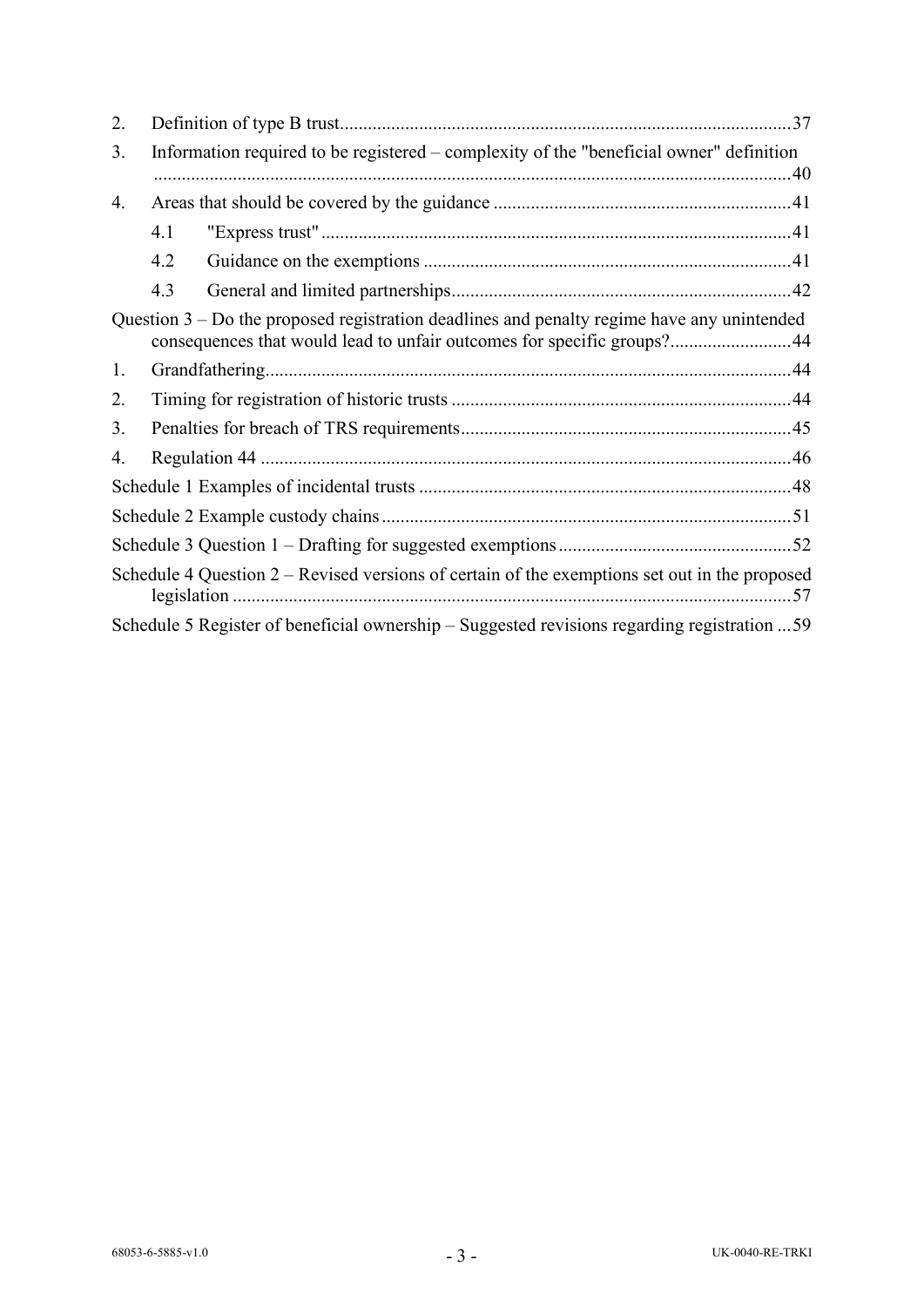## **General comments**

We welcome the opportunity to contribute to HM Revenue & Customs' and HM Treasury's (**HMT**) technical consultation on 5MLD and TRS published on 24 January 2020. We refer you to our response (attached to our cover email) dated 10 June 2019 to HM Treasury's consultation on the transposition of 5MLD into UK law (the **2019 response**).

In the 2019 response, we emphasised the ubiquity of trusts in English law, the resulting onerous nature of the proposed trust registration requirements (**TRS requirements**), the need for proportionality given that many trusts present a low risk of being manipulated for money laundering and terrorist financing purposes (**low AML risk**) and the need for consistency with EU Member States, particularly in view of the rarity of trusts in their jurisdictions.

It is a unique feature of English law that many legal arrangements take the form of trusts. In other jurisdictions, the equivalent legal arrangements would be contractual or achieved by other means (e.g. through insolvency law). In a business context, trusts are omnipresent throughout commercial transactions and the financial markets. Many transaction documents contain trusts which provide for a party to hold on trust any money or assets it receives in a manner not contemplated by the documents. Such 'turnover' trusts may not ever come into existence, and if they do, it would be at a later stage in the life of the transaction. These types of trust are far removed from the traditional form of trust where a settlor places assets into a trust and appoints a trustee to hold and manage these assets for the benefit of a specified person or class of persons.

It is therefore fundamental to keep in mind the types of trust susceptible to money laundering and terrorist financing (**criminal activities**) and avoid casting the net too widely to capture trusts which are low AML risk. Not all trusts are created equally. It is vital to avoid onerous registration requirements where they are unnecessary and increase the administrative burden on people carrying out legitimate business, whilst producing little benefit to the overall aim of combatting criminal activities. The recitals of 5MLD state that rules that apply to trusts (and similar legal arrangements) with respect to access to information relating to their beneficial ownership should be comparable to the corresponding rules that apply to corporate and other legal entities and that the decision on whether or not a trust (or a similar legal arrangement) is comparably similar to corporate and other legal entities should be taken by EU Member States due to the wide range of types of trusts that exist in the EU. Therefore, the UK has flexibility to determine what trusts should or should not be included and should use this flexibility.

If the UK fails to do so, the impact on the UK's commercial life will be to remove some of the flexibility and certainty which makes English law so attractive to overseas persons; impose an extraordinary level (and associated cost) of bureaucracy and administration on legitimate business in dealing with far ranging trust registration requirements; and, if the type B trust proposals are implemented as drafted, introduce an incentive to avoid business with UK entities on cross border deals so as to avoid these registration requirements. At a time when the use of English law is under threat as never before with Brexit, we are very concerned to avoid this result.

As we note in our response, the trust structures used in many areas of commercial life are low AML risk. It would be disproportionate to require such trusts to be registered. Many parties in a variety of commercial transactions recognise and use the commercial flexibility of the trust concept and value the certainty of their rights and remedies within a trust arrangement,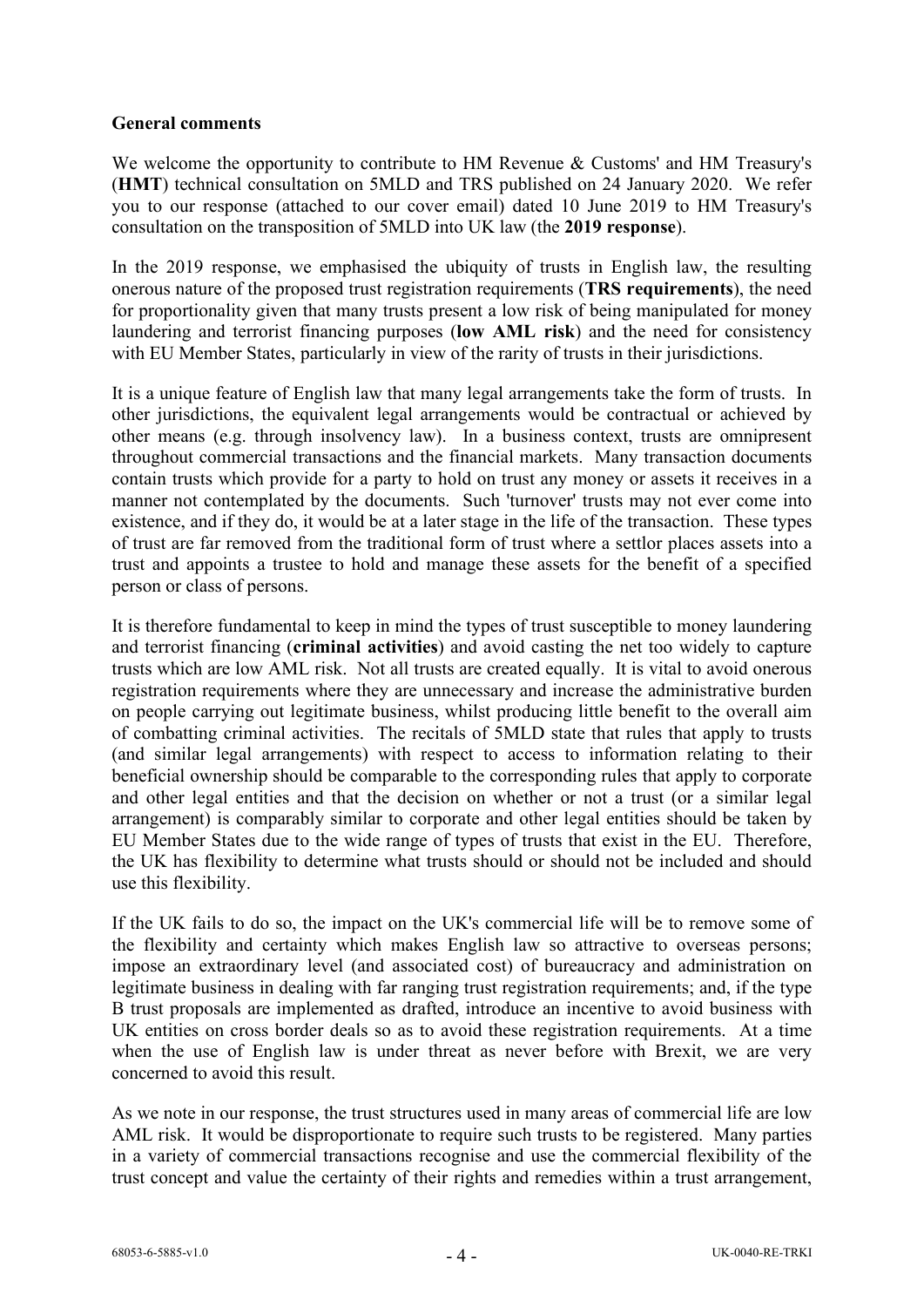as underpinned by our extensive case law. Such trusts are used for many incidental purposes in these commercial transactions and it is imperative that the ease in which they can be used should remain to ensure that English law remains flexible and a preferred choice of law globally.

This is even more so the case when (as noted above) considering the need to ensure the UK remains an attractive environment in which to do business, especially against the backdrop of Brexit. We note that the recitals to 5MLD state that any measures taken should be proportionate to the risks and that the aim of the national law transposing the trust registration requirements should be to prevent the use of trusts (or similar legal arrangements) for the purposes of criminal activities. As such, it is imperative that the TRS requirements are proportionate and some of the comments in our response relate to this point. However, it is hard to determine whether the proposed legislation is proportionate when there is limited visibility around how EU Member States are implementing this requirement in 5MLD.

We have undertaken a survey of our other European offices to ascertain the status of their implementation of the trust registration requirements and, where applicable, how they have implemented these requirements. Feedback has shown that some EU Member States have not yet implemented these requirements (the Netherlands, Spain and Czech Republic), Luxembourg has partly implemented these requirements and Germany has implemented these requirements but is awaiting further legislation that will specify which trusts need to be registered. We also note that the European Commission has sent formal letters of notice regarding failure to notify any implementation measures for 5MLD under its infringement procedure to the Netherlands, Spain, Portugal, Cyprus, Hungary, Romania, Slovakia and Slovenia. Therefore, due to reasons of proportionality and the fact that trusts are used far more commonly and in far many different circumstances in a common law regime when compared to a civil law regime, the UK should not make any decisions regarding the implementation of these requirements until there is visibility on how a reasonable number of the EU Member States have implemented them.

It would also be particularly incongruous, in the light of Brexit, if the UK's transposition of 5MLD is disproportionately onerous in comparison to EU Member States. Transactions could be driven outside the UK with forum shopping for jurisdictions which have implemented the trust registration requirements more leniently. This is a particular concern due to the type B trust definition being linked to trustees entering into a business relationship in the UK with relevant persons which may lead to non-UK trusts refusing to deal with UK service providers or other persons. There is concern about regulation 45ZA(5) of the proposed legislation requiring trustees of in scope trusts to notify HMRC of their "controlling interests in third country entities" that may make it difficult to operate custody arrangements or other trusts in the UK. It is important that there be full examination of the potentially significant unintended consequences of these provisions.

We are grateful to HMT for proposing exemptions from the TRS requirements, particularly in relation to loans and bond transactions which are key areas of the financial markets. As we note in our response to Question 2, while these are helpful in many respects, some of the exemptions could be more comprehensive fully to give effect to the principles underpinning them (for instance, Islamic financing and non-bank entities providing credit facilities would not be covered). There are also other areas in a financial and/or commercial context where we consider additional exemptions would be justified as we explain in our response to Question 1.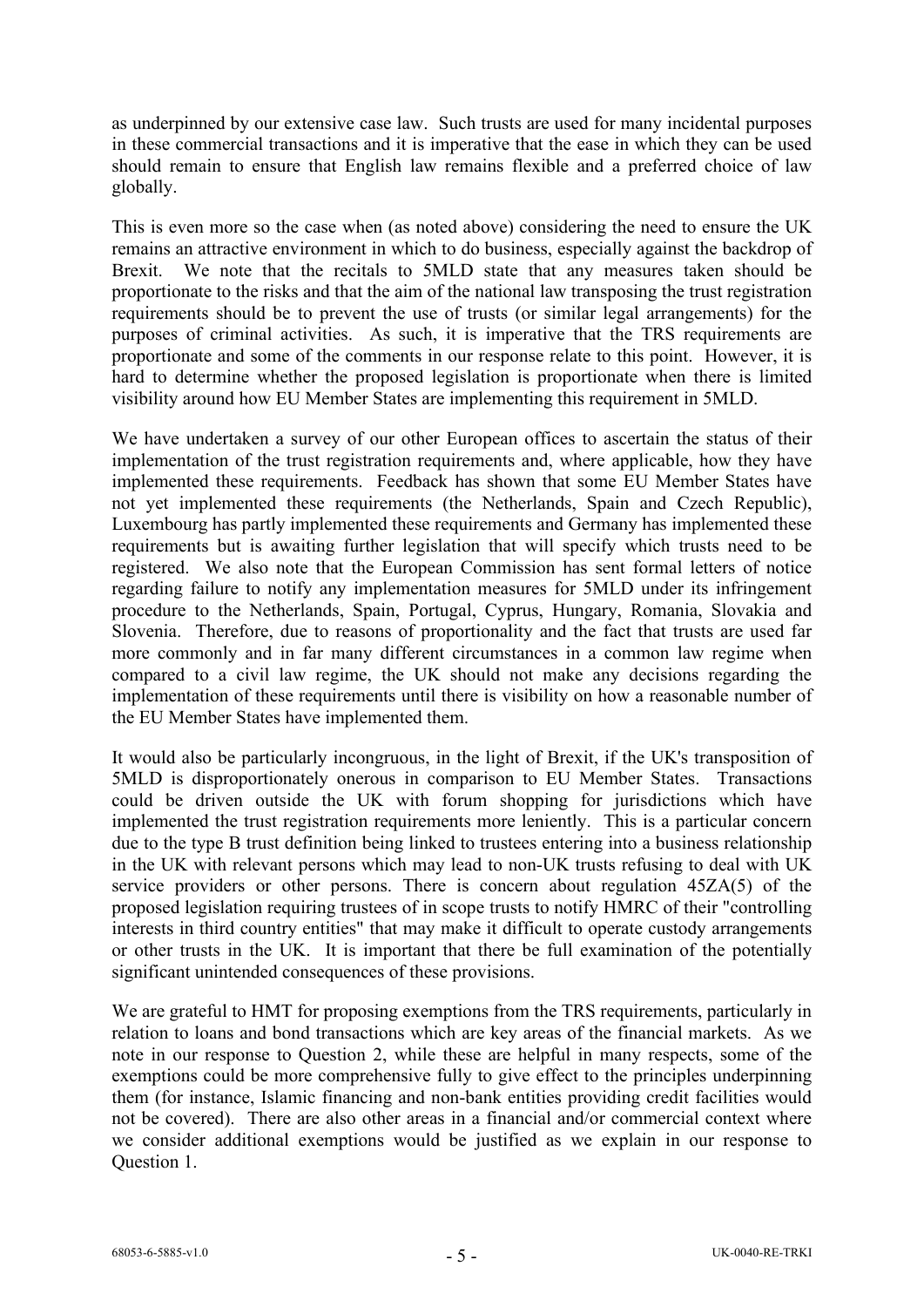We expect that there may be other circumstances where it would be disproportionate to require registration of trusts, even beyond those identified in the additional exemptions that we, and others, will propose. This is due to the wide variety of circumstances in which trusts are used under English law and is an almost inevitable consequence of the proposed drafting approach of applying the TRS requirements broadly to all express trusts unless they fall within a specified exemption. Indeed, this has been our experience in connection with exemptions from authorisation and financial promotions requirements under the Financial Services and Markets Act 2000 (**FSMA**), where additional exemptions have been added as they were identified over time. Therefore, we consider it will be important for there to be flexibility to include additional exemptions as the need for them is identified in future, in order to avoid unintended consequences and potential distortions to the UK financial system and other markets. This is a particular concern because, under the European Union (Withdrawal) Act 2018 (as amended), Ministers will lose the power to amend the MLRs.

We consider that all the exemptions should also apply to type B trusts. This reflects the principles behind the exemptions and avoids illogical results, as well as mitigates against accidental mis-classification. Any difference in treatment between type B trusts and equivalent type A trusts may also make non-UK persons disinclined to do business in the UK.

In the 2019 response, we gave examples of the multifarious trusts used throughout personal and commercial life. Some of these trusts may span generations and be very hard, if not impossible, to diligence. The costs and time involved in attempting to identify historic trusts may be astronomical. In recognition of this and taking into account the need for a proportionate approach, we consider, as we explain in more detail in our response to Question 3, that there should be grandfathering of the TRS requirements.

In our response we refer to the exemption set out in regulation  $45ZA(2)(a)$  of the proposed legislation as exemption 2(a) and so forth for each of the other exemptions set out in regulation 45ZA(2).

Where we refer to the term "relevant person" we mean as defined in the Money Laundering, Terrorist Financing and Transfer of Funds (Information on the Payer) Regulations 2017 (**MLRs**).

We are conscious of the limited consultation period and the resulting time constraints which have hindered our efforts to comprehensively consider the TRS requirements and their consequences, including their financial costs, both intended and unintended. We would, therefore, welcome the opportunity to meet with you to discuss our response in more detail and are willing to contribute to the process of producing exemptions and guidance should that be appropriate.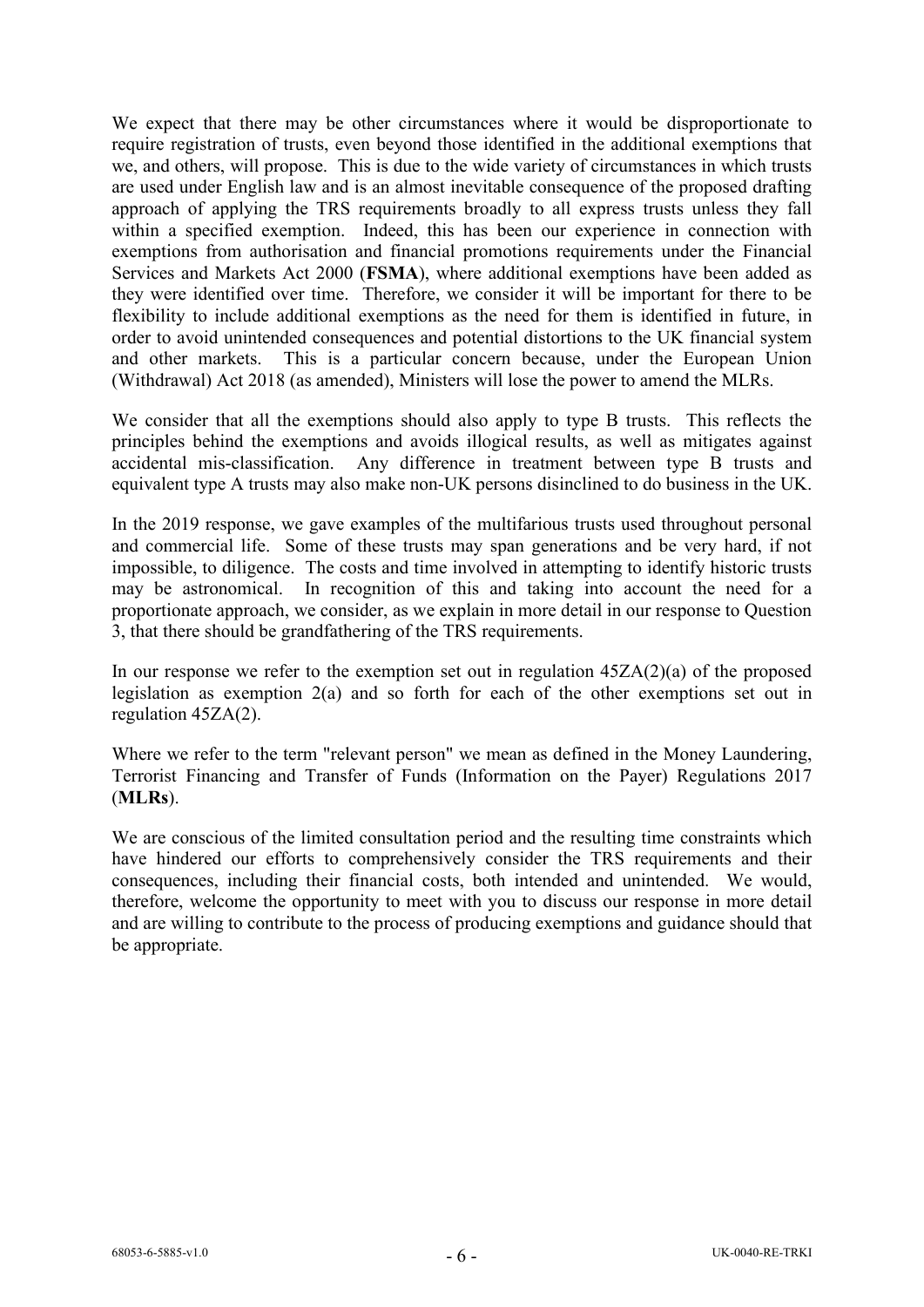# **Question 1 – Are there other express trusts that should be out of scope? Please provide examples and evidence of why they meet the criteria of being low risk for money laundering and terrorist financing purposes or supervised elsewhere.**

In our response to this question, we set out additional examples of express trusts which should be out of scope and the justifications for exempting them. We set out drafting for each of these suggested exemptions in [Schedule 3.](#page-51-0)

We consider that all the exemptions (both the existing ones and the suggested exemptions in [Schedule 3\)](#page-51-0) should apply to both type A trusts and type B trusts. This reflects the principles behind the exemptions. There is no rationale for differentiating between them and removing the distinction avoids illogical results (some of which we have highlighted below). Any difference in treatment between type B trusts and equivalent type A trusts may also make non-UK persons disinclined to do business in the UK for the reasons set out in paragraph [2](#page-36-0) of our response to Question 2.

Paragraphs 1 to 2 in our response to this question relate to express trusts that arise in a more general context (i.e. are not specific express trusts). Paragraphs 3 to [14](#page-29-0) in our response to this question relate to specific express trusts that we commonly come across in practice.

## 1. **Trusts arising under transactional arrangements which are incidental to a larger purpose of the transaction**

A number of express trusts commonly arise in a transactional context which we consider to be incidental to the transaction itself. These incidental trusts arise on a variety of transactions e.g. sales of businesses, sales of assets (including real property), sales of shares, granting of leases, rights issues and IPOs. These trusts not only arise due to market practice, but are also a necessity for such transactions to work effectively in the UK. Specific examples of these trusts are set out in Schedule 1, including information on why they are low AML risk.

Given the incidental (and often temporary) nature of these express trusts and their wide use on a variety of different transactions, coupled with the fact that they are low AML risk (see details in [Schedule 1](#page-47-0) for each example), we think there should be an exemption to cover these types of trusts. The TRS requirements will be disproportionate when compared with the risk of these trusts being manipulated for criminal activities – it is very unlikely that someone with criminal intentions would go to the lengths of carrying out an otherwise legitimate high value transaction simply to manipulate for criminal purposes an incidental trust, the assets of which may only represent a fraction of the total value of the transaction. In addition, such trusts are also not "*comparably similar to corporate and other legal entities*" (as referred to in the recitals to 5MLD) because they are simply trust arrangements that are incidental to the transaction itself.

If such trusts are included, the TRS requirements could make: (i) the UK a less attractive environment in which to do business due to the increased administrative burden on, and cost to, people carrying out legitimate business in the UK; and (ii) English law less attractive, less flexible and less competitive – many overseas persons use English law to carry our transactions that would otherwise have no UK nexus due to its flexibility and certainty. Both of these consequences should be avoided as a general proposition and, in particular, in light of Brexit.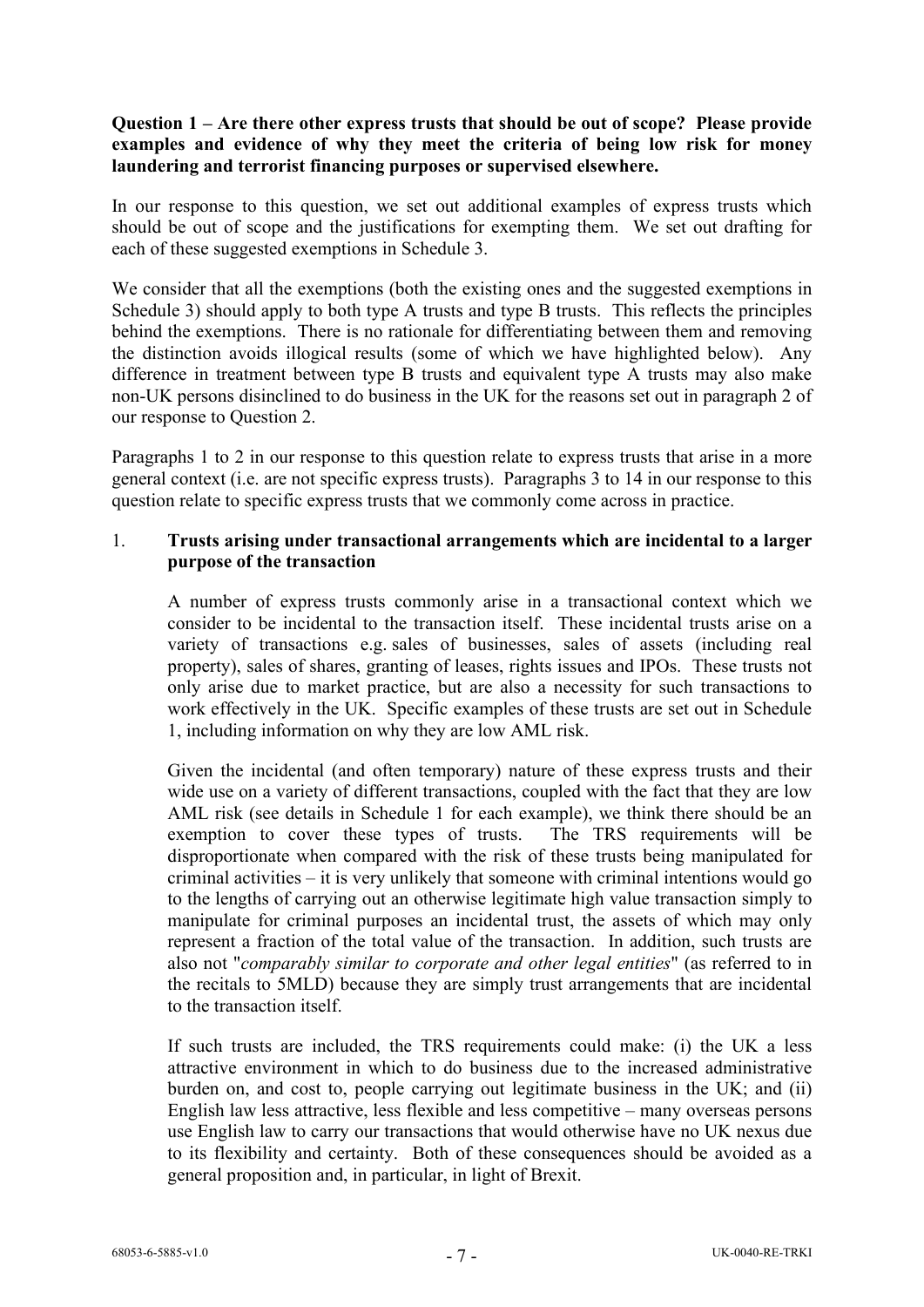Furthermore, numerous incidental trusts currently exist and will exist, so it is likely that HMRC will be inundated with filings in relation to such trusts, increasing the administrative burden on, and cost to, HMRC, with little benefit to the overall aim of combating criminal activities. Filing such trusts could also significantly reduce the usefulness of the TRS because searching the register will be more difficult. Added to this, there appears to be little benefit versus the cost in parties having to diligence their historic transaction documents to determine whether such incidental trusts exist in order to comply with the TRS requirements.

Drafting for this suggested exemption is in paragraph [1](#page-51-1) of [Schedule 3.](#page-51-0)

### 2. **Temporary trusts**

As drafted, the proposed legislation requires trustees of in scope trusts to provide information on the beneficial owners within 30 days of the trust being set up. Many trusts we come across will be set up and cease to exist within the 30 day registration period. For example, on the extreme end the declaration of trust on a corporate group reorganisation described in paragraph 6 of [Schedule 1](#page-47-0) may only exist for a matter of minutes and other express trusts set out in [Schedule 1](#page-47-0) may be temporary in nature. Under the proposed legislation, the trustee of such temporary trusts will be required to register the beneficial owners of the trust with HMRC and then will be required to notify HMRC that the trust no longer exists within a short time period. There is also the non-sensical position that if a trust ceases to exist before the registration is made (e.g. the corporate reorganisation trusts which only last minutes or if the trust ceases before the trustee can collect all the beneficial owner details – currently such details are complex and may take some time to collect in full, see our comments in paragraph 3 of our response to Question 2), then the notification to register the trust will relate to a trust which no longer exists and will be accompanied by a notice that the trust should be removed from the register.

We consider that the administrative burden on trustees in having to comply with the TRS requirements, and on HMRC in having to deal with information being filed, in respect of temporary trusts would appear to be disproportionate when compared to the risk of these trusts being used for criminal activities. Therefore, we suggest that trusts that are set up but cease to exist within the 30 day registration period (whether expressly provided for or by virtue of the relevant arrangements giving rise to such trusts) should be exempt from the TRS requirements.

Drafting for this suggested exemption is in paragraph [2](#page-51-2) of [Schedule 3.](#page-51-0)

We have included anti-avoidance wording to prevent people avoiding the TRS requirements by structuring their trusts in order to gain the benefit of the suggested exemption by continually moving the trust property into a new trust arrangement. We suggest that, if assets are held on express trust for more than 30 days in consecutive trusts then the exemption cannot be relied upon.

### <span id="page-7-0"></span>3. **Agent and trustee arrangements used in contracts to protect third party rights due to the privity of contract doctrine**

Due to the privity of contract doctrine in English law, it is common for contracts governed by English law to use agent and trustee arrangements to protect rights of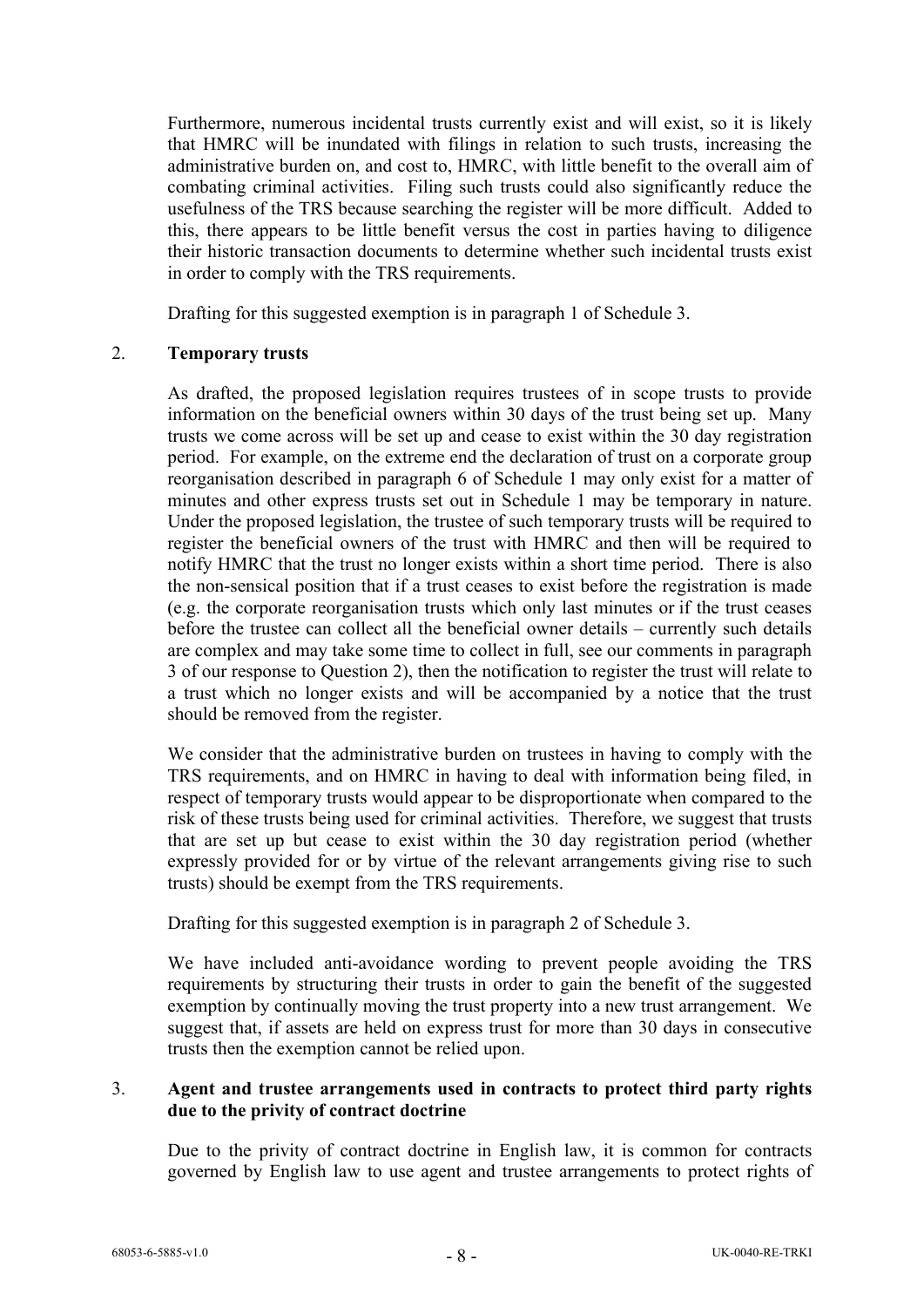third parties. This mechanism is used, despite the Contracts (Rights of Third Parties) Act 1999, because generally rights granted under that Act may not be as effective as using agent and trustee arrangements. As it must be established that the parties intended to create a trust (and the English courts are reluctant to imply a trust to avoid the privity of contract doctrine), express trust wording is used so that it is clear that A holds B's promise on trust for the benefit of C (usually as well as for itself).

Examples of the use of agent and trustee arrangements are restrictive covenants or confidentiality undertakings in a share purchase agreement given by a seller of target group companies to a buyer as agent and trustee for the target group companies. This deals with the issue that the loss suffered by the target group companies as a result of a breach of such covenants/undertakings by the seller may be greater than the loss suffered by the buyer alone. In such cases, relying on the agent and trustee wording, the target group companies (as beneficiaries of the trust) may sue to enforce the covenants/undertakings. A further example is in paragraph 4 below.

To ensure that English law remains flexible (in particular compared to civil law legal systems (especially in light of Brexit) where parties to a contract may agree that contractual rights can be transferred to a third party and given that the doctrine of privity of contract is an inflexible doctrine), we think there should be an exemption for these express trusts. Such trusts are low (or even no) AML risk as they are simply used to mitigate the potential severity of the privity of contract doctrine.

Drafting for this suggested exemption is in paragraph [3](#page-51-3) of [Schedule 3.](#page-51-0)

## 4. **Agent and trustee arrangements used in terms of business for the provision of banking and investment services to protect rights of group members due to the privity of contract doctrine**

Terms of business under which banks and investment firms provide banking and investment services to their clients or counterparties often include trust arrangements for similar reasons to those discussed at paragraph [3](#page-7-0) above. In this scenario, it is common for one group entity to enter into the contract as agent for other group entities that may provide services to or enter into transactions with the client or counterparty under the terms of business.

In connection with this arrangement, the terms of business will often provide that the group entity that is a party to the terms of business will have the right to enforce the terms of the agreement as agent and trustee for its group members and their respective officers, employees and agents.

Typically, the group member that is the party to the contact will also hold other rights, sums and assets under the contract on trust for other group entities. In particular, terms of business often include a security interest over the client or counterparty's assets, in order to secure obligations that the client or counterparty owes to the bank or investment firm or other member of its group under the terms of business. Therefore, the group member that is a party to the contract will hold the benefit of the security interest on trust for other group members.

As noted above, this agent and trustee mechanism is often used in English law governed contracts due to the privity of contract doctrine in English law. These trusts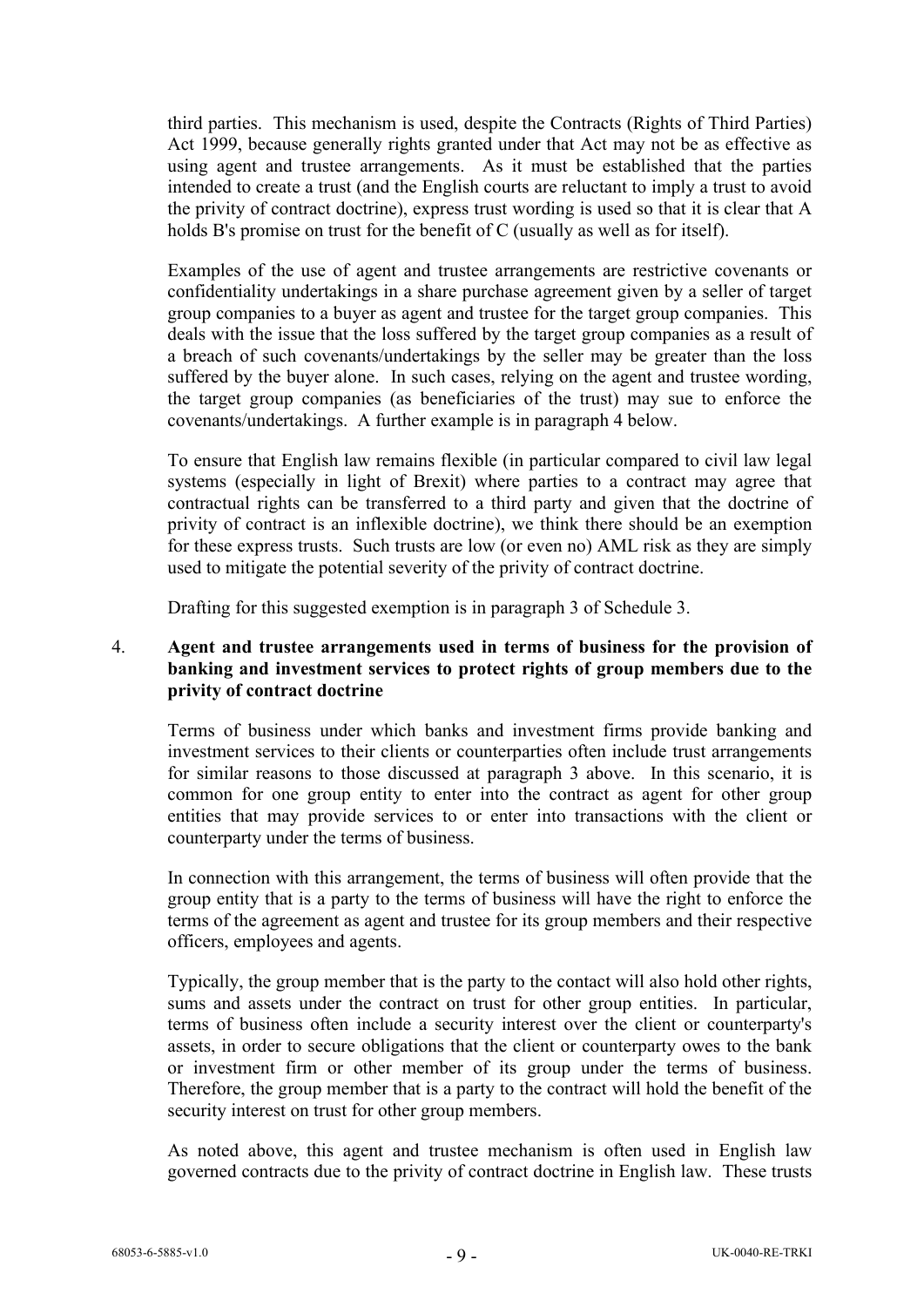arising under terms of business are low AML risk as they are simply used to mitigate the potential severity of the privity of contract doctrine and the beneficiaries of these trusts are generally limited to members of the trustee's group (as well as officers, employees and agents of those firms). We therefore think there should be an exemption for these express trusts.

Drafting for this suggested exemption is in paragraph [4](#page-51-4) of Schedule 3, although we note there is overlap between this exemption and the suggested exemption in paragraph 3 of Schedule 3.

### <span id="page-9-0"></span>5. **Custody of intangible assets**

In the UK, custody of intangible assets (such as dematerialised securities) typically involves the custodian holding the assets on trust for the client; English case law demonstrates that a custodian of dematerialised securities under English law will be regarded as holding such securities on trust. Moreover, in our experience, this is the only practical way in which a custodian can hold intangible assets for a client in a manner which is adequate to safeguard the client's ownership rights in the event of the custodian's own insolvency, as required under the Client Assets Sourcebook of the FCA Handbook (**CASS**).

Both type A and type B trusts may arise in the context of providing custody services. Type A trusts may arise where a UK-incorporated or resident custodian is providing custody services in the UK. Type B trusts may arise where the custodian is a UK branch of a third country firm, or where a non-UK firm providing custody services outside the UK enters into a business relationship with a relevant person. We consider these different fact patterns further below.

Absent an exemption, all UK custodians and many non-UK custodians would need to provide details of all their custody clients to HMRC under the TRS requirements. We understand this would be a significant undertaking for custodians, given the scale of the custody industry in the UK and number of client relationships that would therefore need to be registered in a relatively short timescale. Safeguarding and administration of investments (i.e. custody) is a regulated activity under FSMA and so UK custodians will typically be authorised persons under FSMA or nominees acting on the instructions of an authorised custodian. Similarly, non-UK custodians will typically be subject to supervision under local regulatory regimes. Therefore, we consider that the inclusion of trusts arising in connection with the provision of custody services in the TRS would be disproportionate to the risk of them being used for criminal activities.

We have considered whether the proposed exemption for trusts imposed or required by statute in exemption (2)(a) (**statutory trust exemption**) may assist. However, there is no express statutory requirement for custodians to hold client assets on trust, nor is this trust imposed by statute (subject to our comments about the definition of "subordinate legislation" and implications for client money trusts in paragraph [1.1](#page-30-0) of our response to Question 2). Therefore, we consider that an additional, express exemption for custody relationships is needed. This is on the basis that requiring custodians to register details of all their custody clients would be disproportionate to the risk of these trusts being used for criminal activities, as well as for the following additional reasons.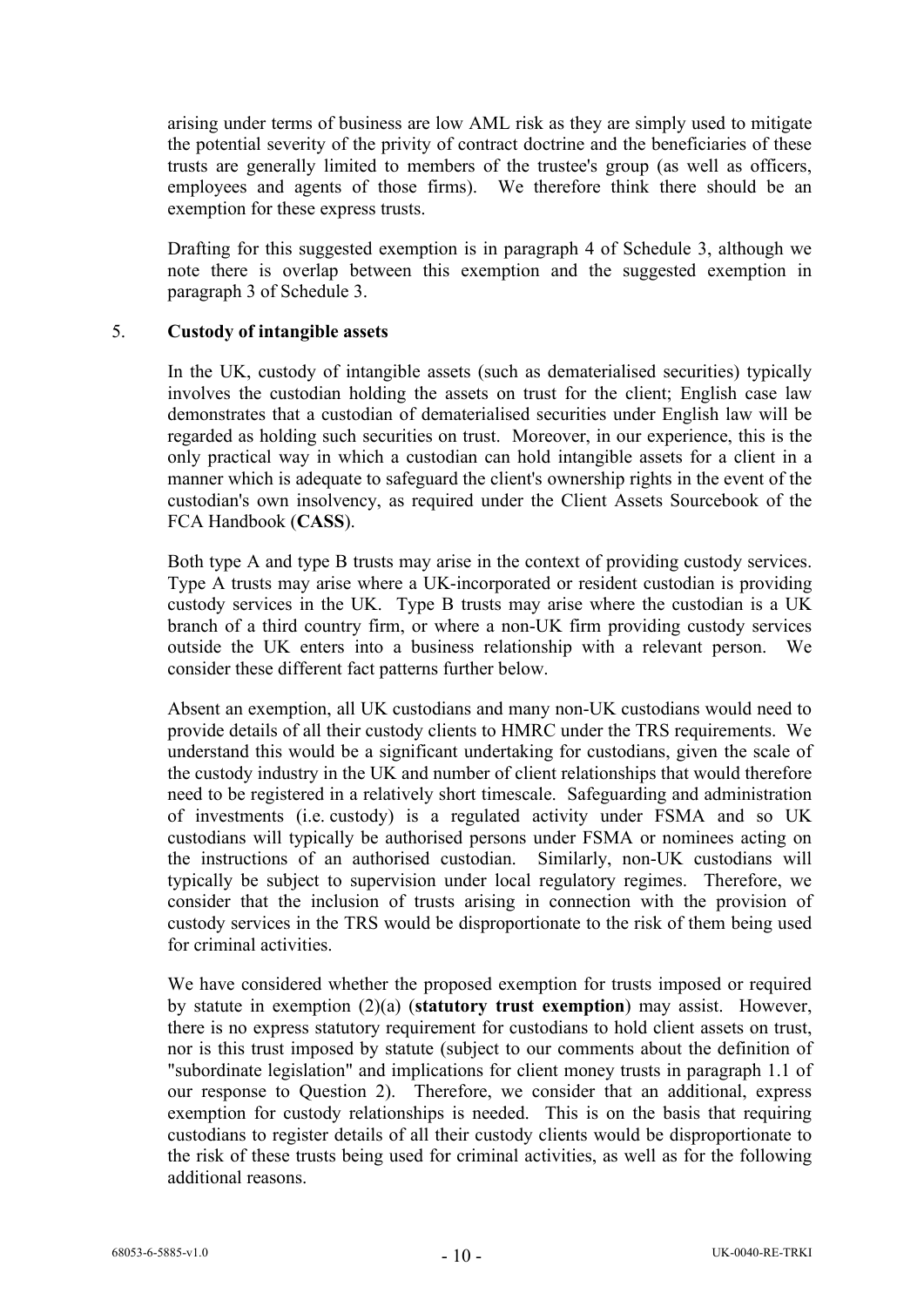Applying the TRS requirements to trusts arising in the context of custody relationships would give rise to level playing field issues and could make the UK a less attractive jurisdiction in which to invest or do business. Non-UK funds and institutional investors investing or trading in the UK market need a local UK custodian to hold their UK assets. The non-UK investor could appoint the UK custodian directly or, commonly, they may appoint a non-UK global custodian that will in turn engage the services of a local UK sub-custodian. In some jurisdictions, the non-UK global custodian may be considered to hold these assets on trust for the underlying clients, whereas in others, this may be characterised as a (non-trust) contractual arrangement. This will depend on the way in which custody arrangements are characterised under local law in the non-UK custodian's jurisdiction.

For those jurisdictions where the non-UK custodian holds assets on trust for its clients, the draft legislation would prima facie require the non-UK custodian to register these trusts as type B trusts, to the extent that it engages in a business relationship in its capacity as trustee with a UK sub-custodian that is a relevant person. This could cause market disruption or distortion arising from unlevel playing field issues between those jurisdictions that do and do not characterise custody relationships as trust (or trust-like) arrangements within scope of the proposed TRS requirements. For example, we are aware that many EU Member States do not characterise custody arrangements as trusts and so they are unlikely to be subject to the trust registration requirement under the relevant EU Member State's transposition of 5MLD. Therefore, requiring custodians from jurisdictions that do characterise custody as a trust arrangement to register details of all their custody clients would put them at a competitive disadvantage compared with custodians in other jurisdictions. This may act as a disincentive for those custodians to continue to offer access to UK markets and investments for their custody clients.

As noted above, it would be extremely burdensome for non-UK custodians to provide details of all of their custody clients. This may also give rise to client confidentiality concerns or conflicts with banking secrecy-type laws in the third country, which it may not be possible to solve through UK statutory provisions. Moreover, it is ultimately the underlying investor that will decide which markets to invest in, not the investor's custodian. Therefore, applying the trust registration requirements to non-UK custodians in this scenario could have the adverse consequence of disincentivising non-UK institutional investors from investing and doing business in the UK.

Parallels can also be drawn here with the rationale for excluding statutory trusts from the TRS requirements. As noted above, a trust structure is in our experience the only practical way for custodians to hold intangible assets for a client in a manner that complies with UK regulatory requirements to safeguard those assets in the event of the custodian's own insolvency. FCA rules also require UK fund managers to appoint a depositary to hold the fund's financial instruments in custody. Whilst it is possible in theory for investors to hold securities directly, whether in CREST (or other central securities depositories) or otherwise, it is often impractical for them to do so, particularly if their investments are geographically diversified, and so they will typically appoint a global custodian to hold these assets for them. Therefore, even where custody arrangements are not required by law or regulation, they are a practical necessity.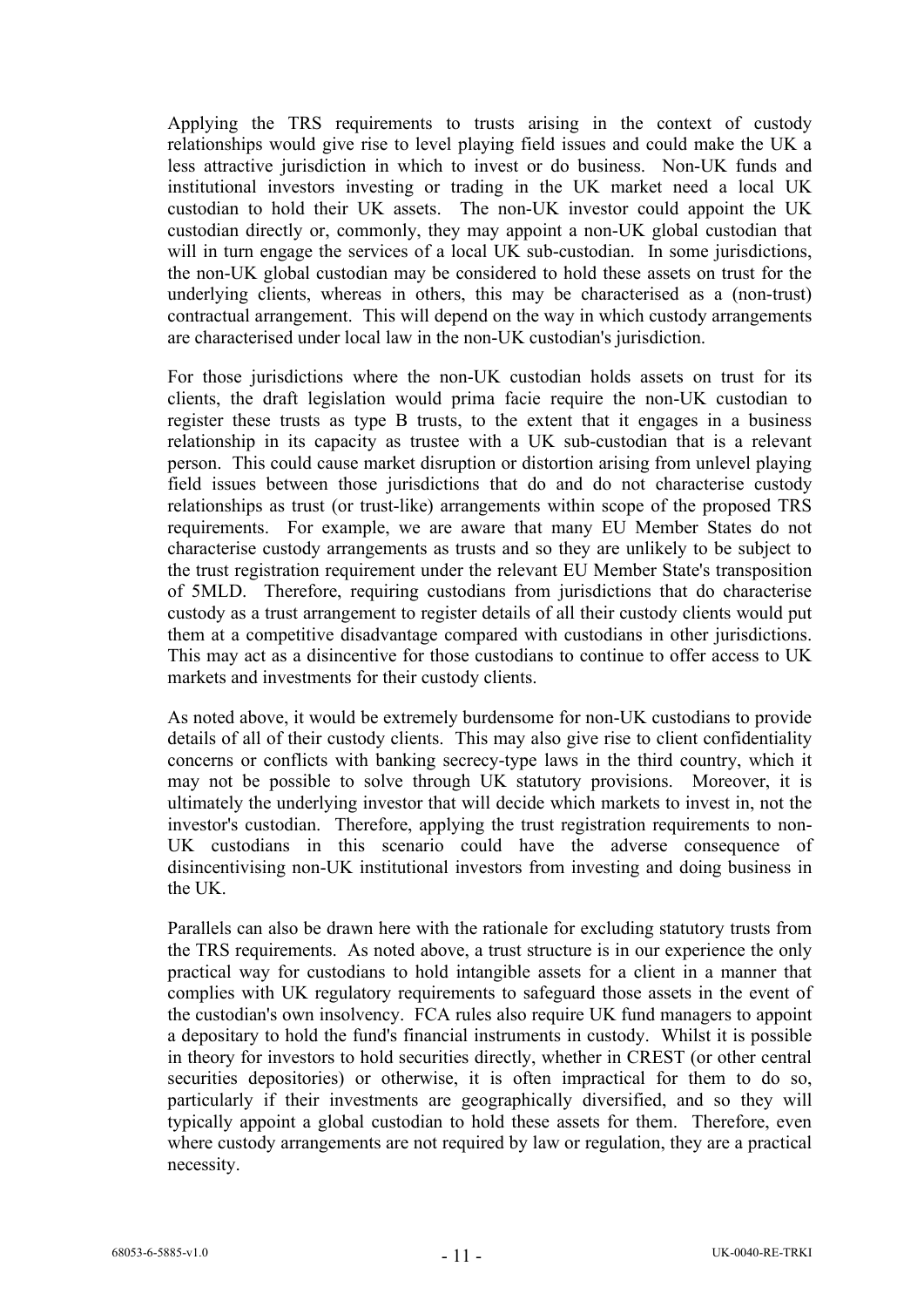### *Scope of the suggested exemption*

As indicated above, both type A and type B trusts may arise in the context of providing custody services. We have set out in [Schedule 2](#page-50-0) some simplified examples of custody chains involving UK and non-UK custodians to illustrate where type A trusts and type B trusts may arise in practice and how the proposed exemption should apply.

Taking into account these different fact patterns, we consider that the exemption for trusts arising out of or in connection with custody services should apply where the trustee is: (i) an authorised person under FSMA; (ii) an exempt person under FSMA; (iii) a person who by virtue of article 41 of the Financial Services and Markets Act 2000 (Regulated Activities) Order 2001 (**RAO**) does not require authorisation under FSMA; (iv) a person on whom relevant persons may rely to conduct customer due diligence under regulation 39 MLRs; or (v) holding assets in custody for a person referred to in points (i) to (iv).

Drafting for this suggested exemption is in paragraph [5](#page-52-0) of [Schedule 3.](#page-51-0) Our reasoning as to why the various limbs of this exemption are needed is set out below.

(a) Our reasoning in relation to limbs (i) to (iii) of the proposed exemption is as follows:

As noted above, safeguarding and administration of investments (i.e. custody) is a regulated activity under FSMA and so custodians will typically be authorised persons under FSMA and subject to regulation by the FCA and/or the PRA.

It is also common for custodians to register assets in the name of a nominee company (e.g. in accordance with CASS 6.2.3 R). In this case, the nominee company would be a trustee (typically holding for the custodian, who holds in turn for the client) but the nominee would typically be able to rely on the exclusion at article 41 RAO, whereby the custodian accepts responsibility towards the client in respect of the custodied assets. Again, these entities should benefit from the exemption on the basis that a "qualifying custodian" has accepted responsibility in respect of the assets. It would also be odd if custodians were exempt from the TRS requirements but their nominees were not.

Some entities in the custody chain may include exempt persons under FSMA, such as appointed representatives in respect of regulated activities for which the principal has accepted responsibility, as well as entities subject to different regulatory regimes, such as CCPs and CSDs. Again, exempt entities should benefit from the exemption on the basis that including these trusts in the TRS would be disproportionate to the risk of them being used for criminal activities. This would also be consistent with the definition of a "qualifying custodian" in article 41 RAO, which includes both authorised and exempt entities.

We also propose that the exemption should apply whenever an entity identified above holds assets on trust for a client. Whilst in most cases we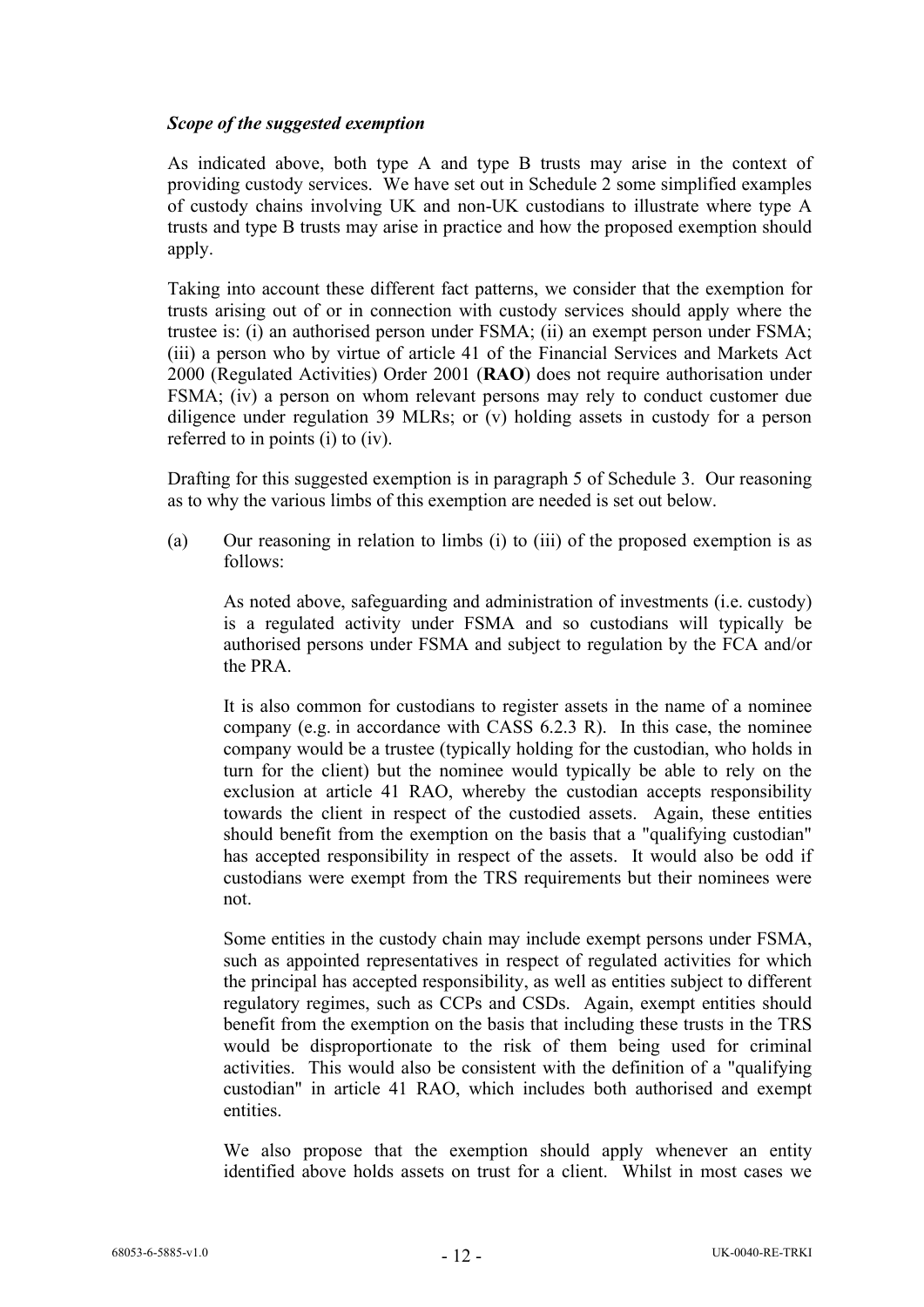expect that the trustee will be carrying on the specified activity of "safeguarding and administration" under article 40 RAO, it is possible that in some cases, a custodian may hold assets on trust for a client in circumstances falling outside the scope of article 40 RAO, for example if it safeguards assets without also administering them or holds assets of a type outside the scope of the RAO. However, we expect that it would be very burdensome for a custodian to assess each of its business lines (and possibly individual client relationships) to identify instances where it may be safeguarding assets in circumstances that fall outside the scope of article 40 RAO, and in practice we would expect that a high standard of care would also apply to the safeguarding of such assets. We consider that requiring custodians to carry out such a granular assessment of their activities would be disproportionate to the risk of these trusts being used for criminal activities.

As noted above, we propose that the exemption should apply in respect of both type A trusts and type B trusts. This is because both UK-incorporated entities and UK branches of non-UK entities may provide custody services and hold assets for clients in the UK. Therefore, if this exemption extended to only type A trusts (or only type B trusts) it would create an unlevel playing field as between UK-incorporated custodians and non-UK custodians acting through their UK branches. Other limbs of the exemption are also relevant particularly to type B trusts as discussed below.

(b) Our reasoning in relation to limb (iv) of the proposed exemption is as follows:

We identified the need for limb (iv) of this exemption in the context of type B trusts, where a non-UK custodian engages a UK sub-custodian, for example to hold UK shares through CREST. This type of structure, where a global custodian engages the services of local sub-custodians to hold local assets, is very common. In this scenario, the non-UK custodian holds assets (or interests in assets) for its underlying clients. As noted above, in some jurisdictions, the non-UK custodian may hold these assets on trust for the underlying clients, whereas in others, this may be characterised as a (nontrust) contractual arrangement. This will depend on the way in which custody arrangements are characterised under local law in the non-UK custodian's jurisdiction.

In order to avoid potential market disruption and an unlevel playing field between custodians in jurisdictions that characterise custody relationships as trusts on the one hand and custodians in other jurisdictions on the other, we have proposed an additional limb to the custody exemption for custodians that are "relevant supervised persons". We have defined this term to capture UK and third country firms on whom relevant persons may rely to conduct customer due diligence under regulation 39 MLRs. We consider that this strikes the right balance between providing a workable exemption for custodians in most financial centres, whilst ensuring that the exemption is not so broad that it would provide a loophole for custodians from high-risk jurisdictions or those that are not themselves subject to anti-money laundering and counter terrorist financing requirements (**AML/CTF requirements**) similar to those set out in the MLRs.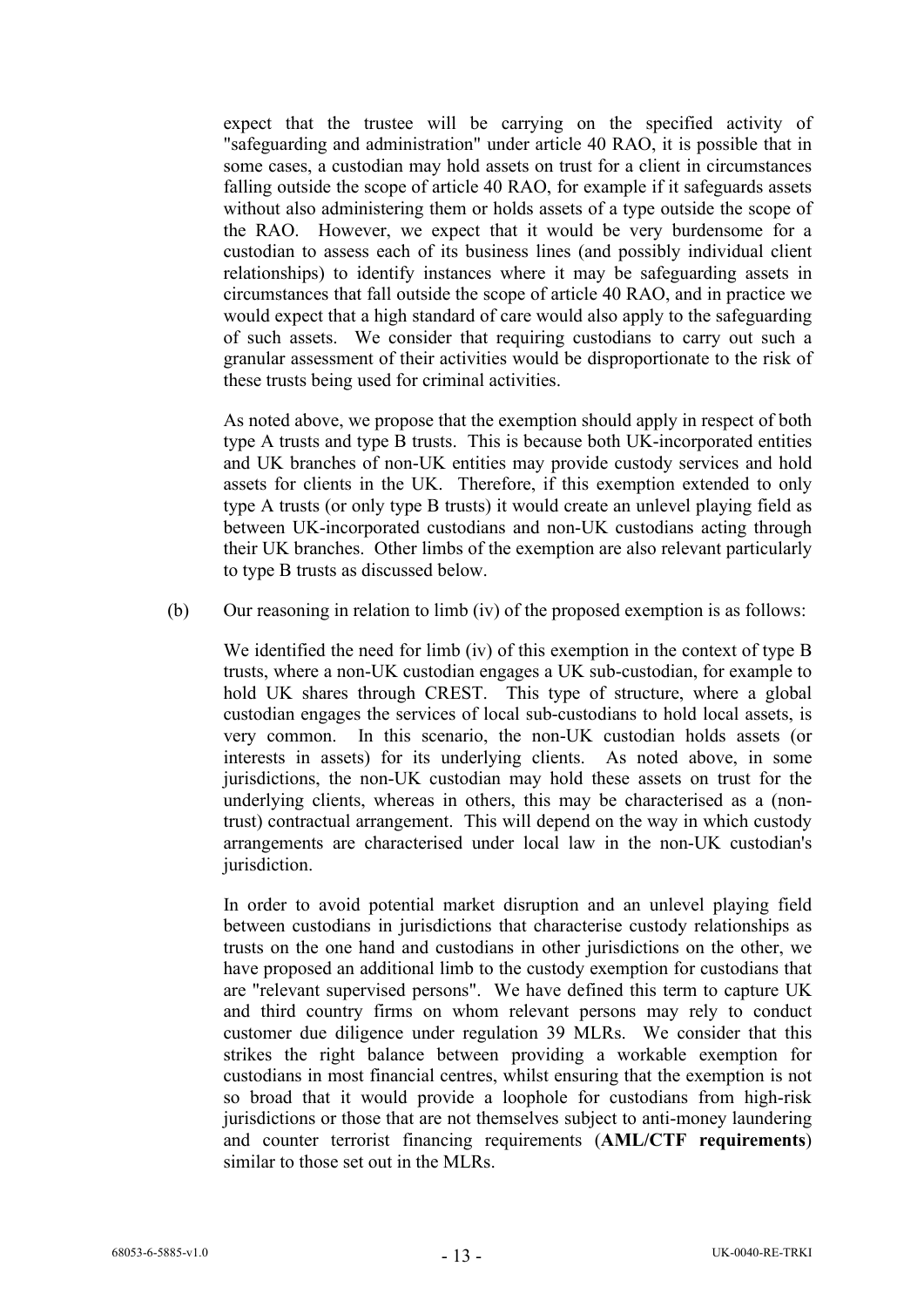This limb of the exemption would also apply to trustees of unit trusts (and other fund structures taking the form of a trust) that are responsible for custody of the fund's assets, provided that the trustee is subject to and supervised for compliance with customer due diligence and record keeping requirements similar to those under the MLRs. Again, we consider this is appropriate and proportionate to the risk of criminal activities that these types of trusts pose, whilst mitigating the risk that applying the TRS requirements to them could act as a disincentive to those funds investing and doing business in the UK (noting that, for example, trust fund vehicles are commonly used for US pension schemes, endowments and foundations).

(c) Our reasoning in relation to  $\lim_{y \to 0} f(y)$  of the proposed exemption is as follows:

The final limb of the proposed exemption is intended to address situations where UK custodians are holding assets in jurisdictions where the non-UK sub-custodian is not subject to AML/CTF requirements similar to those set out in the MLRs. In this scenario, the non-UK sub-custodian may hold assets on trust for the UK custodian (depending on how custody arrangements are characterised in the non-UK jurisdiction). Again, the non-UK sub-custodian is prima facie subject to the TRS requirements for type B trusts, as it is entering into a business relationship with a UK relevant person in its capacity as trustee. However, in this scenario, the beneficiary of the trust is the UK custodian and so it remains low AML risk.

Again, it would therefore be disproportionate to the low AML risk to require the third country sub-custodian to register details of the trust and could otherwise act as a barrier to UK investors being able to invest in assets in certain jurisdictions, which may include various emerging markets where AML/CTF requirements are not yet as well developed as in the UK (i.e. if those third country sub-custodians were unwilling to provide custody services to UK relevant persons to the extent this would trigger the TRS requirements).

Finally, we note that this suggested exemption for trusts arising in the context of providing custody services should have the effect of excluding from the TRS requirements trusts arising in connection with the creation of dematerialised depositary receipts, such as CREST depositary interests ("**CDIs**"). We consider this is appropriate, given the low risk that these trusts pose and the important role that CDIs play in the financial markets by facilitating settlement of non-UK cleared securities through CREST.

### <span id="page-13-0"></span>6. **Shares in UK companies**

Shares in UK companies may be held in trust arrangements, including bare trusts. In fact, historically, many UK companies were set up with one member holding legal title to the share(s) as nominee for the other member (the beneficial owner) because of the requirement for all UK companies to have two members under the Companies Act 1985 (which was relaxed for private companies in 1992 and for public companies on implementation of the Companies Act 2006 (**CA 2006**) in 2009). This nominee arrangement is usually a bare trust. Given that the proposed legislation applies retrospectively and many of these arrangements exist, HMRC may be notified of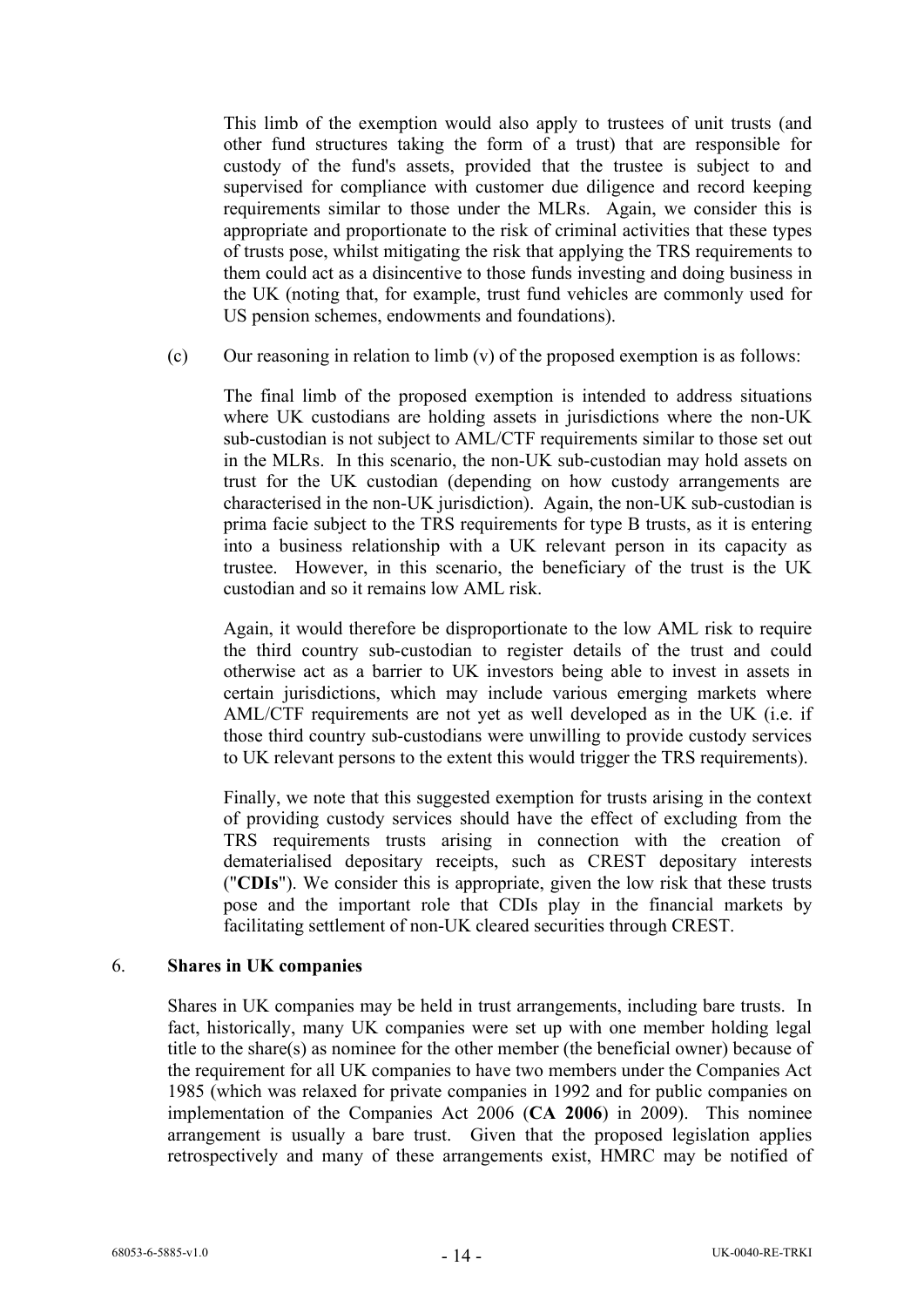many trusts over shares in UK companies as such arrangements typically occur in group structures.

In addition, UK companies are already subject to transparency obligations under the persons with significant control (**PSC**) regime or DTR5 of the Disclosure Guidance and Transparency Rules in the FCA Handbook (or any equivalent regime of an EEA regulated market or a market that has been deemed equivalent). Information disclosed under the PSC regime is publicly available at Companies House and information disclosed under DTR5 is notified to the public in accordance with DTR5. It is worth noting that the aim of the PSC regime is to increase transparency around who owns and controls UK legal entities with a view to combatting criminal activities. Further, the PSC regime is drafted broadly so that persons cannot hide who has "significant control" (for the purposes of the PSC regime) over a UK company behind a trust arrangement due to the fifth condition in paragraph 6 Schedule 1A CA 2006 and paragraphs 19 and 20 Schedule 1A CA 2006 (shares held by nominees and rights treated as held by person who controls their exercise). Similarly, DTR5 has provisions that look through the person holding the voting rights on behalf of another.

Therefore, we think there should be an exemption for trusts over shares in UK companies. These are low AML risk as there is already information publicly available on the "beneficial owners" of these trusts under the above transparency obligations. The historic bare trust arrangements (where one member of a UK company holds shares as nominee on behalf of the other member) are also low AML risk because the beneficiary of the trust (i.e. the beneficial owner of the shares in the UK company) is also a member recorded in the UK company's register of members; coupled with this UK companies are obliged to file a list of shareholders at Companies House as part of the annual confirmation (unless the shareholder information already held at Companies House equally applies to the relevant confirmation period).

In addition, we do not see the benefit of having an additional filing obligation in respect of UK companies with another government department. We note that the government was considering whether there are other registration services already in existence for particular types of trust to avoid duplicate registration wherever possible. This strikes us as an instance of this.

Without an exemption, the TRS requirements would be an additional administrative burden and cost, which may potentially make UK companies a less attractive vehicle through which to carry out business, without actually furthering the aim of the TRS requirements. An exemption would also relieve the administrative burden and cost of having to diligence, due to the retrospective nature of the proposed legislation, whether any such trusts exist in relation to shares in existing UK companies.

We do note that both the PSC regime and the DTR5 requirements only capture interests over a certain threshold. However, we consider that this should not be an issue because these limits were set based on considerations of the criminal activities risk versus proportionality, and the same considerations should apply when implementing the trust registration requirements in 5MLD.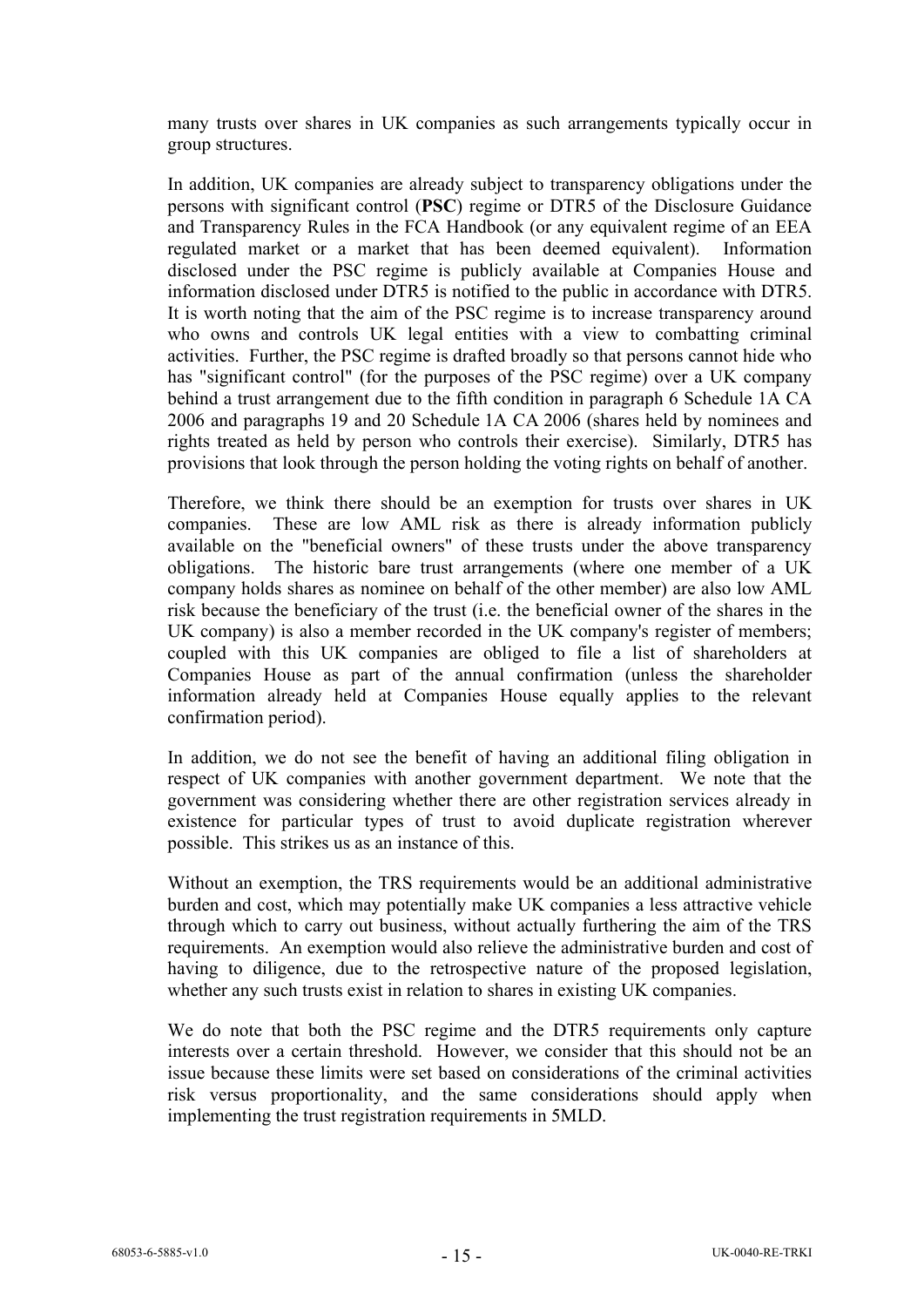Drafting for this suggested exemption is in paragraph [6](#page-52-1) of [Schedule 3.](#page-51-0) This exemption could be extended to trusts over shares in EEA companies and companies subject to transparency obligations equivalent to DTR5.

#### 7. **Registration gap**

Some assets require specific steps to be taken to enable the transfer of the legal title to pass from one person to another. For example:

- (a) **UK land**: Legal title to registered freehold or leasehold properties does not vest in the buyer until the transfer has been registered at the Land Registry due to section 27 of the Land Registration Act 2002; this affects every transfer of registered property both residential and commercial. [1](#page-15-0) However, the parties usually agree in the sale documentation that the beneficial title passes at completion of the transfer documentation. The result is that pending such registration the seller holds the legal interest on trust for the buyer, and the buyer gets the benefit of the property from the moment that it pays over the completion monies. It is arguable that this would not fall within the statutory trust exemption as although statute stipulates when the legal title transfers there is nothing stipulating that the beneficial title transfers to the buyer separately in advance of the legal title transferring and it is only the intention of the parties (expressed in the sale documentation) for the beneficial interest to transfer in advance which creates the trust (e.g. when purchasing a house the buyer does not have to wait for the Land Registry to complete the registration before being given the keys and possession of the house, and the seller does not have to wait for completion of registration to be paid the purchase price).
- <span id="page-15-1"></span>(b) **Certificated shares in a UK company** (Note we are raising this here as well because we do not know your view on the trust exemption suggested in paragraph [6](#page-13-0) above): Legal title to certificated shares in a UK company does not transfer to the buyer until its name is entered in the register of members in respect of the transferred shares due to section 112 CA 2006. On completion of a sale of the shares, the buyer will only have a beneficial interest in the shares until the buyer's name is entered in the register of members in respect of the transferred shares. Until the buyer's name is entered in the register of member, the seller holds the transferred shares on bare trust for the buyer under common law. There is usually a gap between completion and updating the register of members because (unless the share transfer is exempt from stamp duty; such circumstances are narrow) the transfer document (usually a stock transfer form) must be stamped by HMRC and the target company cannot update the register of members until it has received the stamped transfer document. In addition, in order to protect the buyer's interests in the registration gap, the seller will often execute an irrevocable power of attorney in favour of the buyer pursuant to which the seller will expressly agree to hold

<span id="page-15-0"></span><sup>1</sup> According to HM Land Registry data for 2019 there were 460,078 applications to register transfers of part, first registrations of unregistered land and grants of new registrable leases. Each of these will result in a registration gap trust. In addition, there were 4,298,488 other applications in relation to registered land (this includes transfers, charges and notices) of which 864,835 were individual house sales.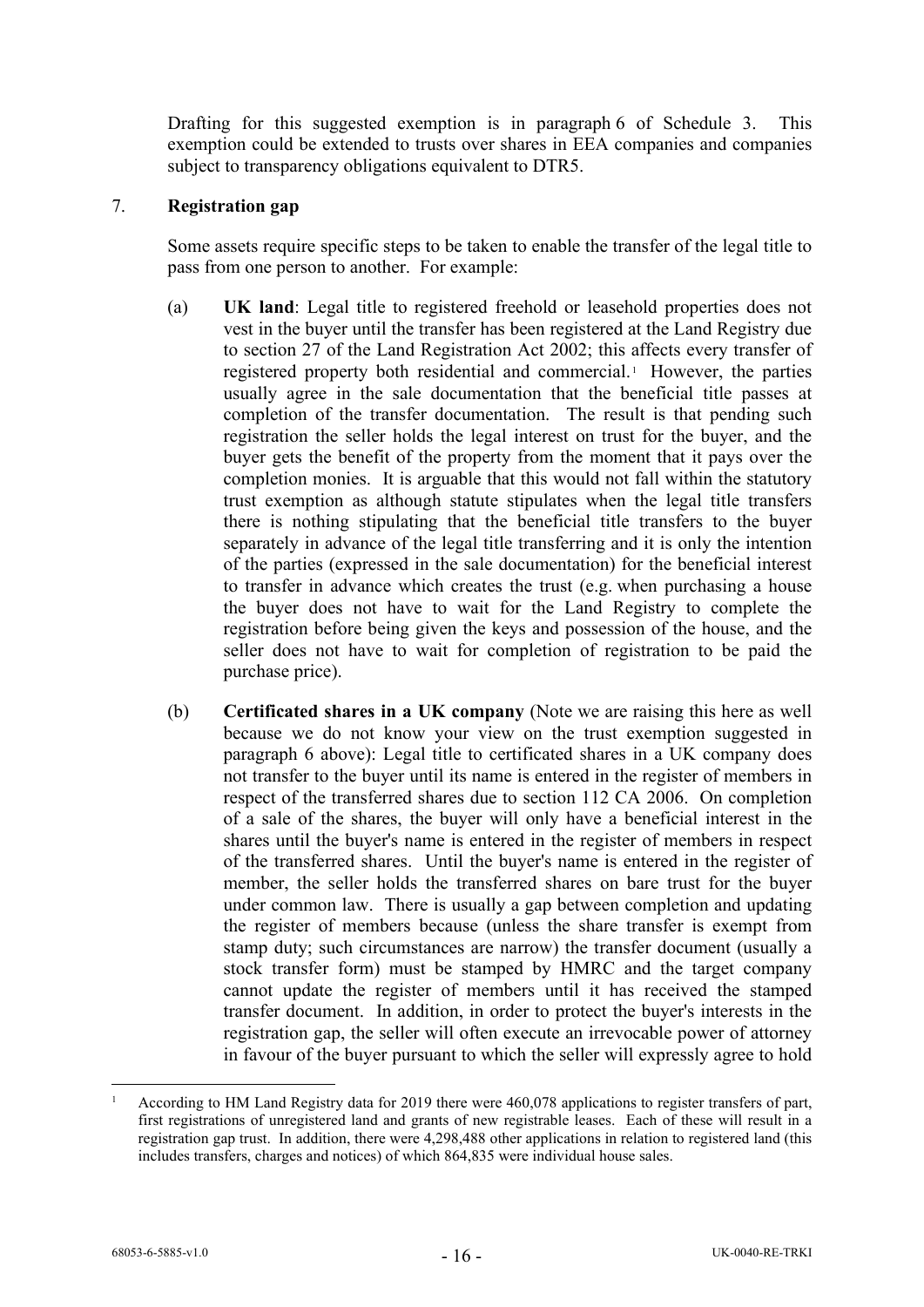in trust monies, other benefits or notices/communications in respect of the transferred shares until the register of members is written up to reflect the share transfer.

We think there should be an exemption for these trusts as there is no way to avoid them arising as completion of transfer of legal title to the relevant assets is outside the control of the parties. These trusts are low AML risk as they only last for a limited period of time pending the legal title vesting in the person who is the beneficiary under the trust once a government department completes the necessary steps to enable the transfer to complete. In each case the beneficiary will submit paperwork to a government department (HM Land Registry in the case of registration of the transfer of land and HMRC in the case of stamping of the share transfer document) so there is no element of secrecy involved in the trust as a government department will have sight of the beneficiary of these trusts.

Drafting for this suggested exemption is in paragraph [7](#page-53-0) of [Schedule 3.](#page-51-0)

The drafting for the suggested exemption provides that the benefit of this exemption only arises if the transfer document has been submitted to a government department within 30 days of the trust being set up to ensure that this is low AML risk. This will also ensure that the documents disposing of title are submitted to the relevant government department within what would otherwise have been the 'registration window' in the proposed legislation. This also mirrors the fact that share transfer documents are typically submitted to HMRC within 30 days to avoid late stamping interest. However, we note that the 30 day period is shorter than the cut-off date for submissions to the Land Registry and, therefore, will still increase the administrative burden in some property transactions.

### 8. **Real estate exemptions**

There are numerous examples of trusts used to own property (in this paragraph 8, we use 'property' to mean interests in land and/or buildings situated in England and Wales) in both personal life and business transactions in England and Wales. Certain circumstances in relation to leases of property can also give rise to express trusts. Examples of such trusts include:

- (a) rent deposits held on trust for tenants;
- (b) service charge payments held on trust for tenants;
- (c) friends or family members jointly owning a home together;
- (d) trusts arising from the limit of four legal owners of property;<sup>[2](#page-16-0)</sup>
- (e) nominees holding property on bare trust (two nominees are often used to allow the beneficial interest to be overreached<sup>[3](#page-17-0)</sup>), often in conjunction with common property owning vehicles such as English limited partners; and

<span id="page-16-0"></span><sup>2</sup> Section 34 Trustee Act 1925.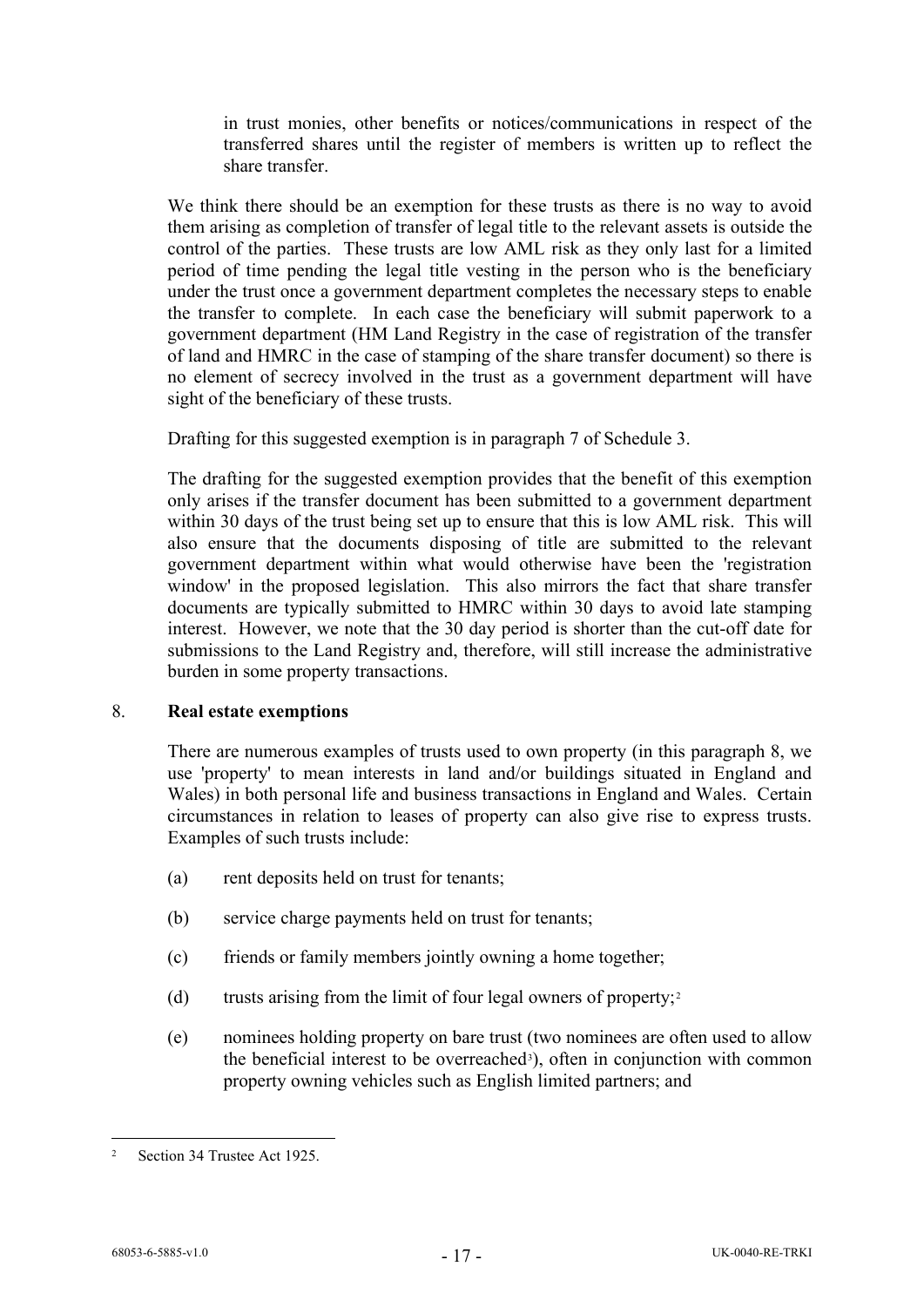(f) property holding vehicles which are structured as trusts or which do not have separate legal personality so that the property is held on trust for the investors in such vehicle.

Whilst transactions involving property are perceived to be a target for unscrupulous individuals and organisations intent on criminal activities they are also an asset class that affects the everyday life of many individuals and underpin many legitimate business dealings. To give an indication of the importance of real estate to the UK economy, the total market value of UK real estate is £1,662bn, representing 21% of total net wealth. The UK commercial real estate industry directly employs more than one million people and supports an additional one million jobs in the UK, while contributing over £101 billion to the UK's economy each year (about 7% of UK GVA) and generating £3.8bn of taxes for UK economy (including transaction taxes but excluding PAYE, NI and business rates).<sup>[4](#page-17-1)</sup> Investment in UK commercial real estate during 2019 was £48.4bn, a fall of 23% on 2018 principally thought to be down to political uncertainty. Overseas investors are an important source of this investment making up 49% of the market.<sup>[5](#page-17-2)</sup>

Many of the trusts encountered in a real estate context arise as a result of the mechanics of dealing with real estate and unlike some real estate holding structures which use trusts, these are not "*comparably similar to corporate and other legal entities*" (as referred to in the recitals to 5MLD) and present a low AML risk. The proposed legislation also produces illogical results. We set out low AML risk areas which could benefit from exemptions and the illogical results that we have identified below. We also identify situations where, if there is no exemption, grandfathering rights would be essential to avoid imposing disproportionately onerous diligence obligations on trustees of existing trusts.

### 8.1 **Rent deposits**

Rent deposits where, as security for performance of the tenant covenants under a lease, the tenant pays a sum of money to the landlord are commonly encountered in both residential and commercial occupational leases.

Whilst deposits paid under assured shorthold tenancies are required to be protected under either a custodial or insurance scheme<sup>[6](#page-17-3)</sup> and so are not usually held by the landlord on trust, this statutory requirement does not apply to commercial leases or to residential leases and occupational arrangements which do not qualify as assured shorthold tenancies (e.g. licences to occupy for lodgers, low or high value tenancies, lettings to students by certain educational institutions, lettings by certain public bodies including certain housing associations).

<span id="page-17-0"></span><sup>&</sup>lt;sup>3</sup> Sections 2 and 27 Law of Property Act 1925.

<span id="page-17-1"></span><sup>4</sup> Statistics from the "UK Commercial Real Estate, Economic Footprint" published in 2019 by the British Property Federation.

<span id="page-17-2"></span><sup>5</sup> Statistics from "Market in Minutes: UK Commercial" published 21 January 2020 by Savills plc.

<span id="page-17-3"></span> $6$  Section 213(1) Housing Act 2004.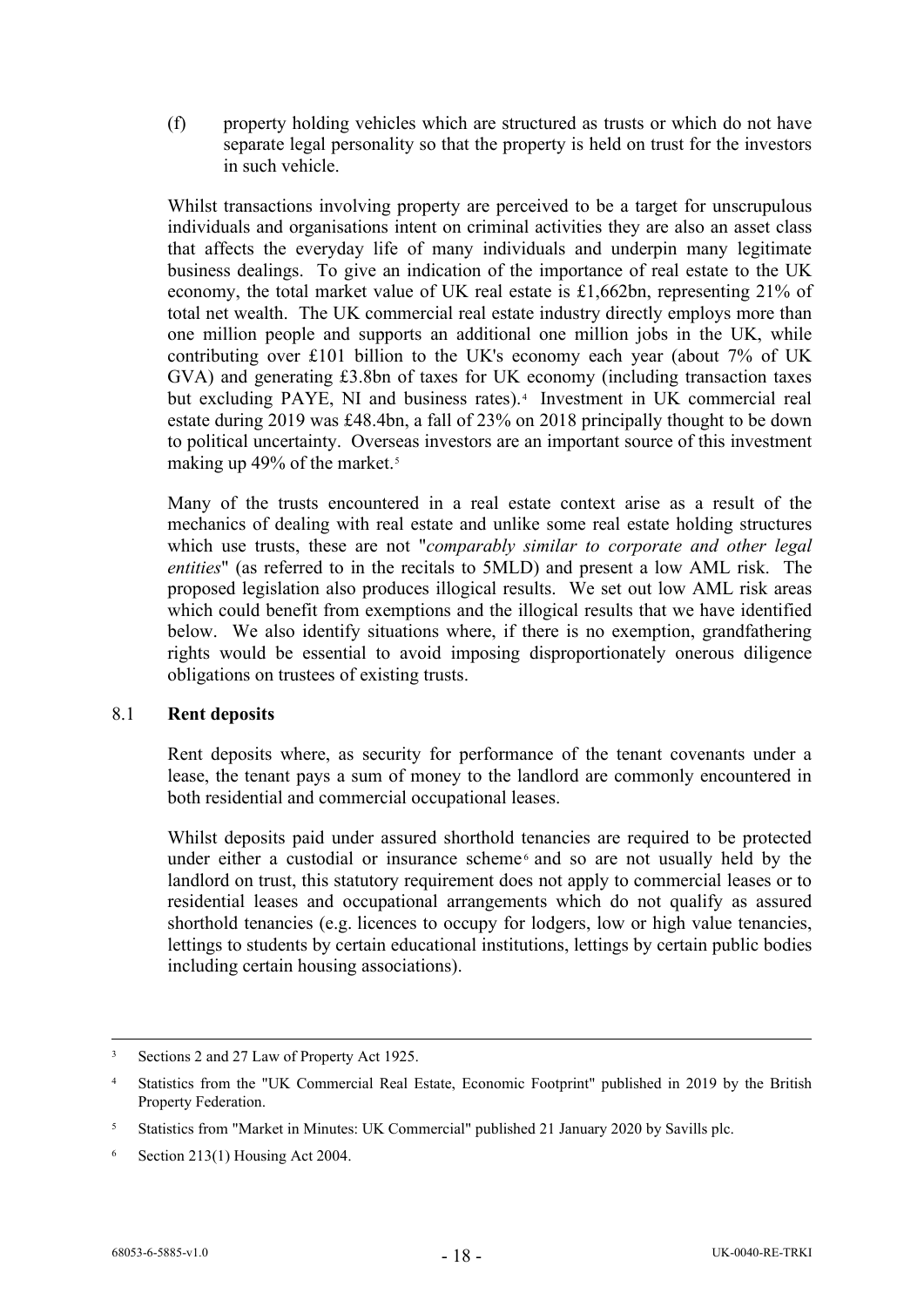One of the most common rent deposit structures is for the money to be held by the landlord in a bank account in its own name on trust for the tenant. This ensures that the landlord can access the funds if the tenant is in breach of the lease whilst safeguarding the tenant's money in the event of the landlord's insolvency. This is an express trust created in the rent deposit deed. However, requiring these to be registered is disproportionate for the following reasons:

- (a) Rent deposits are very common for commercial leases and can be entered into by the original tenant under a lease or subsequently by an incoming tenant taking an assignment of an existing lease. An additional registration requirement on every new rent deposit deed structured as a trust would be an additional unnecessary administrative burden, the cost of which would likely be passed onto the tenants.
- (b) Any additional costs associated with a rent deposit would disproportionately affect many of the occupiers of small commercial premises. Many large corporate occupiers may be able to avoid these costs by using alternative forms of security (e.g. guarantee from the shareholder of the company or a bank guarantee). However, bank guarantees incur a fee which can be prohibitively expensive especially for SMEs and rent deposits are often used to avoid the need for an individual shareholder to give a personal guarantee of the lease covenants.
- (c) Persons occupying residential premises under leases which are not assured shorthold tenancies would be disadvantaged compared to tenants under assured shorthold tenancies as their details would need to be held on a register which does not seem proportionate to the need to take into account an individual's right to the protection of their personal data.
- (d) To identify existing trust arrangements, landlords will need to review the terms on which any rent deposits are held to identify whether they are trusts or not. Rent deposits can be in place for many years without needing to be called upon, and the distinction between trust-based rent deposit and other rent deposits has not been required previously so landlords are unlikely to have information readily available thereby imposing a significant administrative and cost burden on landlords. This will affect all landlords not just institutional ones and is an example of why a cut-off date for historic trusts requiring registration under the TRS requirements is required if rent deposit trusts are not covered by an exemption. (Please refer to our response to Question 3 for our comments on such grandfathering.)
- (e) Rent deposit sums held under a trust arrangement are paid out only to satisfy amounts due to a landlord following breach of the lease covenants by the tenants. Therefore, the risk of tenants (as the beneficial owners of the trust) being able to manipulate the trust assets for criminal activities is very low.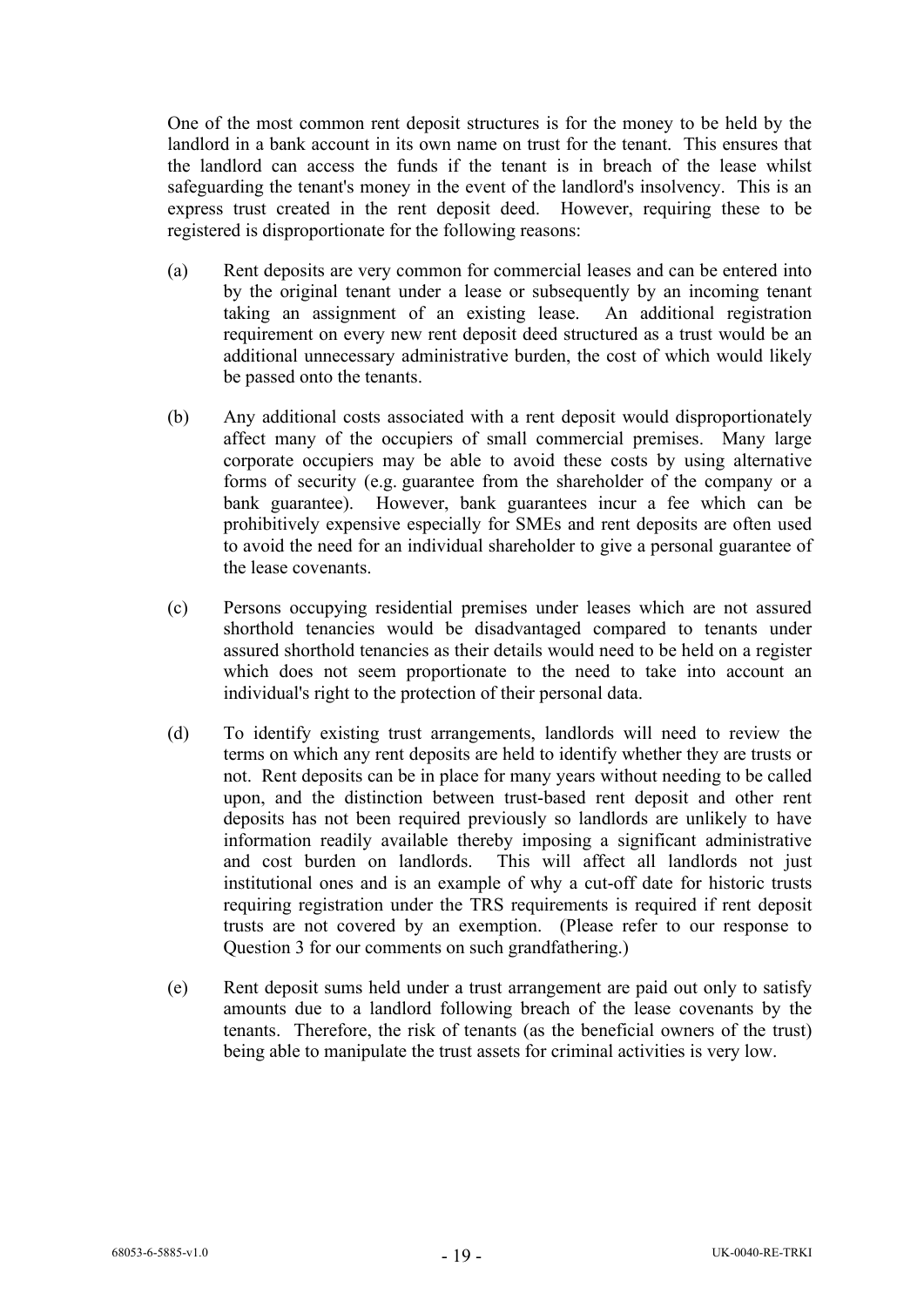(f) There is also already a legislative precedent for reducing the administrative and cost burden of registration in relation to rent deposits as charges over rent deposits are not required to be registered at Companies House.[7](#page-19-0)

To give an indication of the number of rent deposits trusts, according to HM Land Registry data for 2019 there were 168,708 new registrable leases granted out of a registered title. Taking a conservative estimate that one third of these had a rent deposit deed, this equates to approximately 56,000 new rent deposit deeds per year. If half of these adopted trust structures that would be 28,000 new registrable rent deposit trusts per year without including rent deposits given on lease assignment or on leases for terms of less than seven years.<sup>8</sup> We therefore think there should be an exemption for these rent deposit trusts.

Drafting for this suggested exemption is in paragraph 8 of [Schedule 3.](#page-51-0)

We have provided two alternative exemptions, the first is limited to rent deposits and the second covers other types of deposits, retentions and security payments in relation to non-lease related contractual obligations in addition to lease rent deposits. The wider exemption would mean that other commonly occurring trusts which are low AML risk could be excluded. For example retentions are common in the construction sector, where the employer under a building contract may withhold a pre-agreed percentage of progress payments as security for the contractor's performance. While such arrangements may not always be expressed to be by way of trust, it is notable that the JCT standard form construction contracts (an industry standard suite of documents) expressly describe a trustee position and employers must put retained monies into a separate account at the contractor's request. In practice, such provisions are often amended, but will not be in all circumstances.

### 8.2 **Service charges**

Service charges exist in all multi-occupancy buildings or where buildings share services or facilities whether such buildings are residential, commercial or mixed use (e.g. business and retail parks, office buildings, rows of shops, town centres and high streets owned by local authorities, residential buildings, mixed-use buildings) to enable the proper repair, maintenance and management of the common parts of that building or estate for the benefit of all occupiers. As an indication of the number of possible service charge trusts created, assuming that 85% of new registrable leases had a service charge, this equates to approximately 140,000 new leases of more than seven years creating a service charge trust per year.<sup>[9](#page-19-2)</sup>

<span id="page-19-0"></span>Section 859A(6)(a) Companies Act 2006.

<span id="page-19-1"></span><sup>&</sup>lt;sup>8</sup> Leases for less than seven years are not registrable at HM Land Registry so the number of new leases which could have rent deposits is actually much higher than 169,000 and in practice rent deposits tend to be more common for shorter leases.

<span id="page-19-2"></span><sup>9</sup> This is based on HM Land Registry data for new registrable leases granted out of a registered title during 2019. Leases for less than seven years are not registrable at HM Land Registry so the number of new leases which could have service charge arrangements is actually much higher than the 169,000 leases submitted to HM Land Registry for registration.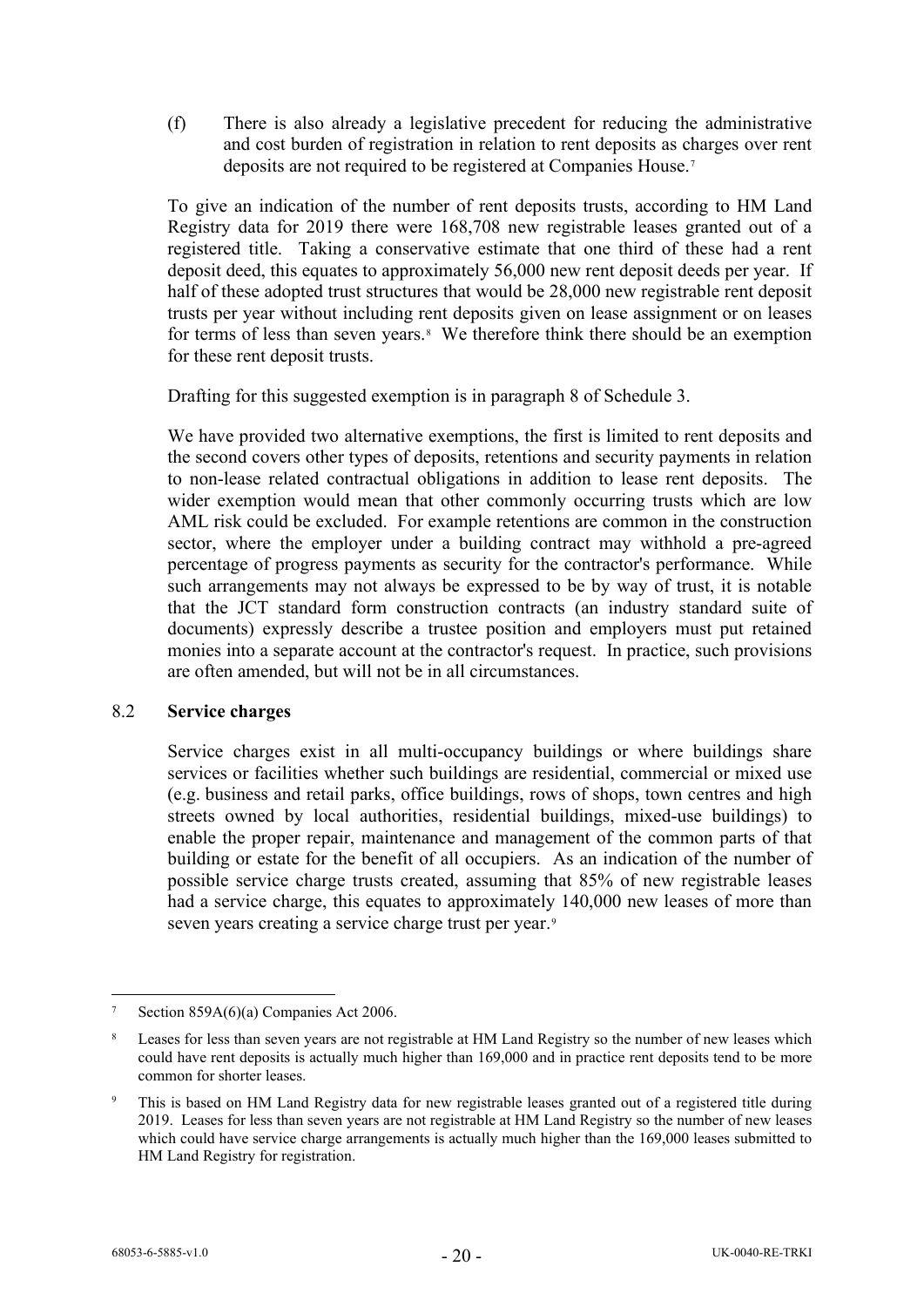These service charges are paid in advance in respect of anticipated expenditure with a reconciliation once the actual expenditure for the year is known. The landlord or managing agent who receives such payments holds them on trust for the contributing tenants. The service charge funds can only be used to pay for repair, maintenance and management costs in accordance with the lease terms. The trust arrangement is especially important in relation to contributions to long term reserve funds and sinking funds in relation to future large items of irregular expenditure as these sums tend to be held for a number of years before being used.

The purpose of the trust arrangement is to protect tenants' money from being misappropriated by the landlord and to ring fence it in the event of insolvency of the landlord. For this reason residential service charges are required to be held on trust for the tenants and the terms of that trust are prescribed by statute, which terms prevail over the terms of any express or implied trust created by a lease so far as inconsistent (other than an express trust created prior to the statutory provision taking effect).[10](#page-20-0) There is no equivalent statutory protection for commercial service charges and certain residential landlords (e.g. local authorities, registered housing associations, charitable housing trusts and various other public bodies) are exempt from the trust requirement which applies to residential service charges.<sup>[11](#page-20-1)</sup>

These service charge trusts are a low AML risk given the controls in the lease around how such sums can be used and excluding them will not affect the effectiveness of the UK's anti-money laundering regime. The consultation recognises that service charge protection trusts should not be caught by the TRS requirements,[12](#page-20-2) but based on the current exemptions, this intention is only achieved for residential service charges paid to non-exempt landlords which can rely on the statutory trust exemption. This means a number of discrepancies arise:

- (a) The terms of a residential lease with a non-exempt landlord may create an express trust (which is compatible with the statutory trust terms and therefore not overridden by the statutory trust) and it is unclear whether such a trust would be able to rely on the statutory trust exemption.
- (b) Exempt landlords will likely hold service charge payments on trust notwithstanding that they are exempt from the statutory requirement to do so especially in a building which has a range of different type of tenancies. It would not be proportionate for such landlords to have the burden of the TRS requirements when commercial landlords benefit from the statutory trust exemption. It also does not seem equitable, given the acknowledged need to take into account an individual's right to the protection of their personal data, for the residential tenants of public bodies and housing associations to have their details held on a register but the residential tenants of commercial landlords not to be subjected to such requirement. This is exacerbated by the different TRS requirements applying to individuals arising not due to their own status or actions but due to the nature of their landlord.

<span id="page-20-0"></span><sup>&</sup>lt;sup>10</sup> Section 42 Landlord and Tenant Act 1987.

<span id="page-20-1"></span><sup>&</sup>lt;sup>11</sup> The exempt landlords are defined in section 58(1) Landlord and Tenant Act 1987.

<span id="page-20-2"></span><sup>&</sup>lt;sup>12</sup> Paragraph 3.10 of the technical consultation.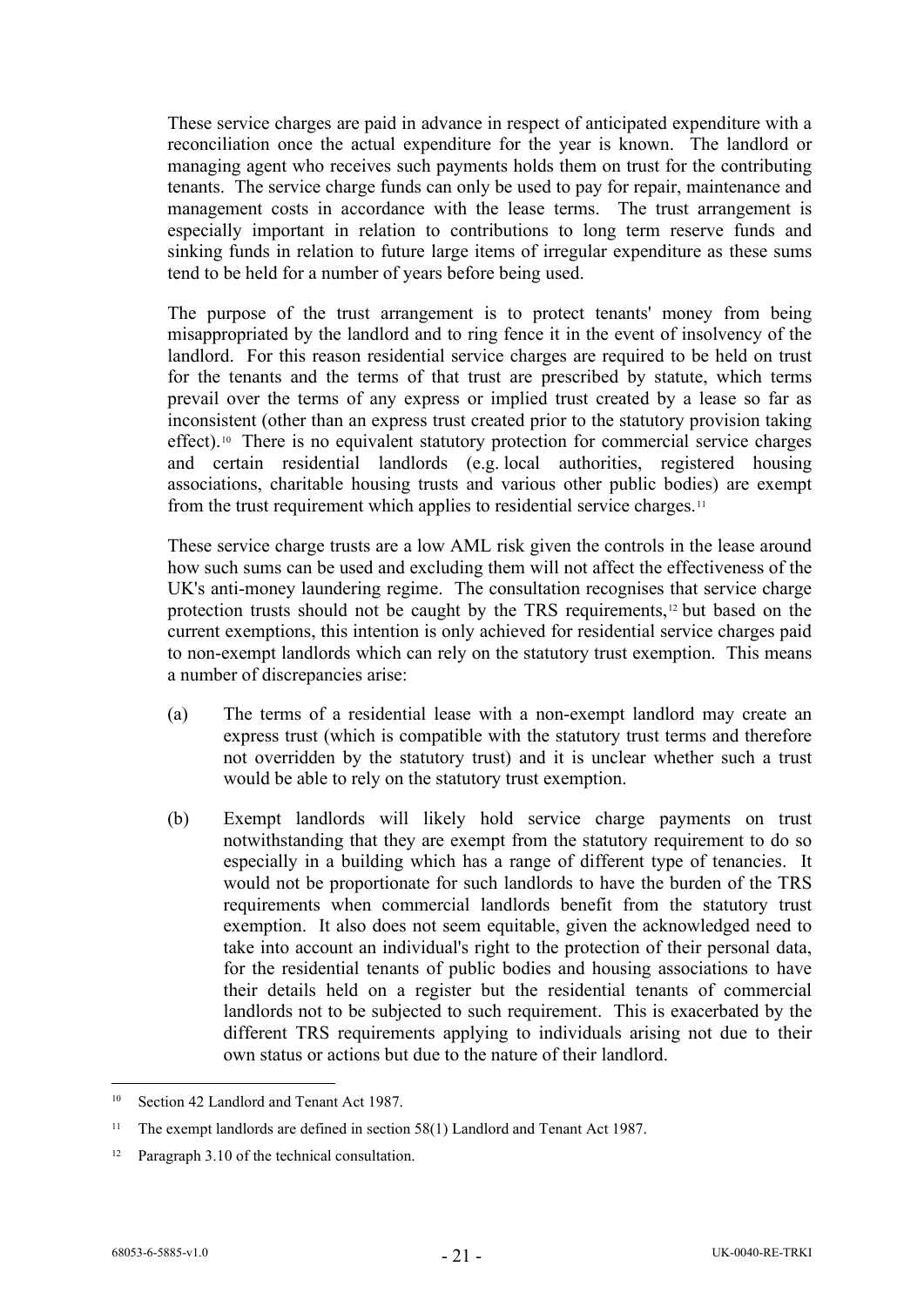(c) Commercial service charge trust arrangements are the same nature and purpose as residential service charges but do not fall within the statutory requirement and therefore do not benefit from the statutory trust exemption (or any other exemption). There is no reason why these service charge arrangements should be treated differently to residential service charge trust arrangements as they are the same nature and risk profile.

There is no cost-effective, viable alternative to service charge monies being held in trust structures which offer the same level of protection to tenants. If the funds are held by the landlords for themselves the protection for the tenants is lost, if the funds are held by a third party it would likely involve additional costs which would ultimately have to be borne by the tenant. We therefore think that there should be an exemption for all service charge trusts.

Drafting for this suggested exemption is in paragraph [9](#page-53-1) of [Schedule 3.](#page-51-0)

## 8.3 **Friends or family members jointly owning a home together**

The consultation identifies (and we agree) that joint ownership of a home by friends or family members is a trust which trustees should not be required to register. [13](#page-21-0) However, there is no specific exemption in the proposed legislation for this type of trust. It is possible that it could fall within the statutory trust exemption, however, we think that there is a significant element of doubt as to whether this exemption could be relied upon and believe that the situation should be put beyond doubt, particularly given the potentially criminal consequences of a failure to comply.

The doubt arises because, although the legal estate in a property must be held by co-owners as joint tenants and cannot be split,<sup>[14](#page-21-1)</sup> statute does not impose requirements on how the beneficial interest is held, allowing it to be held as joint tenants or as tenants in common. There is a rebuttable presumption of a joint tenancy, but this can be severed. Therefore, it is usual on the purchase of a property for the beneficiaries to make a statement (often but not always in a declaration of trust) as to how the legal owners are holding the property for the beneficial owners (and indeed it is a requirement of HM Land Registry forms of transfers and leases to include such a statement where there is more than one legal owner). These statements could be considered to be express trusts indicating a clear intention of the settlors in writing to create a trust.

Further, how the beneficial interest is held can be subsequently changed from a joint tenancy to a tenancy in common and vice versa. These changes are commonly achieved by the execution of a new express declaration of trust. As express trust is not defined in the proposed legislation and the commentary in the consultation provides little additional assistance, there are reasonable arguments that these joint home ownership trusts could be express trusts which are not imposed or required by a statute (as for instance, there is no statutory requirement to sever a joint tenancy into a tenancy in common) and therefore registrable under the TRS requirements. Even if

<span id="page-21-0"></span><sup>&</sup>lt;sup>13</sup> Paragraph 3.11 of the technical consultation.

<span id="page-21-1"></span><sup>&</sup>lt;sup>14</sup> Section 36(2) Law of Property Act 1925.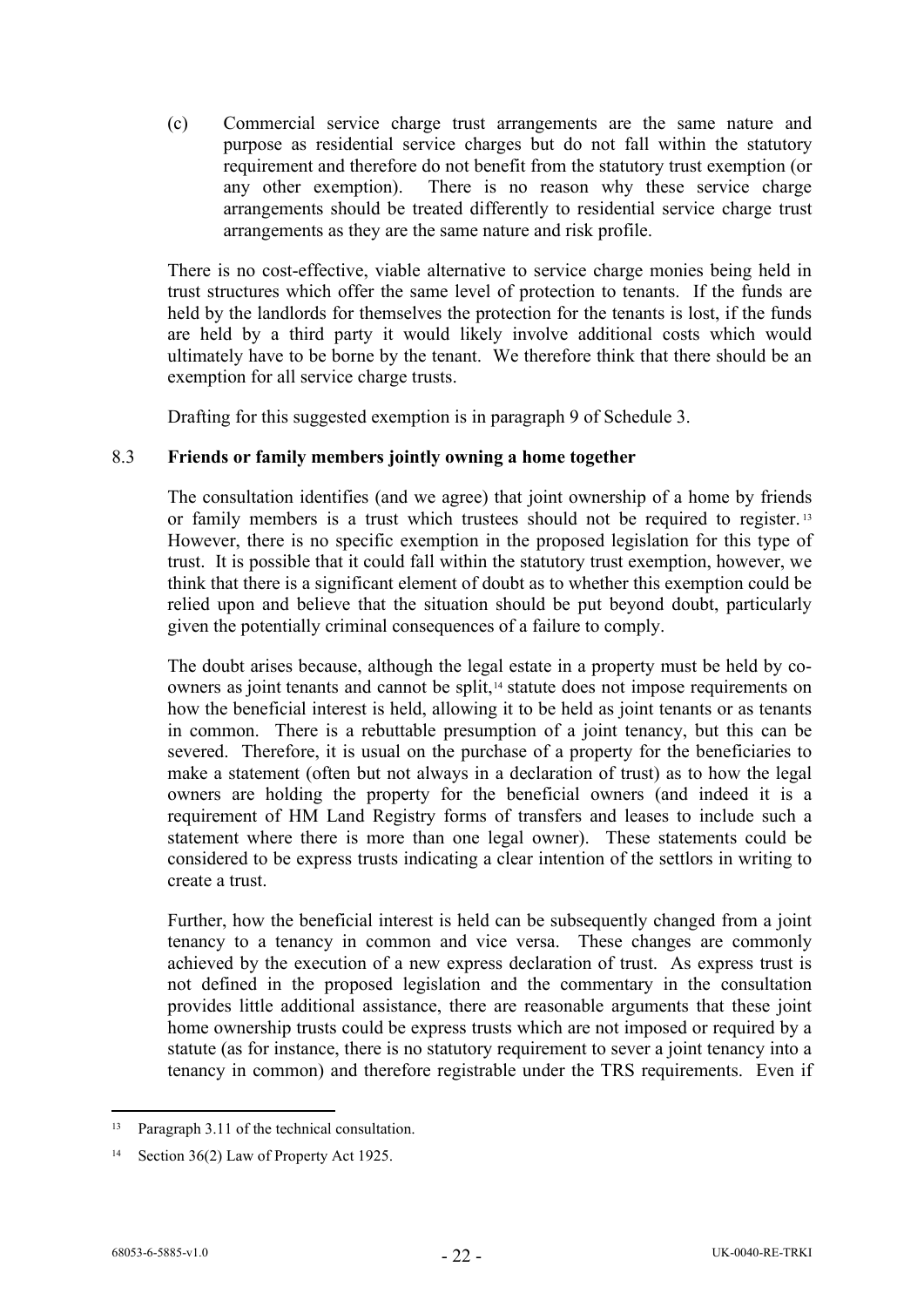the initial holding benefits from the statutory trust exemption due to the operation of section 36(2) of the Law of Property Act 1925, they would become registrable following a subsequent declaration of trust changing how the beneficial interest is held.

To ensure that the intention expressed in the consultation not to capture these joint home ownership trusts is fulfilled, we think that there should be an exemption for trusts where the legal and beneficial owners are the same and their interests are concurrent.

Drafting for this suggested exemption is in paragraph [10](#page-53-2) of [Schedule 3.](#page-51-0)

We also note that, this arrangement would be a type B trust if the trustees are not UK residents and in this case no exemptions can apply. This produces illogical results where the same trust arrangement can flip between being registrable or not registrable but the legal and beneficial owners and therefore the risk associated with the trust are unchanged. For example, if two people own a home together (potentially an exempt type A trust) but one or both subsequently move abroad for a period for work so that they are no longer UK resident the same trust becomes a type B trust which does not have any exemptions and so becomes registrable. However, when the individual(s) return(s) home to the UK the TRS requirements cease as it becomes a type A trust and can benefit from an exemption again. The same applies if two or more individuals whilst working abroad purchase a home together in the UK for them to live in when they return to the UK. Therefore, as suggested in the introduction to our response to this question, the exemptions should apply to type B trusts as well as type A trusts to avoid such illogical results.

In the absence of such an express exemption, detailed guidance should be provided to clarify how the legislation reflects the stated intention not to bring these trusts within scope of registration. This should provide that joint ownership trusts for jointly owning a home are considered to be outside the TRS requirements regardless of whether they are joint tenancies or tenancies in common and remain outside the TRS requirements even if an express declaration of trust is made in writing and notwithstanding subsequent switches between tenancy type, or residency of the legal owners. We suggest that the legislation provides for guidance to be issued so that any such guidance has the status of statutory guidance which can be relied upon by individuals purchasing their homes.

The exemption we propose would also clear up the following inconsistencies arising from the proposed legislation as drafted:

(a) The consultation<sup>[15](#page-22-0)</sup> expresses an intention that trusts will not be required to register where two or more people co-own an asset legally and beneficially for themselves with concurrent and not successive interests as these arrangements do not meet the intention of 5MLD. However, there is currently no exemption for express trusts of this nature in the proposed legislation.

<span id="page-22-0"></span><sup>&</sup>lt;sup>15</sup> Paragraph 3.13 of the technical consultation.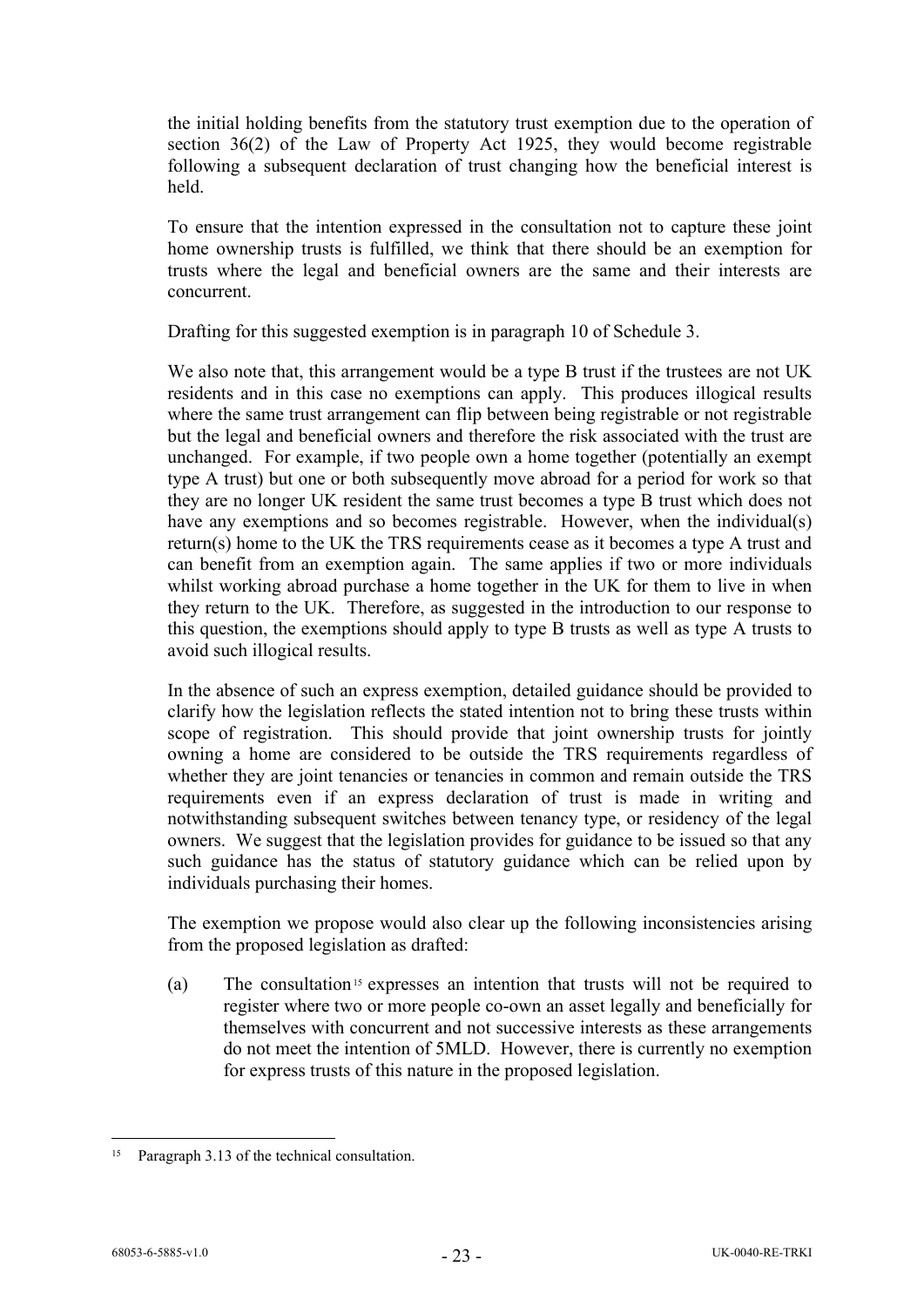(b) There can be no more than four legal owners of land.[16](#page-23-0) A trust which arises because more than four persons wish to purchase a property would likely fall within the statutory trust exemption, (though we question whether, on a strict interpretation, this could be relied upon if an express trust was also declared). However, if exactly four individuals purchase a property together (for example, as business partners) then their trust arguably would require registration under the TRS requirements (for the same reasons referred to above that friends or family members purchasing a home together arguably cannot rely upon the statutory trust exemption). It is an odd result that five coowners would not be required to register their trust but four co-owners would as there is no material difference in the AML risk profile.

### 8.4 **Maximum of four legal owners**

As mentioned above, if there are more than four legal owners of land a trust must be created as there can be no more than four legal owners of land.[17](#page-23-1) If the trustees are UK resident then this is a type A trust and within the statutory trust exemption. However, the same structure would be a type B trust if any of the trustees are non-UK resident. Similarly, a trust may change from being exempt to being registrable if a trustee is replaced with a non-UK resident trustee or a trustee changes its residency. The nature of the trust and therefore the risk of it being manipulated for criminal activities is unchanged in these circumstances and, therefore, we think (as suggested in the introduction to our response to this question) the exemptions should apply to type B trusts as well as type A trusts to avoid such illogical results.

### 8.5 **Nominees holding title on bare trust for a third party and overseas joint ventures structured as trusts**

Two nominees holding legal title to properties on bare trust for another is a structure which is commonly seen in commercial property transactions for legitimate reasons. For example general partners of limited partnerships will often appoint two nominees to hold legal title to the property on trust for the partnership so that the partnership interests can be overreached.[18](#page-23-2) This structure is also used to protect the privacy of individuals, which may be required for very legitimate reasons, particularly with residential property and high profile individuals. However, we acknowledge that such structures pose a higher risk of manipulation for criminal activities.

Similarly, there are various non-EEA overseas vehicles commonly used for legitimate commercial reasons to purchase UK property investments which are either structured as trusts or which do not have separate personality (and therefore cannot hold land in their own right) so create trusts when purchasing interests in UK land (e.g. JPUTs, GPUTs, Jersey Limited Partnerships). The trustees of these trusts are typically overseas entities and so these would likely constitute type B trusts under the TRS requirements.

<span id="page-23-0"></span><sup>16</sup> Section 34 Trustee Act 1925.

<span id="page-23-1"></span><sup>17</sup> Section 34 Trustee Act 1925.

<span id="page-23-2"></span><sup>&</sup>lt;sup>18</sup> Sections 2 and 27 Law of Property Act 1925.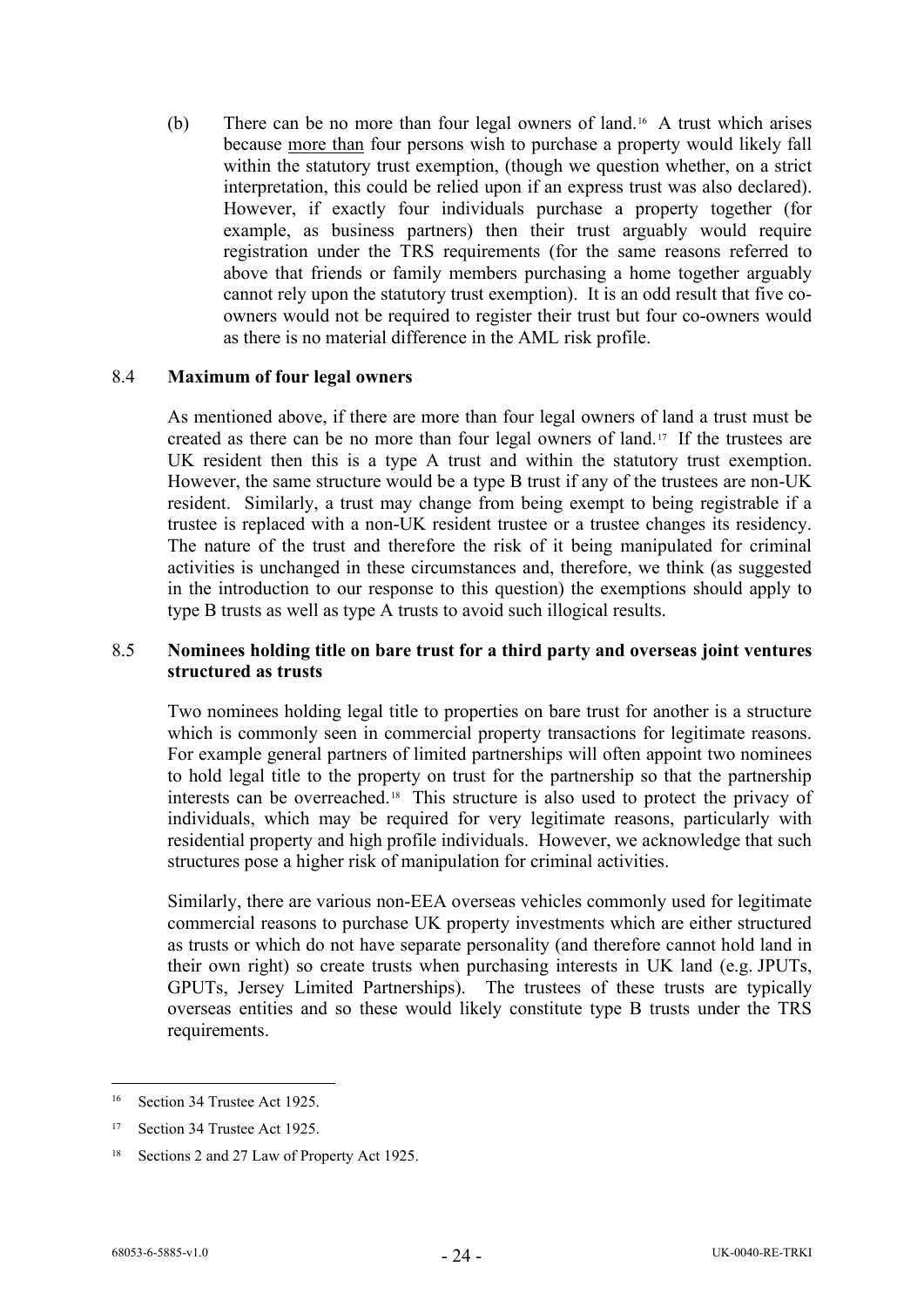We note that JPUTs and GPUTs are generally tax transparent with the tax liability of the trust sitting with the unitholders. However, the trustees are liable to pay any SDLT/LTT arising on the acquisition of property by the unit trust. This arguably makes them 'relevant taxable trusts' under the existing regulations which seems an odd result given that the trustees have no ongoing tax liability following acquisition of the property unless further properties are acquired. The SDLT/LTT return must be filed to enable the trustees of the unit trust to be registered as the legal owner of the property so the requirement to register with TRS does not appear to add a great deal from an AML perspective. The consequence though is that these unit trusts face different trust registration requirements to, for example, Jersey Limited Partnerships although the AML risk associated with them are not markedly different. We consider that both should be treated as type B trusts.

Acknowledging that structures of this nature are likely to be registrable under the TRS requirements, it is imperative that access to the register is suitably controlled to protect the legitimate privacy concerns of individuals (especially in relation to residential property and high profile individuals) so that such individuals are not put off the UK property market due to lack of privacy. It should also be taken into consideration that imposing this requirement could make property investments in the UK less attractive than opportunities elsewhere which have lower administrative burdens and greater protection of the privacy of individuals' residences.

Furthermore, the imposition of the TRS requirements on all existing trusts of this nature regardless of when they were created is, in our view, not proportionate to the risk of them being used for criminal activities and is potentially incompatible with principles of the rule of law. Individuals and entities will have chosen to structure their ownership in compliance with the laws applicable at the time of implementing the structure and property is frequently held as a long term asset (often held for decades) so, the exercise of checking historic records to identify all such trusts would be very time consuming and costly from an administrative perspective as it could require records dating back decades to be checked or require negotiation to obtain information to be provided in situations where the trustees have no contractual right to obtain it. Further, some arrangements may pre-date compulsory registration of land and if the ownership has not changed since, these trusts over unregistered land will be very difficult to identify. Therefore, we consider that the burden imposed would be only be proportionate to the risk if the TRS requirements only apply to recently created trusts of this nature. Please refer to our response to Question 3 for our comments on such grandfathering.

### 9. **Intellectual property and intangibles**

In the UK, ownership interests in intellectual property (**IP**) rights will often automatically become the subject of a trust. English case law has often construed the existence of a trust arrangement in connection with the ownership interests of IP rights, particularly in scenarios where imperfection of title is an issue or to give business efficacy to contractual relationships that may otherwise be deficient, technically or otherwise.

By way of example, legal title in most IP rights can only be assigned by way of a written instrument signed by the assignor. Where contracting parties have agreed that one party should own IP rights that may have been created by the other party, that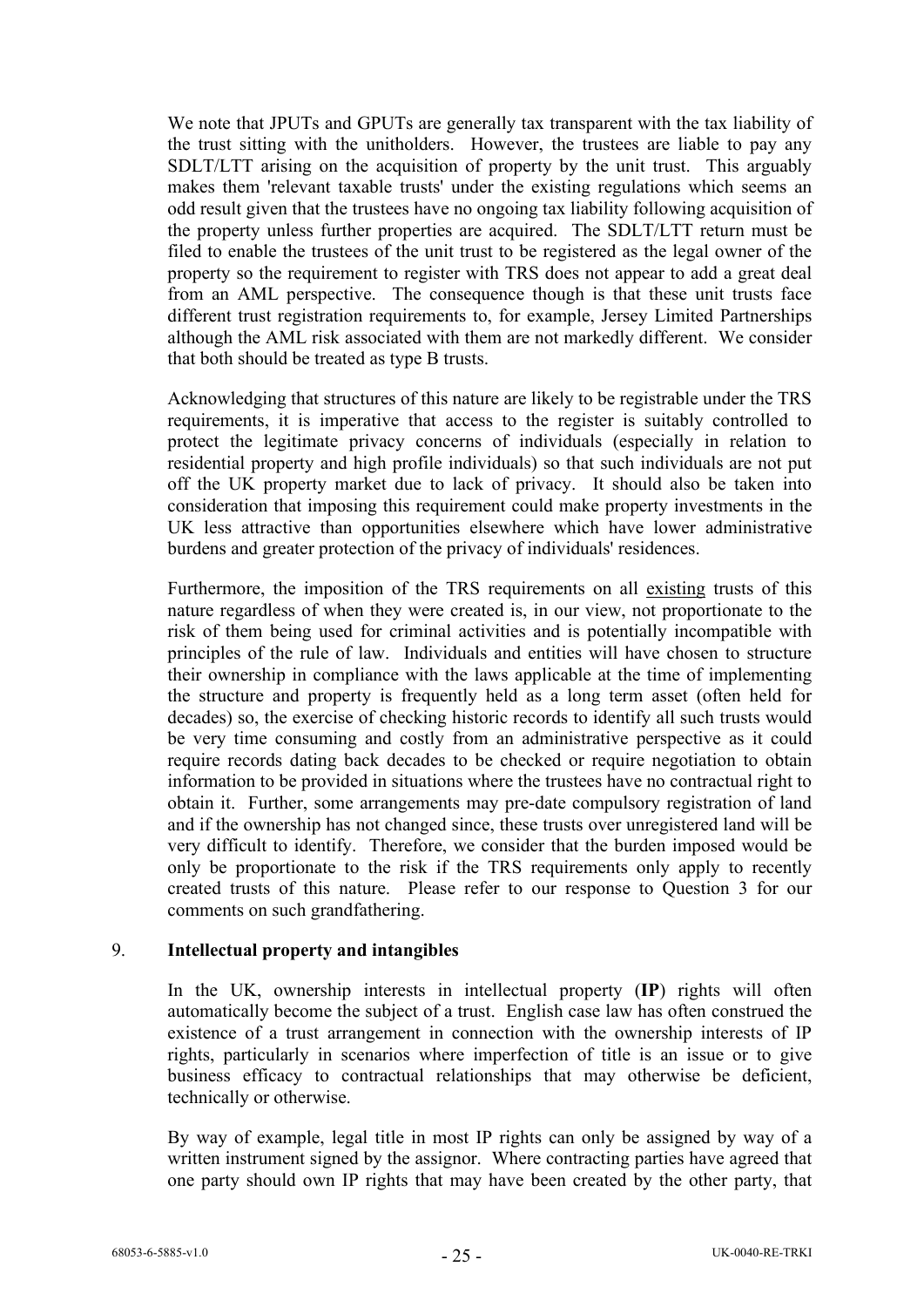agreement may be defective in assigning legal title, either due to lack of formality or because it is not always<sup>[19](#page-25-0)</sup> possible to assign legal title of future IP rights. In those circumstances, a trust is likely to arise once a future IP right is generated with the creating party holding legal title on trust for the beneficiary until such time as legal title is conveyed by a written instrument. Such trusts are either automatic in nature or are expressly specified as a holding mechanism pending the subsequent execution of a written document to transfer the relevant IP right.

Similarly, trusts have been construed by the courts to give business efficacy to contracting party arrangements, where those written arrangements are deficient in giving a party access to use the IP right. For example, several well documented cases have found implied assignment obligations in contracts where an author or artist is commissioned to generate an artistic work. Again, absence an express written agreement, the ownership arrangements fall back to a trust being established to ensure the beneficiary has an interest in the work they commissioned.

As mentioned above, express trusts in relation to IP will often arise as language will be added to contracts to that effect so that the position is clear to the parties (and so that they do not have to rely on the courts implying trusts in the circumstances stated above). This language is often seen through research and development agreements, University research and funding agreements, collaboration agreements and many other contractual relationships where IP is likely to be an important asset class that is developed or arises from the contractual relationship.

Such trusts are low AML risk and are often forgotten about or overlooked due to the administrative burden of having to follow up by executing further agreements to secure a separate written assignment of legal title in the applicable IP right. If it were necessary to report each of these trusts, the volume would be excessive and burdensome. Therefore, we think that there should be an exemption for these express trusts.

Drafting for this suggested exemption is in paragraph 11 of [Schedule 3.](#page-51-0)

In relation to registered IP rights that may be the subject of such a trust, the detection of a trust could be identified or reported when the proprietorship record is subsequently updated to record the new proprietor. Since it is registered IP rights (e.g. trade marks, patents etc.) that often drive monetisation activities through royalties, detection of inappropriate behaviours could be monitored at a registry level when proprietorship records are updated.

Finally, IP rights are capable of being held jointly, either in equal shares or unequal shares. Accordingly, a trust arrangement is likely to arise in those situations of joint ownership and similar issues raised above regarding joint ownership of real property apply. The drafting for the suggested exemption in paragraph 10 of [Schedule 3](#page-51-0) is broad enough to capture these trusts as well.

<span id="page-25-0"></span><sup>&</sup>lt;sup>19</sup> An exception to this is copyright, where title to future copyrights can be assigned by way of a historical agreement. But such arrangements do not apply to patent rights.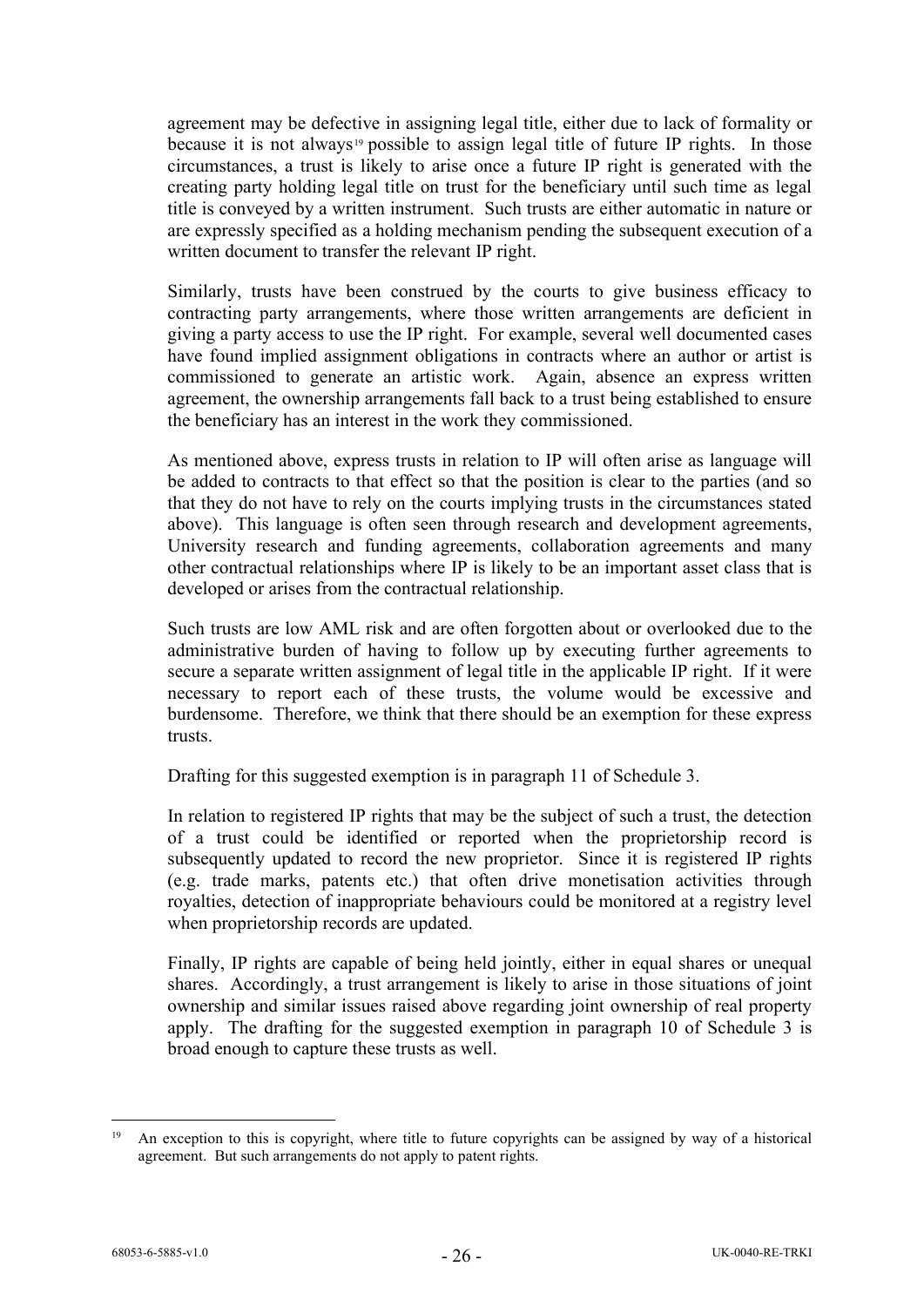### 10. **Oil and gas**

Trust arrangements are used in the upstream oil and gas sector where interests in oil and gas fields are typically held jointly by a number of participants. Standard industry Joint Operating Agreements include express trust arrangements that may be used for holding and transferring participants' interests in the relevant licensed area. Trust arrangements are also used to hold decommissioning funds. These activities are all regulated, currently by the Oil and Gas Authority (**OGA**). The OGA is the licensing authority for licences issued under the Petroleum Act 1998 and all changes in ownership of interests in a licensed area are subject to approval by the OGA. All decommissioning arrangements are approved by the Secretary of State. Therefore, we think that there should be an exemption for these trusts as they are low AML risk and ownership information is already recorded elsewhere.

Drafting for this suggested exemption is in paragraph 12 of [Schedule 3.](#page-51-0)

#### 11. **Lease financing of aircraft and other transportation assets**

Financiers and owners of aircraft and other big-ticket transportation assets (primarily rail rolling stock and ships) and associated equipment commonly utilise the lease as a secured financing device as it allows ownership of the aircraft or other asset to be held by an acceptable entity, often a bankruptcy-remote vehicle, and use and possession of the asset to be enjoyed by the airline or other operator. The rentals paid by the operator are applied in repayment of the funding for the purchase or other acquisition of the asset. In some cases, the commercial arrangements will provide for the operator to acquire title to the asset at the end of the lease term (for example, under a hire-purchase or conditional sale agreement or pursuant to a purchase option under the lease). Civil aircraft engaged in international air navigation and commercial passenger services and ships (other than small vessels) will typically be registered on specific asset registers, such as the UK Civil Aviation Authority Aircraft Register and the UK Ship Register, respectively, and therefore, these leasing arrangements would appear to be low AML risk.

While exemptions  $2(f)$  and  $2(g)$  may encompass certain of these lease financing transactions (where there is a related facility or credit agreement or a securities instrument), the wording does not easily extend to standalone leasing or similar arrangements. We therefore think that there should be an exemption for lease financing of aircraft and other big-ticket transportation assets and associated equipment.

Further, in the commercial passenger aircraft sector, in order to facilitate trading of the asset, aircraft leasing companies are increasingly using "aircraft owner trusts" whereby the legal ownership of the aircraft is held by a professional trustee in favour of the leasing company or its subsidiary, as beneficiary. This "owner trust" structure enables the beneficial interest in the trust estate (that is, the aircraft) to be transferred by the original lessor to another leasing company or affiliate, while preserving the underlying lease with the airline or other operator, instead of a sale of the aircraft itself (a "metal transfer"); this transfer mechanic seeks to reduce operational and documentary disruption for the airline. The aircraft will still be registered on a nationality register; in addition, the Federal Aviation Administration (**FAA**) Aircraft Registry of the United States, which specifically allows for registration of such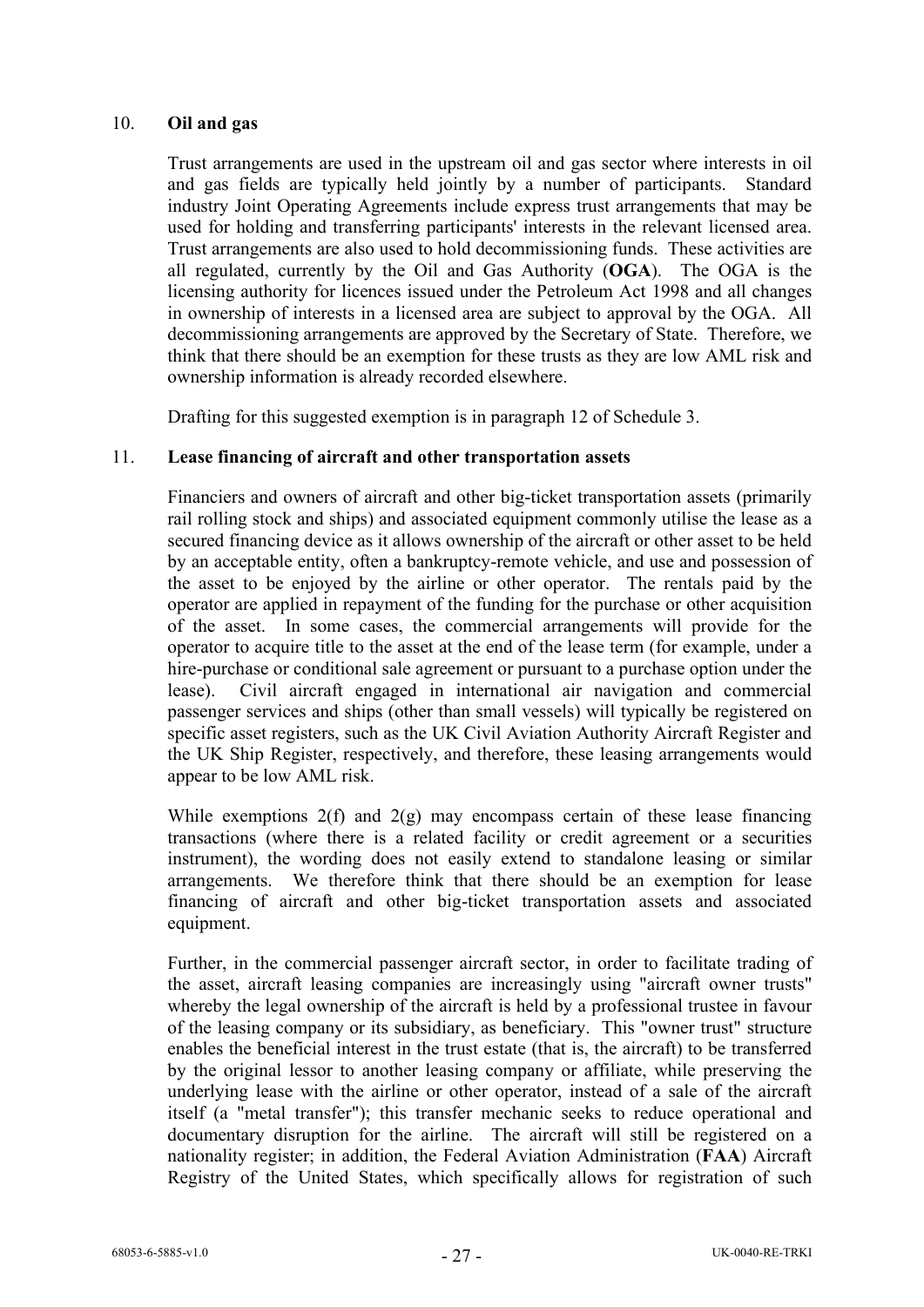aircraft where the trustee qualifies as a US citizen, has clear, detailed requirements for and a well-understood review process of the underlying trust arrangements for valid registration of the aircraft. In recognition of the increasing number of commercial aircraft held in aircraft owner trusts, as the international aviation leasing and financing sector develops, a leading industry association, the Aviation Working Group, has launched a voluntary "Global Aircraft Trading System" (**GATS**) involving these structures. GATS provides for the establishment and registration of such owner trusts and introduces an electronic platform, supported by standard form documentation, for effecting beneficial interest transfers and security interests in respect of those owner trusts. GATS seeks to increase the transparency of aircraft ownership and trading and therefore, beneficial interest transfers will be recorded on an "e-ledger" which will be searchable by all industry participants (further information is available at http://www.awg.aero/project/gats/).

We suggest that aircraft owner trusts which are already recorded on the FAA Aircraft Registry and other similar nationality registers or on a public registry such as the GATS platform should be exempted from the TRS requirements.

Drafting for these suggested exemptions are in paragraph [13](#page-54-0) of [Schedule 3.](#page-51-0)

### 12. **Escrow accounts**

Escrow arrangements are often encountered in commercial transactions. They typically involve either sums of money or documents being deposited with independent third party professionals to be held in escrow pending the outcome of certain conditions. The escrow agents are usually financial institutions, firms of solicitors or specialist escrow providers (e.g. Law Debenture). The escrow agents either act as stakeholders or trustees depending on the terms of the escrow agreement and if it is the latter this will be an express trust created by the escrow agreement. These trusts not only arise due to market practice, but are also a necessity for such transactions to work effectively in the UK. For example:

- (a) In connection with the sale of an asset or a company, the buyer may place any deposit payable on signing in escrow to be released on closing of the transaction as an alternative to depositing it with the seller's solicitors as stakeholder. Deferred consideration is similarly sometimes placed into escrow until it becomes due. In addition, completion monies may be placed into escrow to cover any successful claims (e.g. warranty and/or indemnity claims) made by the buyer for breach of the sale and purchase agreement by the seller.
- (b) In some situations documents will be conditionally delivered into escrow to be released when the escrow conditions are satisfied. This is used when the parties require that the deed or contract cannot be withdrawn or recalled once executed but conditions need to be satisfied prior to it becoming effective.
- (c) On public takeovers, the target may put money into escrow to be released to the bidder (or vice versa) in the event that a break fee is payable.
- (d) In relation to English limited partnerships used as funds or joint venture vehicles, the general partner may deposit monies held on account for the purchaser of a defaulting limited partner's interest, or an outgoing limited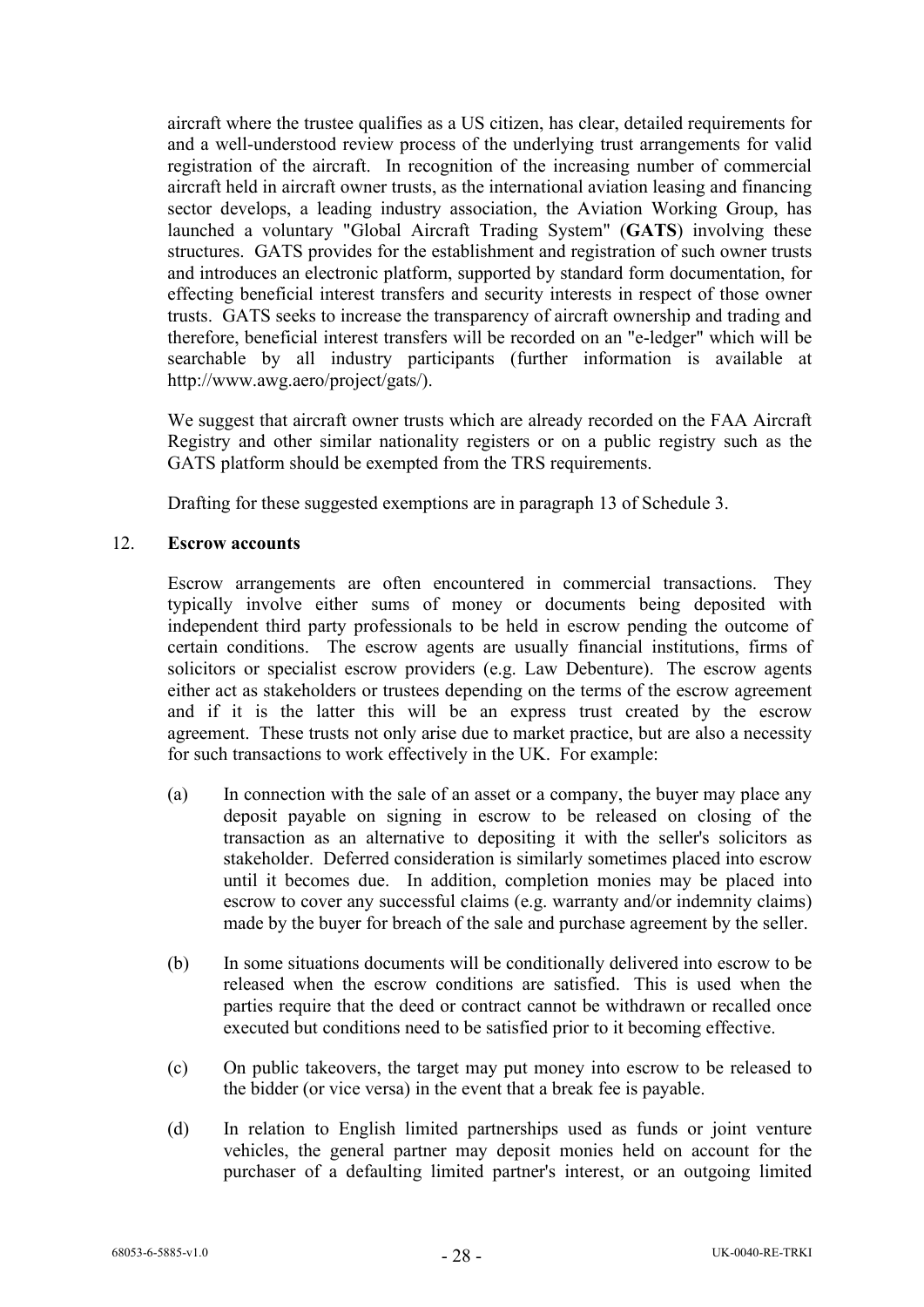partner may deposit monies held on account for a substitute limited partner in relation to transfers of interests.

- (e) Escrow arrangements may be put in place in fund structures for carry purposes.
- (f) Escrow arrangements are often used to hold intellectual property rights on behalf of various beneficiaries, as a safeguard against manufacturer insolvency (e.g. in the rail industry for rolling stock manufacturers).

Whether an escrow arrangement will be an express trust will depend on the terms of the individual escrow arrangement. Therefore, it will be an enormous exercise for escrow agents to diligence all existing escrow arrangements to verify their status which would be very time consuming and costly from an administrative perspective. We anticipate that if escrow arrangements using a trust structure become registrable then market practice will change to favour the non-trust structure. However, without a cut-off date for historic trusts requiring registration under the TRS requirements, the administrative burden for historic arrangements will remain problematic. We think, therefore, that the burden imposed would only be proportionate to the risk if the TRS requirements only apply to recently created trusts of this nature. (Please refer to our response to Question 3 for our comments on such grandfathering.)

Furthermore, where the escrow agent is itself already subject to the MLRs, these trusts present a low AML risk as the escrow agents will already be required to carry out 'know-your-customer' checks on the beneficiaries and report suspicious activities, and the release of assets from the escrow arrangement is tightly controlled by the terms of the escrow agreement. Given these existing protections, requiring all trusts created by escrow arrangements to be registered would be disproportionate and impose a heavy administrative burden and cost on persons wanting to put anything into an escrow arrangement. We therefore think that there should be an exemption for escrow arrangements that constitute trusts where the trustee is a "relevant supervised person". (Please refer to paragraph 5(b) of our response to this question for our comments on the meaning of "relevant supervised person".)

Drafting for this suggested exemption is in paragraph [14](#page-55-0) of [Schedule 3.](#page-51-0)

### 13. **Guarantees**

Guarantees given in transaction documents, whereby the guarantor guarantees the performance by another entity of its contractual obligations, will frequently include a covenant that the guarantor will hold for the benefit of the party receiving the guarantee any security and rights which the guarantor has over any assets of the entity whose performance is being guaranteed whilst any liabilities of such guaranteed entity and/or the guarantor remain outstanding.

These trusts are low AML risk as they are difficult to manipulate for criminal activities. The trust lasts whilst the guaranteed entity has outstanding liabilities and in practice is only called upon in an insolvency situation where the guaranteed entity cannot meet its obligations and the entity with the guarantee wishes to benefit from any security which the guarantor may have over the insolvent entity.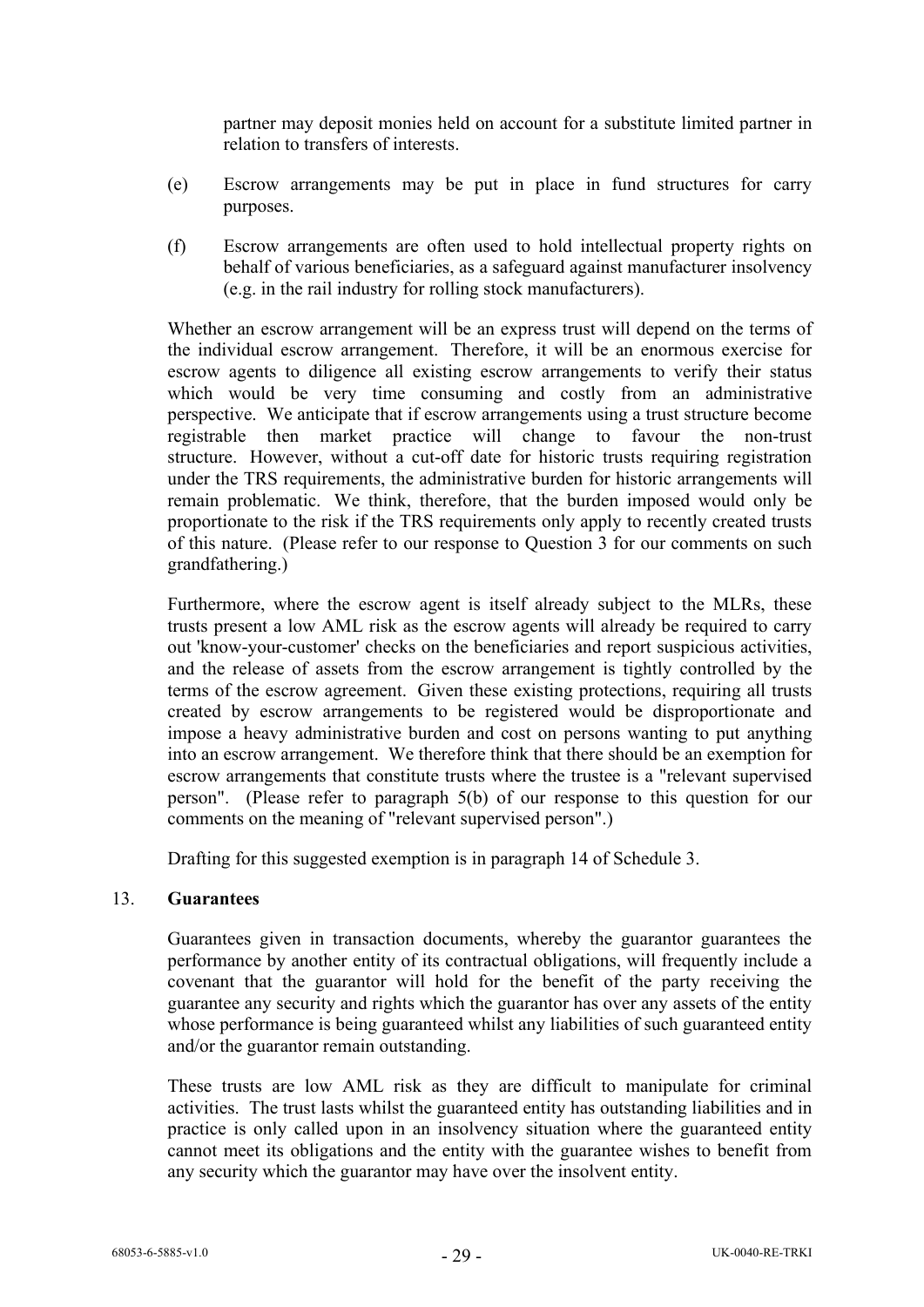They would also give rise to a very onerous historic trust due diligence exercise, as they can only be discovered by reviewing the terms of the transaction documents (not all guarantees create such a trust). Also, guarantees are common in leases which can have terms lasting for decades and so without a cut-off for historic trusts requiring registration under the TRS requirements, the administrative burden of reviewing all historic leases containing guarantees would be problematically burdensome. (Please refer to our response to Question 3 for our comments on such grandfathering.)

We therefore think that there should be an exemption for these guarantor trusts.

Drafting for this suggested exemption is in paragraph [15](#page-55-1) of [Schedule 3.](#page-51-0)

### <span id="page-29-0"></span>14. **Client account**

There are innumerable circumstances in which solicitors will receive or deal with money belonging to their clients or third parties in connection with their delivery of legal services. Solicitors are required to use a dedicated client account to do so, which must be operated in accordance with strict rules prescribed by the Solicitors Regulation Authority. There is judicial authority confirming that money in a solicitor's client account is held on trust.

By way of illustration, on every property purchase (whether commercial or residential), the completion monies are transferred via solicitors' client accounts. This is often the solicitors' client's money, but can also be third party money if completion funds are sent by other parties in advance of completion. This money is held on trust for the person who paid it into the client account. Although there is not always an express written trust, the solicitors' terms of engagement set out the basis on which client money will be held, and this will often be confirmed through correspondence to clarify that the money is being held on behalf of the client.

The receipt by solicitors of funds into their client account is very common: by way of example, our London office would expect to receive such payments many hundreds of times in the course of an average year. For the sake of clarity for practitioners, we think that there should be an exemption making clear that trusts arising where funds are paid into a client account are not required to be registered. Solicitors are regulated by the Solicitors Regulation Authority and are relevant persons when participating in certain financial or real property transactions. This already requires solicitors to carry out 'know-your-customer' checks on clients and to report suspicious activities. Given these existing protections, and in light of the frequency with which funds are received into client accounts, requiring all trusts created by holding client monies to be registered would be disproportionate and impose a heavy administrative burden and cost on solicitors.

A similar situation arises where estate agents or property managers collect rent on behalf of landlords and hold it in client accounts prior to release to the landlord/its lender.

We therefore think that there should be an exemption for the client account trusts of relevant persons.

Drafting for this suggested exemption is in paragraph [16](#page-55-2) of [Schedule 3.](#page-51-0)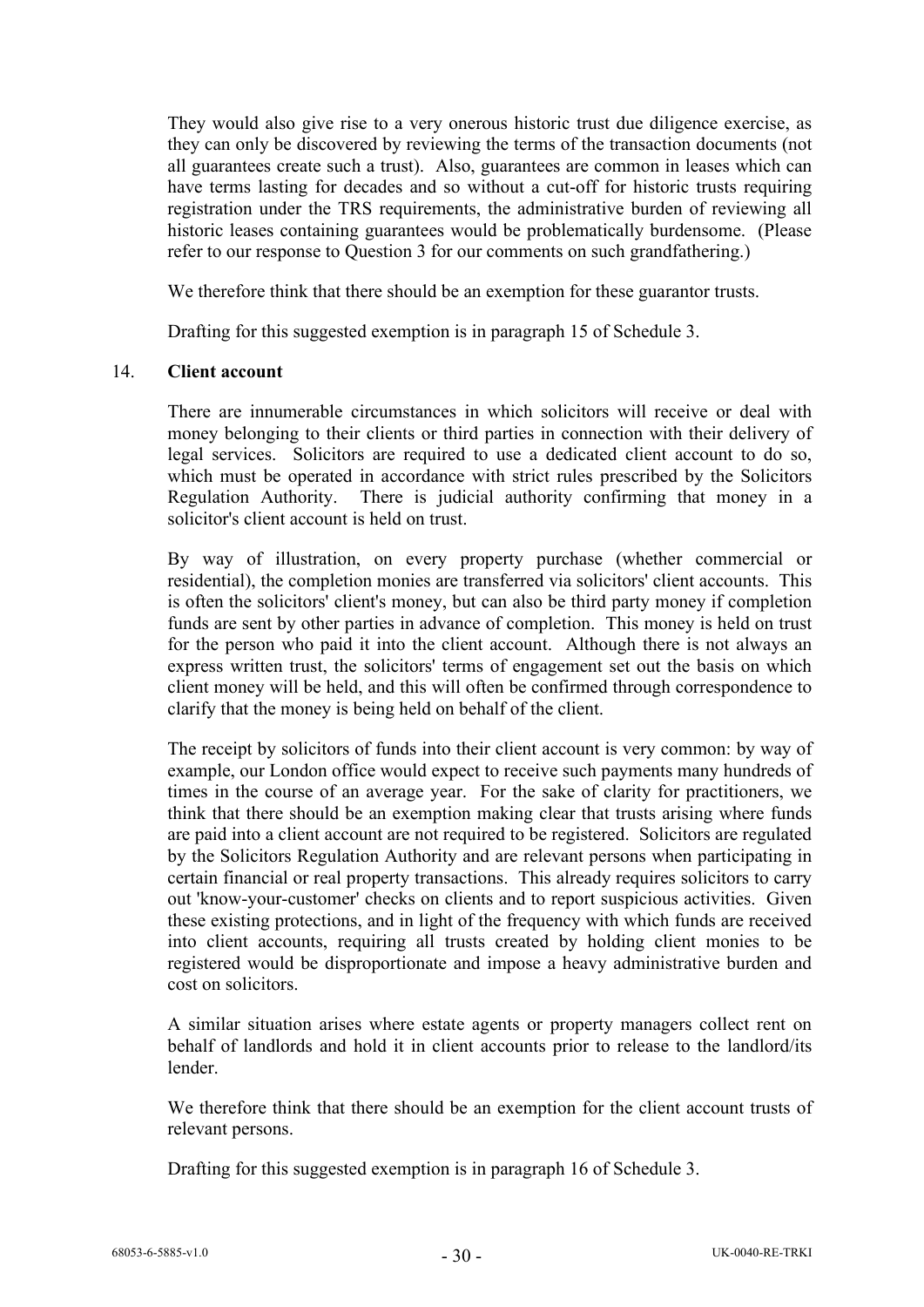## **Question 2 – Do the proposed definitions and descriptions give enough clarity on those trusts not required to register? What additional areas would you expect to see covered in guidance?**

Paragraph 1 in our response to this question sets out our comments on some of the draft exemptions in the proposed legislation. More specifically:

- (a) We suggest that "subordinate legislation" in the statutory trust exemption should be defined.
- (b) We suggest widening the scope of exemption 2(b) to capture other examples of trusts arising where an English court will be involved given these are low AML risk.
- (c) We consider exemptions 2(f) and 2(g) and outline where they may be deficient and not fully express the principles behind them. We then suggest how they could be redrafted to be more comprehensive, while remaining faithful to the criminal activities concerns behind the MLRs. These exemptions should also be user-friendly so a trustee can readily ascertain whether the relevant trust is subject to an exemption.

Once again, it is important that these exemptions (amended as suggested) should apply to both type A trusts and type B trusts as there is no basis for differentiating between them.

Paragraph 2 in our response to this question sets out some concerns in relation to the definition of type B trust. We consider that the TRS requirements should only apply to non-UK express trusts entering into new business relationships or acquiring land after the TRS requirements come into force. We also consider that linking the definition to business relationships in the UK with relevant persons will put UK AML regulated service providers at a competitive disadvantage to other jurisdictions. We also have concerns about the unintended consequences of regulation 45ZA(5) of the proposed legislation.

Paragraph 3 in our response to this question sets out our concerns about the complexity of the definition of "beneficial owners", details of which will need to be notified to HMRC.

Paragraph 4 in our response to this question sets out our comments on guidance we would expect to see to accompany the legislation. We consider that guidance from HMRC on the exemptions would be welcomed to clarify their scope and provide some colour on the principles informing them. We also think there would be great benefit in the guidance from HMRC setting out what is meant by "express trust" given that this term is not defined in the proposed legislation and most lay persons will not understand what is meant by express trust. We also would like the guidance to cover general and limited partnerships as set out below.

# 1. **Comments on the exemptions**

### <span id="page-30-0"></span>1.1 **Exemption 2(a)**

The term "subordinate legislation" used in the statutory trust exemption is not defined in the MLRs<sup>[20](#page-31-0)</sup> and so it is not clear whether or not it would capture trusts arising

<sup>20</sup> We note that the MLRs are made under the European Communities Act 1972 (**ECA**) and FSMA. Whilst both the ECA and FSMA define "subordinate legislation" for particular purposes, neither Act includes a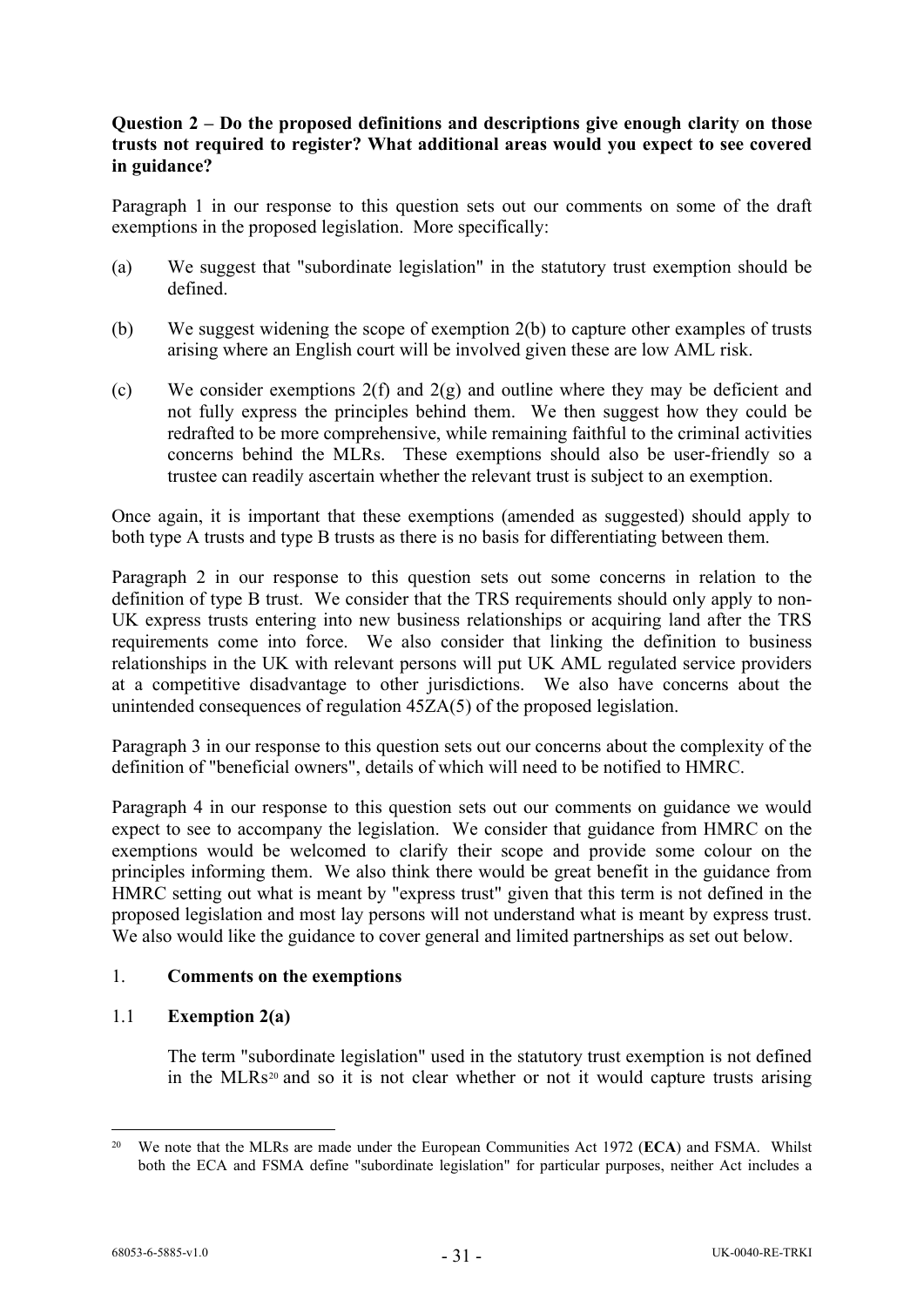under regulatory rules, such as statutory client money trusts arising under CASS 5.3.2R and CASS 7.17.2R of the Client Assets Sourcebook of the FCA Handbook.

Generally, the scope of the statutory trust exemption would be clearer if "subordinate legislation" was defined. We therefore request that this point of uncertainty is clarified by including an express definition of "subordinate legislation" in the proposed legislation to have the meaning given to this term in the Interpretation Act 1978, i.e. "*Orders in Council, orders, rules, regulations, schemes, warrants, byelaws and other instruments made or to be made under any Act*".

In the context of client money, defining "subordinate legislation" in this way would help clarify that the statutory trust exemption does apply to statutory client money trusts arising under CASS 5.3.2R and CASS 7.17.2R. Nevertheless, we note that a separate exemption for trusts arising in the context of custody arrangements as discussed in paragraph [5](#page-9-0) in our response to Question 1 would still be needed in relation to (and therefore should include reference to) cash, in particular where a custodian holds cash on trust for a client outside the scope of the statutory client money trust. This could arise where the custodian elects to hold cash subject to a non-statutory trust under CASS 5.4 or where a fund depositary holds cash on trust for clients outside the scope of the client money rules.

### 1.2 **Exemption 2(b)**

We are grateful to HMT for providing an exemption for trusts created by or in order to satisfy the terms of an order of a court or tribunal, however, this exemption should be extended to include trusts created to satisfy undertakings given to the court. For example:

- (a) On a share capital reduction confirmed by the court under the CA 2006, it is becoming more common for the company to give an undertaking to the court that it will set aside a cash sum in a blocked bank account for the benefit of the company's creditors for creditor protection purposes.
- (b) On a takeover by way of scheme of arrangement, the bidder may give an undertaking to the court that it will set aside consideration payable to untraceable or missing shareholders.

In both these cases, the money is held on trust. These trusts are low AML risk as they are unlikely to be manipulated for criminal activities given the involvement of the courts.

Our suggested amendments to this exemption are in paragraph [1](#page-56-0) of [Schedule 4.](#page-56-1)

# <span id="page-31-0"></span>1.3 **Exemption 2(f)**

We are grateful to HMT for providing an exemption for trusts arising in relation to facilities agreements. In the 2019 response, we identified the trust devices frequently

general definition of "subordinate legislation". Similarly, the definition of "subordinate legislation" in the Interpretation Act 1978 only applies for the purposes of that Act.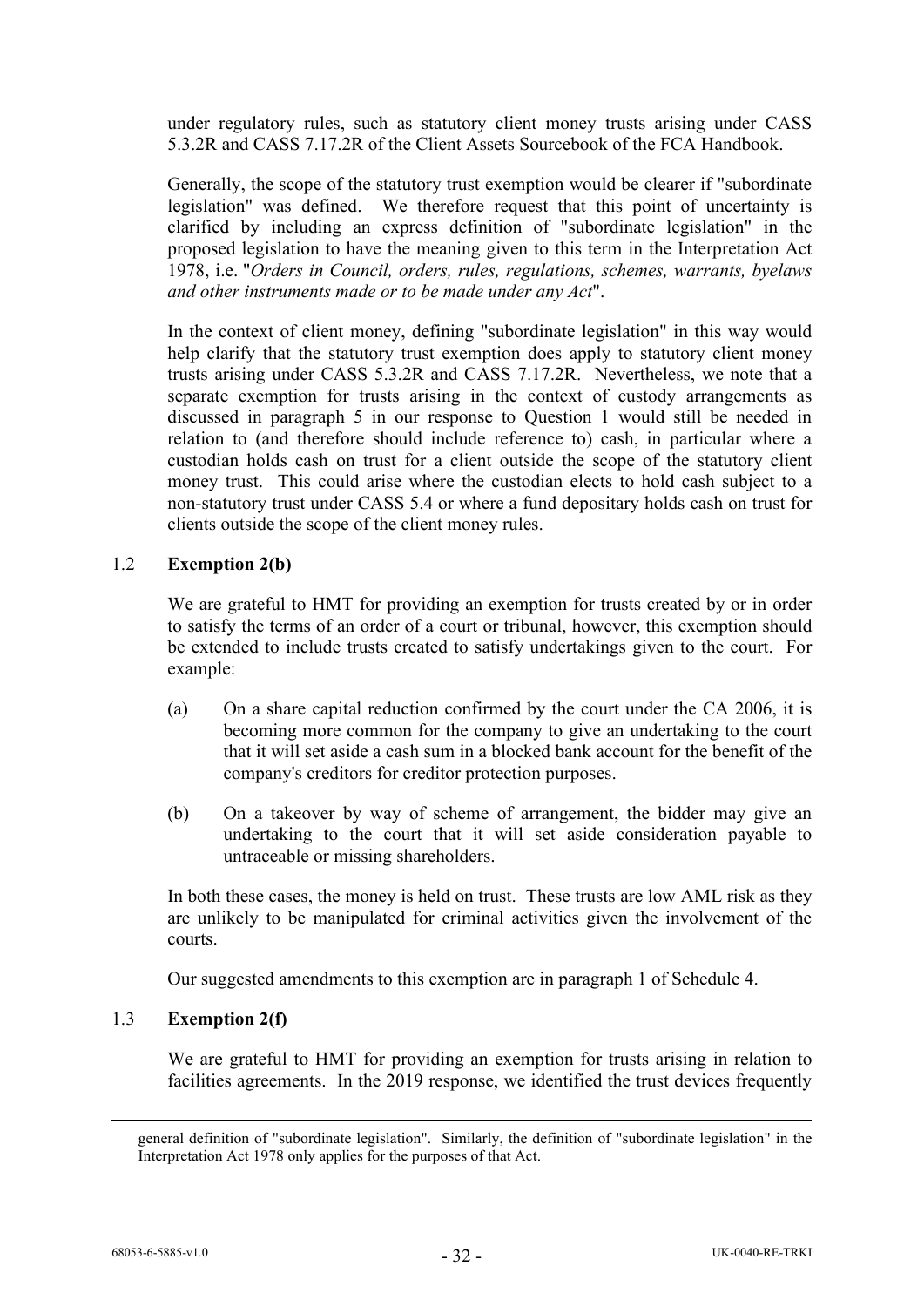employed in loan transactions (e.g. the security trust and the turnover trust) and their low AML risk. In view of this low AML risk, we also made the point that the increased costs to borrowers and the onerous and largely unworkable requirement to register all lenders benefitting from a security trust would be disproportionate and would not be matched by any AML benefits.

Our principal concern with exemption 2(f) is that it applies to credit facilities made available by an authorised person. In our view, this is unnecessarily narrow and drives an arbitrary wedge between credit facilities made available by UK banks which would fall within the exemption and credit facilities made available by non-authorised persons (e.g. funds) which would not fall within the exemption as currently drafted. While a great many credit facilities are made available by authorised persons, this does not represent the totality of the community of lenders in the wholesale financial markets. Credit facilities across many product areas are regularly made available by non-bank entities. A common example is funds e.g. funds in infrastructure transactions, emerging markets transactions and leveraged transactions. Further, the definition of authorised person refers to persons authorised for the purposes of FSMA. At the end of the implementation period, this risks becoming unduly narrow if it only captures UK persons and not EEA persons. The exemption in its current form would also discriminate against providers of credit facilities who are authorised and subject to supervision by a supervisory authority outside of the EEA.

As observed in Sector 17 of the Joint Money Laundering Steering Group guidance which relates specifically to syndicated lending, <sup>[21](#page-32-0)</sup> loans are low AML risk. In recognition of this, we think that the exemption should be more encompassing to reflect the wholesale financial markets.

We set out our suggested amendments to this exemption in paragraph [2](#page-56-2) of [Schedule 4.](#page-56-1)

In expanding the category of persons covered by this exemption beyond authorised persons, we have sought to achieve conceptual alignment with the MLRs by requiring the lender, arranger or trustee to be subject to AML supervision under the MLRs or otherwise be subject to and supervised for compliance with customer due diligence and record keeping requirements as set out in regulation 39(3)(b) and (c). Accordingly, UK lenders and trustees would be financial institutions or trust service providers registered with the FCA or HMRC and would already be subject to the AML requirements of the MLRs and overseas lenders and trustees would be subject to equivalent AML requirements in their jurisdictions. We consider that this exemption strikes the right balance between providing a practical exemption for trusts associated with credit facility documentation whilst ensuring that the exemption is not available to trustees and lenders from high risk jurisdictions or those that are not themselves subject to and supervised for compliance with equivalent AML customer due diligence and record keeping requirements. We have also expanded this exemption to include trusts arising in respect of credit facilities made available to securitisation companies (as defined in the Taxation of Securitisation Companies Regulations 2006 (as amended)). This ensures that trusts arising out of these arrangements (e.g. warehousing structures) also benefit from the exemption.

<span id="page-32-0"></span><sup>21</sup> [https://jmlsg.org.uk/wp-content/uploads/2020/01/Sector\\_17\\_Syndicated\\_Lending\\_Final\\_Board\\_approved\\_Sept\\_2019\\_HMT\\_approved.pdf](https://jmlsg.org.uk/wp-content/uploads/2020/01/Sector_17_Syndicated_Lending_Final_Board_approved_Sept_2019_HMT_approved.pdf)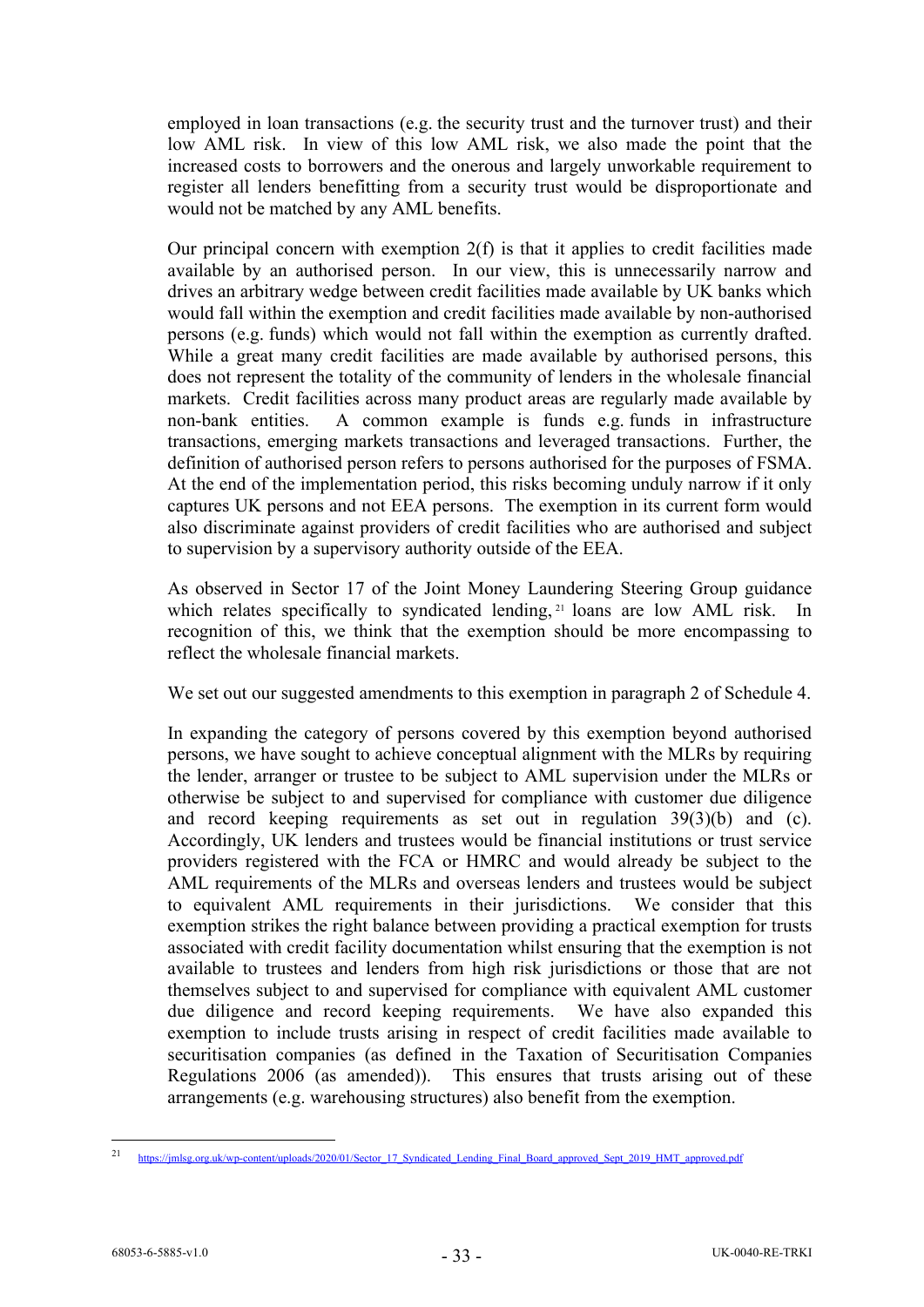The expanded exemption would also ensure that turnover trusts arising in respect of facilities agreements are not subject to the registration requirements. It is common in loan financing transactions for there to be multiple layers of debt – for example senior and junior lenders and hedge counterparties. Often the rights to repayment and recovery of each lender are regulated by an intercreditor agreement which will contain a turnover (or subordination) trust in which, for example, the junior lenders declare a trust in favour of the senior lenders over amounts they recover from the borrower which were not permitted to be paid to them under the terms of the intercreditor agreement. These trusts are incidental to the financing transaction and will only arise in specified circumstances. They are low AML risk as they are simply a means to ensure that monies incorrectly paid to one party are held on trust for another party until paid to that other party. Turnover trusts are also found in guarantees involving multiple guarantors. These trusts ensure that a guarantor holds money it receives in relation to any guarantee payment made by it until the lenders have been paid in full. The guarantor holds such monies on trust for the lenders. The recrafted exemption would avoid such incidental trusts being inadvertently caught by the registration requirement. However, if this exemption is not redrafted as suggested, a specific exemption for turnover trusts of this nature would be required on the basis that these trusts are benign for money laundering purposes and registration of them would therefore be unnecessary and likely to be disproportionate given that in most other jurisdictions the same results would be achieved through contractual undertakings.

The redrafted exemption applies to both type A trusts and type B trusts to avoid illogical and arbitrary results. For example, under the current drafting, in relation to a security trust under a facilities agreement, if the security trustee is a UK authorised person, the trust would not be a type A trust and would not need to be registered. Whereas if the security trustee is a non-UK person (which enters into a business relationship in the UK), the trust would be a type B trust and registrable under the TRS requirements.

From a comparative law perspective, it is also imperative to avoid any divergent treatment between type A trusts and type B trusts which cannot be justified, as is the case in the example above. Such an approach risks jeopardising the UK's status as a key financial centre and driving business to other jurisdictions. If the UK implements 5MLD disproportionately to EU Member States, this intensifies the risk of forum shopping elsewhere. The exemption we have proposed applies equally to both type A and type B trusts.

As referred to earlier, security trust arrangements established for the purposes of holding security for a group of lenders under a syndicated credit agreement are currently subject to the requirement to register. In our 2019 response we made the point that given the low AML risk of loans and of the security trust arrangements associated with them, there would be no AML benefits of requiring security trustees to register the details of all of the lenders in their capacity as beneficiaries of the security. It would also be extremely burdensome and impractical for security trustees to have to effect these registrations in this context. The number of lenders benefitting from the security at any point in time could be significant and will be constantly changing as lenders sell their participations to new lenders in the secondary loan market. If nevertheless the requirement to register in these circumstances is retained in its current form, we would suggest that such registration should be limited to a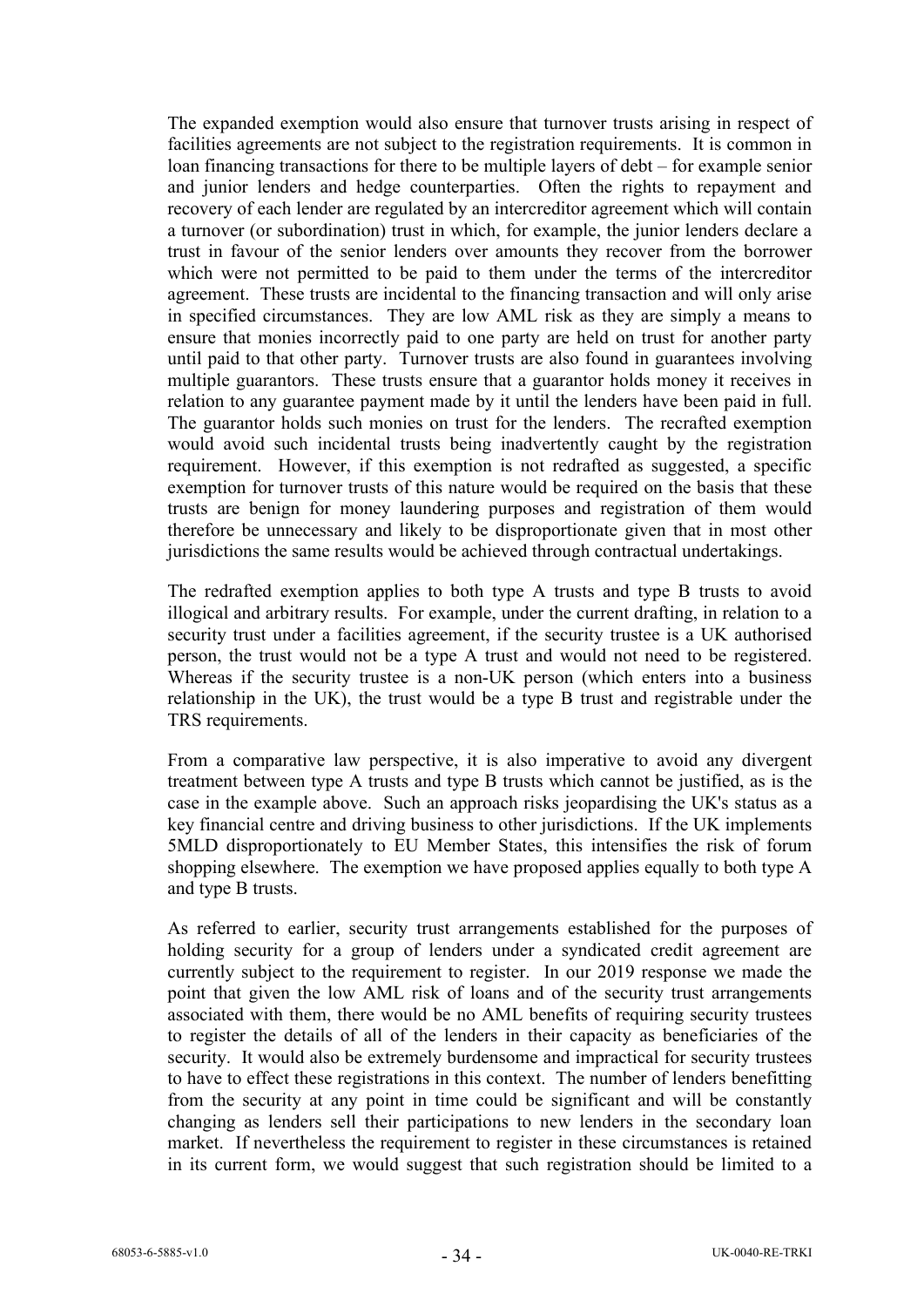description of the class of beneficiaries as opposed to each individual lender institution. In this regard, we would like to point out an inconsistency in the MLRs and the proposed amendments. Both regulation 45(2)(b) and proposed regulation 45ZA(4)(a) provide that the information on individual beneficiaries is not required if the beneficial owners include a class of beneficiaries not all of whom have been determined. However, regulation  $45(2)(c)$  and proposed regulation  $45ZA(4)(c)$  do not contain similar wording where the beneficiary is a legal entity. (This issue does not arise in relation to proposed regulation 45(10)(A) and (B) because there is no similar requirement in relation to beneficiaries that are legal entities). We seek to address this inconsistency in our suggested amendments to regulation 45 and proposed regulation 45ZA set out in Schedule 5. We have also suggested a consequential amendment to regulation 44(1) to ensure consistency between the record keeping requirements and the requirement to register with HMRC. It would also be helpful for clarification in the legislation or in guidance on what is meant by the words "*not all of whom have been determined*" in the context of the registration of a class of beneficiaries under proposed regulation 45ZA(b). For example, would it include where the class of beneficiaries changes or may change from time to time as is the case under a security trust arrangement connected with a facilities agreement? In the case of a security trust, it would be considerably less onerous and more proportionate given their low AML risk, and so helpful to preserving the UK's role in these commercial markets, for the beneficiaries to be registered as a class.

In view of the fact that all the above points are equally valid in relation to trust arrangements arising in respect of other similar financing arrangements (such as, letters of credit, performance bonds, advance payment bonds, guarantee facilities and derivative transactions) we have also expanded this exemption to cover such financing arrangements provided that they constitute an activity listed in points 2, 3, 6 or 7 of Annex 1 to the capital requirements directive (i.e. lending, financial leasing, guarantees and commitments and trading in certain specified financial instruments) or trading in commodities or in MiFID instruments (as not all MiFID instruments are specified in point 7 of Annex 1 to the capital requirements directive). This ensures consistency of approach across these legitimate financial products all of which represent a low AML risk.

In addition, we consider that the TRS requirements could significantly impact Islamic financings. The UK has become, and strives to remain, a leading centre for Islamic finance, with English law being widely selected as the governing law in Islamic finance transactions in the wholesale financial markets. Several other jurisdictions, such as Ireland, Luxembourg, Hong Kong and Malaysia, compete with the UK for a leading position in Islamic finance outside the Gulf region. The UK's position anchors the ability of many UK based service providers, such as banks, insurance firms, the London Stock Exchange, lawyers, accountants and commodities houses, to maintain strong market shares in relation to Islamic finance in their respective sectors. Over recent years, tax and regulatory changes have been enacted in the UK to facilitate Islamic finance transactions in the UK or using English law or utilising one of the UK based service providers. The UK government has itself issued a benchmark issue of *sukuk* (Islamic bonds). The UK's leading position has been secured notwithstanding that the overwhelming majority of issuers or borrowers are outside the UK, many being in the Middle East, but issuers in developing markets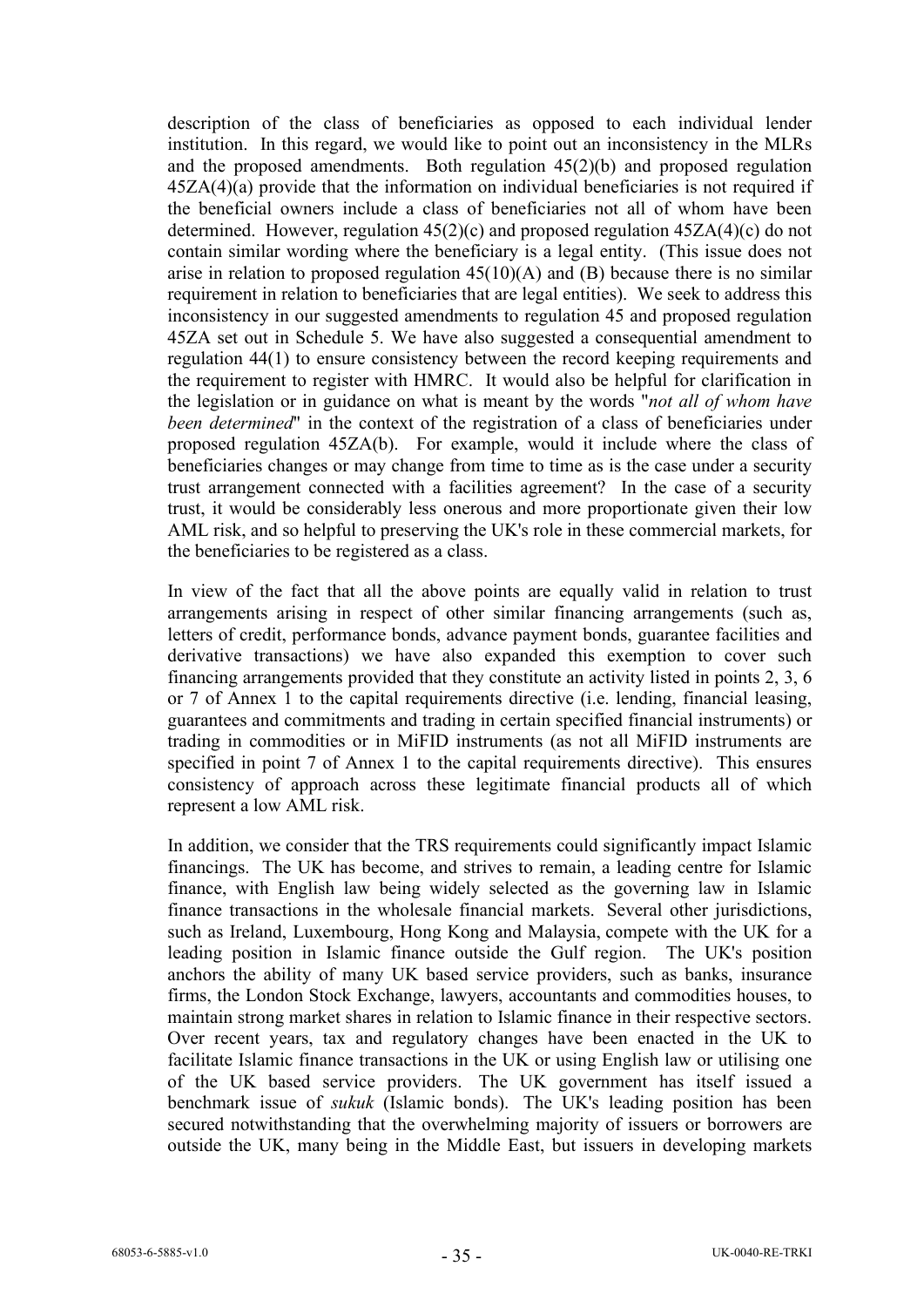such as African countries with significant Muslim populations are increasingly utilising the Islamic finance market.

In order to comply with *shari'a* requirements, Islamic finance transactions are frequently structured involving the transfer of commodities or other assets, and, particularly where more than one bank or investor is providing the finance, it is common to see trusts or similar arrangements, for example for the purpose of holding security. The current exemptions will not cover the trust arrangements utilised in these markets. In order to enable the UK to maintain its position, and to enable English service providers and English law to remain competitive, we suggest that the exemptions be extended to cover these transactions, at least in the wholesale financial markets, which, in the same way as with conventional wholesale financial market transactions, can be seen as low AML risk. We suggest that the exemptions be extended at least to cover transactions of a type covered by any one of article 77A RAO or sections 71 or 73 of the Finance Act 2003.

## 1.4 **Exemption 2(g)**

We are grateful to HMT for providing an exemption for trusts arising in relation to bond issuances, however, we note that some trusts may unintentionally fall outside the drafting of the exemption. Various types of trust may arise in relation to a capital markets transaction. For example, in relation to a securitisation transaction, there may be a bond trust, a security trust, a share trust, a collection account trust and turnover trusts. While these trusts share the common features of being bare trusts and driven by structuring considerations, they do not all strictly arise in relation to the subscription agreement despite being in the spirit of the exemption.

We therefore seek to address this in our suggested amendments to this exemption in paragraph [3](#page-56-3) of [Schedule 4.](#page-56-1)

Our suggested amendments also capture some capital market transactions which, while in the spirit of the exemption, may fall outside the drafting of the exemption. For example, where a securitisation originator trust is used to move assets into a securitisation because there are obstacles to selling assets in the traditional way (e.g. there is a prohibition on sale/assignment of the loan agreement), it should be clear that such arrangements are captured in the exemption. They are a structuring device used to facilitate the transaction where a true sale is not possible.

The same applies to mortgage/receivables master trusts which are used to hold the assets in a master trust securitisation, most commonly residential mortgages or credit card receivables. Again, they are common structuring device used as part of a securitisation transaction and should be included in the exemption.

To reflect the spectrum of capital markets transactions, we would suggest referencing regulation 32(2) MLRs in the exemption which references the instruments which fall within article 77 or 77A RAO and the securities which fall within article 78 RAO.

In relation to limb (iii) of the exemption as currently drafted, at the end of the implementation period, by virtue of Schedule 8 of the European Union (Withdrawal) Act 2018, only a UK central securities depository (**CSD**) would be authorised under the CSDR (i.e. CREST). This does not reflect the reality of bond issuances, many of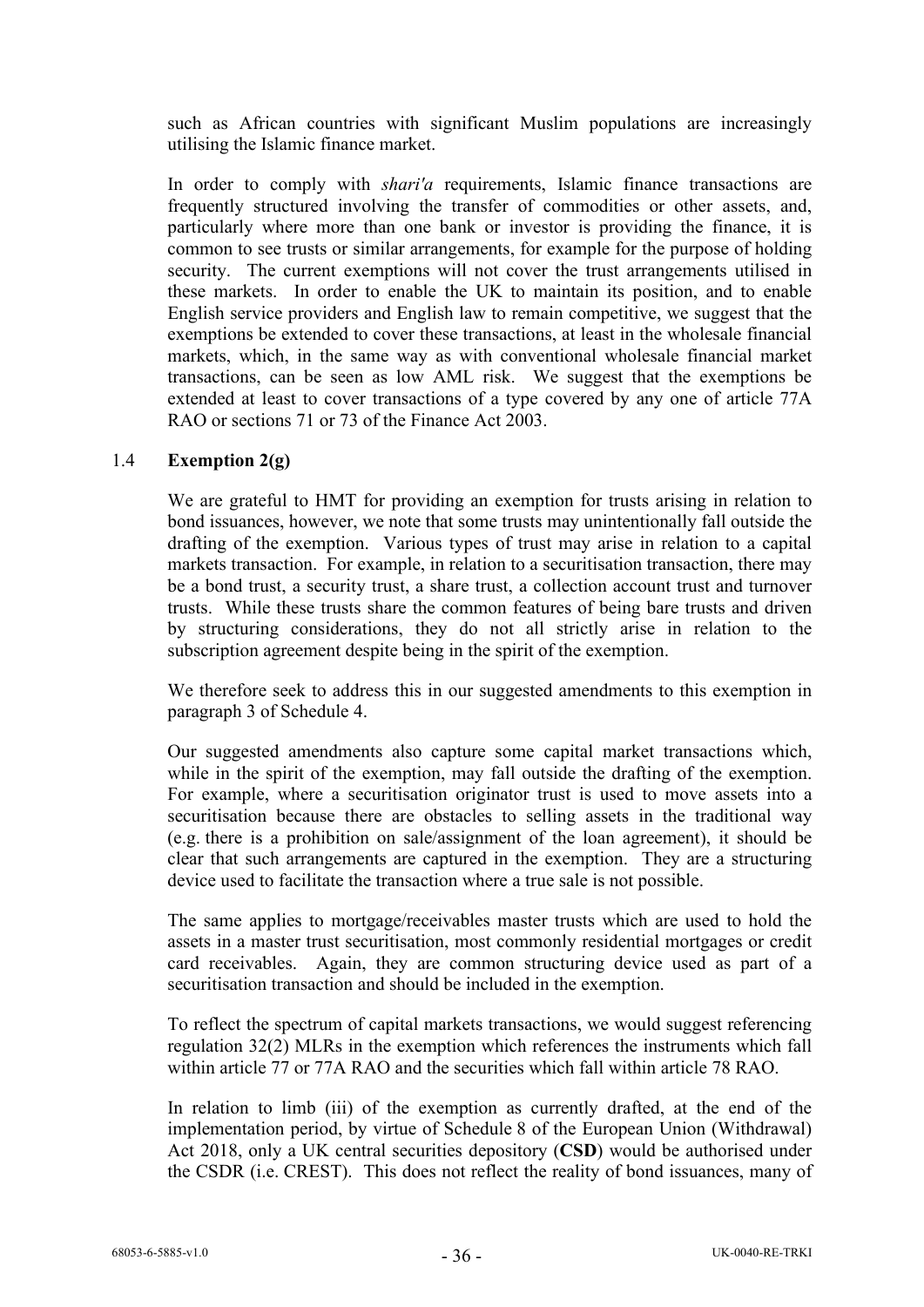which are settled in Euroclear, Clearsteam and The Depository Trust Company. To limit the exemption to CREST, risks driving transactions offshore without any rationale. To ensure the relevant CSDs are captured, we have proposed referring to CSDs which are recognised by central banks and monetary authorities who are members of the Bank for International Settlements (**BIS**). We believe that if a BIS member is comfortable that the settlement system meets the requirements of BIS and, as a result, is recognised by them, this ought to address any concerns of criminal activities in relation to the relevant system.

Our other suggested amendments broaden the list of entities to whom the securities or instruments are issued or will be issued. For example, in some capital markets transactions, the managers may not be authorised persons (e.g. if they are non-UK persons) and not all underwriters may be authorised persons (e.g. they may be exempt). This is also relevant in the context of Brexit where European entities currently authorised may cease to be. In each case, our amendments draw on terminology and principles consonant with the MLRs.

We also consider that, as set out in the introduction to our response to this question, the exemption should apply to both type A trusts and type B trusts to avoid illogical and arbitrary results. For example, in a bond issuance, if the bond trustee is a UK entity, the bond trust would be subject to exemption  $2(g)$ . However, if the bond trustee is a non-UK entity (which enters into a business relationship in the UK with a relevant person), it would be a type B trust. This example demonstrates the different results which can be reached in respect of the same trust with the same beneficiaries depending on whether the trustee is a UK or non-UK entity. There are no grounds for such a distinction.

### <span id="page-36-0"></span>2. **Definition of type B trust**

For non-UK trusts which are express trusts to be type B trusts they either need to enter into a business relationship in the UK with a relevant person or acquire an interest in land in the UK. HMT's 2019 consultation on the transposition of 5MLD into UK law stated very clearly<sup>[22](#page-36-1)</sup> that the TRS requirements would only apply where such business relationship was entered into, or land was acquired, on or after 10 March 2020. However, the proposed legislation does not reflect these intended timings and would apply to trusts which entered into business relationships or acquired land interests historically even if such relationships have subsequently ceased or such land interests have been disposed of. Therefore, we suggest that the legislation is amended to reflect the intention stated in the 2019 consultation that the TRS requirements only apply where business relationships are entered into or land is acquired on or after 10 March 2020 (or if later, the date the TRS requirements come into force).

We also consider that linking the definition of type B trusts to business relationships in the UK with relevant persons could put UK AML regulated service providers, such as law firms, accountants and banks (i.e. relevant persons), at a competitive disadvantage to other jurisdictions which have not yet implemented the trust registration requirement in 5MLD or have implemented it more leniently. If the

<span id="page-36-1"></span><sup>22</sup> Paragraph 9.7 of 2019 consultation.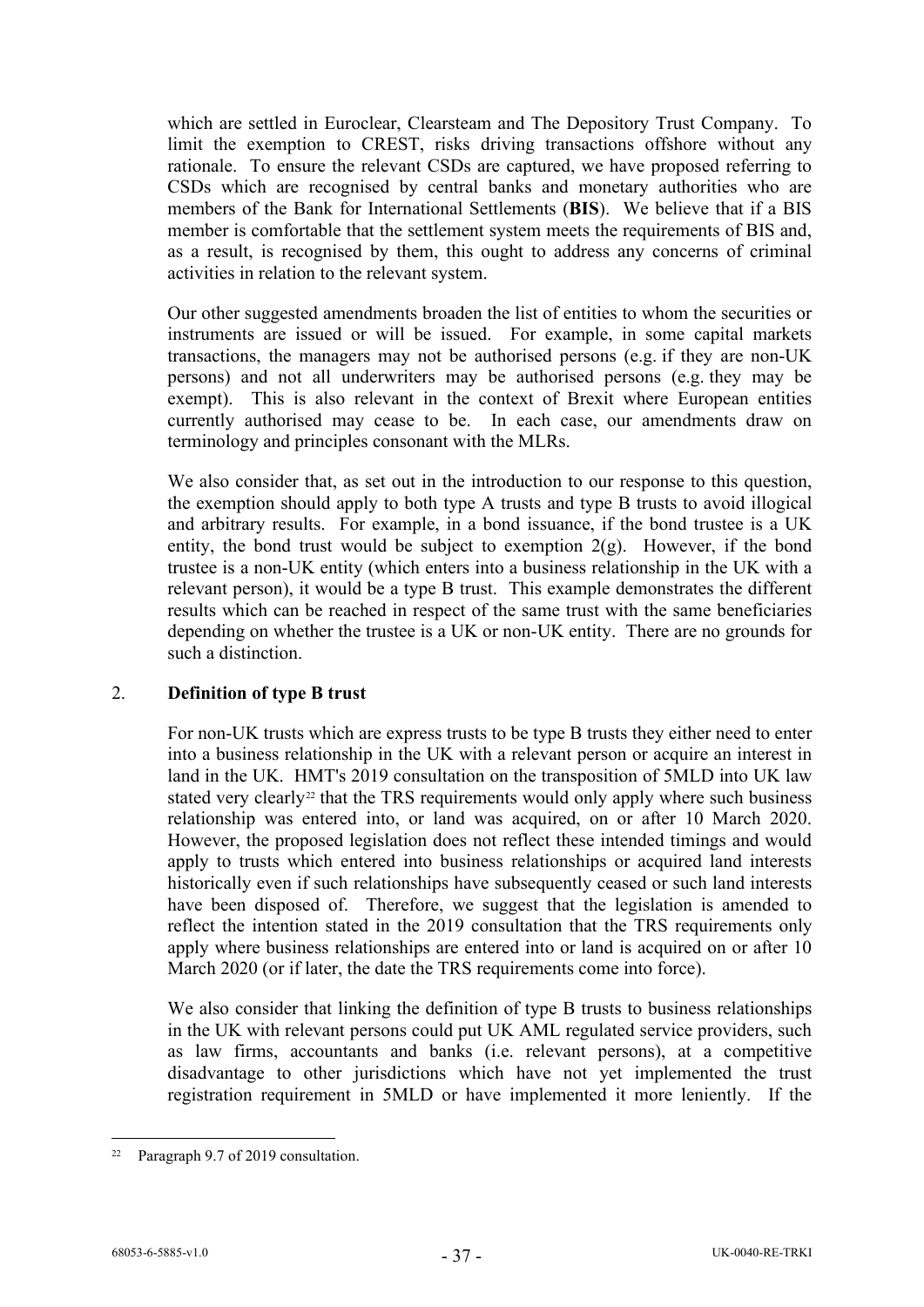action of appointing UK relevant persons to provide AML regulated services triggers a registration requirement under the TRS requirements for non-UK trusts, this may discourage trustees of non-UK trusts from using such providers in favour of jurisdictions where the registration requirements are more lenient or do not exist. This would not only harm UK businesses but could result in a higher AML risk as these entities will no longer come within the UK's AML regime. HMT's 2019 consultation expressed an intention to only bring non-UK express trusts that are deemed to be administered in the UK by virtue of having one UK trustee (even if there is a non-UK settlor and there is no other connection with the UK) within the scope of the TRS requirements via the entering into a business relationship criteria.<sup>[23](#page-37-0)</sup> We consider that this is a more proportionate approach which should be reflected in the legislation.

In addition, as mentioned in our responses to Question 1 and Question 2, we consider that all the exemptions to type A trusts should apply to type B trusts and we have highlighted specific reasons in those responses. Any difference in treatment between type B trusts and equivalent type A trusts may make non-UK persons disinclined to do business in the UK.

Further, we note the additional requirement in regulation 45ZA(5) of the proposed legislation on trustees of type A and type B trusts who, in their capacity as such, "*have a controlling interest in a third country entity*" to provide HMRC with information on the third country entity. We understand that this requirement would be implementing paragraph 4(d) of Article 31 5MLD. However, we have grave concerns about the unintended consequences of this requirement, which have been hard to assess given the short timeframe in which to respond to this consultation. Before this provision comes into force, we think the impact on UK businesses needs to be fully considered and understood, and the proportionality of this requirement needs to be assessed in light of the fact that the EU Member States have not yet implemented 5MLD (as referred to in our general comments) and in light of Brexit.

We do see some merit in type A trusts being required to notify HMRC of their controlling interests in third country entities, even though this may represent a significant burden for trustees for reasons set out below. However, we consider that the requirement may be a disproportionately heavy burden for trustees of non-UK express trusts simply because they have entered into a business relationship in the UK with a relevant person or acquired an interest in land in the UK. For example, if a Jersey trustee (in its capacity as trustee) enters into a client relationship with a UK law firm, it will be required to notify HMRC of any controlling interests in third country entities that it holds on trust even if such client relationship does not relate to any of those third country entities. Another example is, if a non-UK security trustee on a financing on which a UK law firm is acting has to take legal title to shares in a third country entity when taking security, it will be required to notify HMRC of the details of the third country entity. Once again, this could make UK AML regulated service providers far less attractive causing significant unintended consequences to UK businesses. This would not be a good place for the UK to be in post-Brexit given that

<span id="page-37-0"></span><sup>23</sup> Paragraph 9.19 of 2019 consultation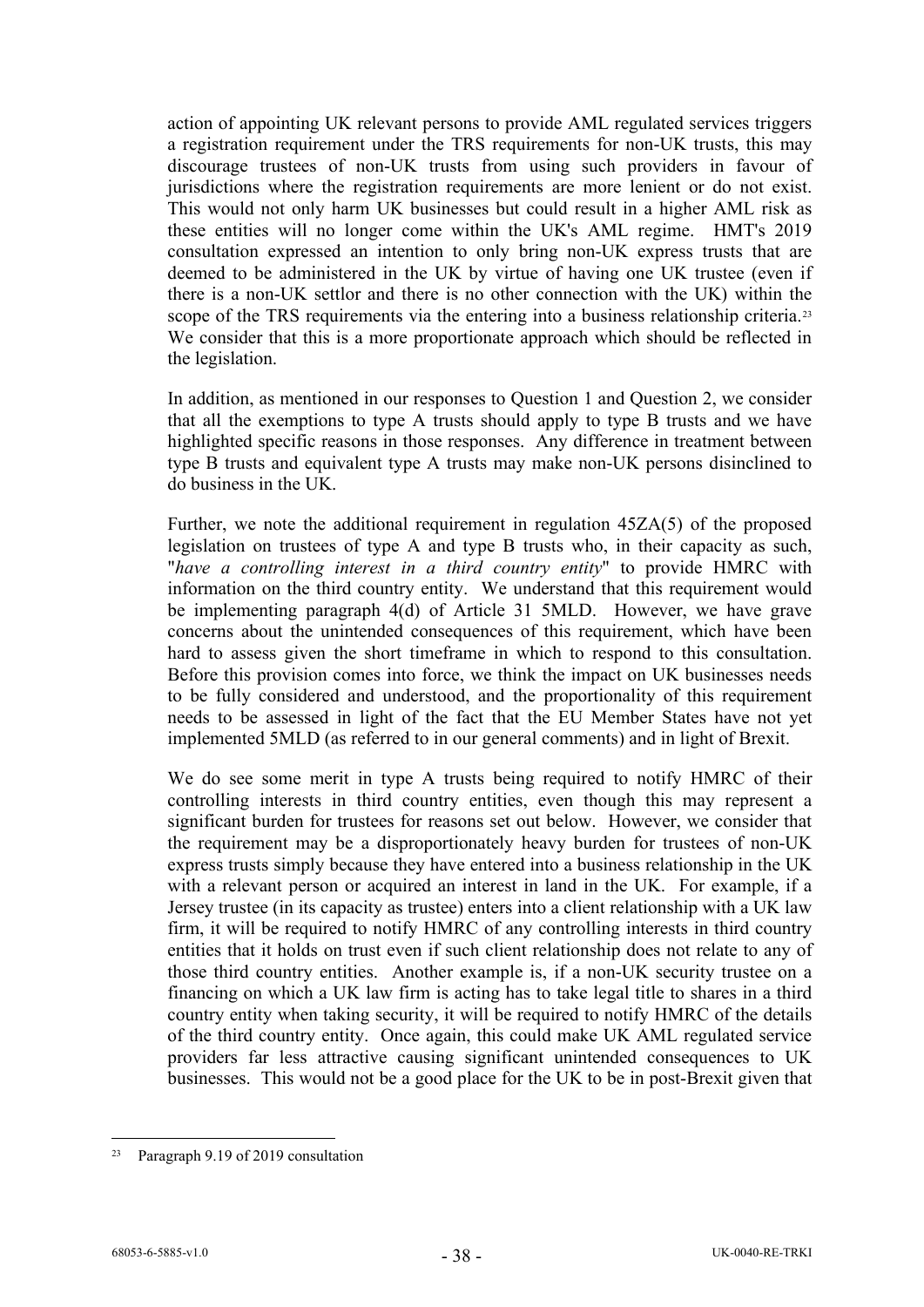the UK economic output relies heavily on its service industry and UK citizens rely heavily on the service industry for jobs.

We have reservations about this requirement in its entirety, however, if HMRC feels compelled to bring in this proposed legislation we think it would help if the extent of the scope of type B trusts could be narrowed by making the type B trusts subject to the same exemptions as type A trusts. Without (at the very least) extending the exemptions to apply to type B trusts, this requirement could raise real issues for UK businesses when non-UK trustees that have controlling interests in third country entities (in their capacity as such) are considering doing business in the UK with relevant persons. As said, in the time allowed it has been hard to assess the impact of this. Perhaps the proportionate approach is for regulation 45ZA(5) not to apply to type B trusts.

In addition, the scope of regulation  $45ZA(5)$  is particularly burdensome as it requires the trustee to register all third country entities in a corporate chain i.e. below the top third country entity that is the subject of the trust. This is because the definition of controlling interest in regulation 45ZB(4) of the proposed legislation refers to the specified conditions in Part 1 Schedule 1A CA 2006 (i.e. the conditions for the PSC regime) and the first, second and third of these conditions apply directly and indirectly – the indirect test being a majority stake test under paragraph 18 Schedule 1A CA 2006. This means that the trustee would need to register third country entities that sit below the third country entity that is the subject of the trust and, unlike the PSC regime, there is no cut-off when looking through corporate chains.[24](#page-38-0) Given the size of corporate structures, this could lead to the trustee having to register a large number of third country entities. We understand that this requirement in 5MLD is to increase the transparency around non-EEA legal entities that are owned and controlled by trusts, however, we think that the sheer magnitude of this disclosure requirement is a further reason to not only narrow the scope of type B trusts, but more fully understand the impact of regulation 45ZA(5).

Furthermore, we have some drafting points on regulation 45ZB(4)(a) (there may be others):

- (a) We think it should also modify paragraph 1 Schedule 1A CA 2006 as the references to "company" and "person with "significant control" over the company" in paragraph 1 do not quite work. For instance: "This Part of this Schedule specifies the conditions at least one of which must be met by an individual ("X") in relation to a third country entity ("company Y") in order for the individual to be trustees that have a controlling interest in a third country entity (in their capacity as such).".
- (b) Should the fifth condition in paragraph 6 Schedule 1A CA 2006 apply as the proposed legislation is trying to determine whether a trustee has a controlling interest in a third country entity? Is it right to then consider who has the right

<span id="page-38-0"></span><sup>&</sup>lt;sup>24</sup> The PSC regime requires only registrable PSCs and registrable relevant legal entities to be recorded on PSC registers to avoid duplication of information on PSC registers in corporate chains (see sections 790C(4), 790C(8) and 790M CA 2006).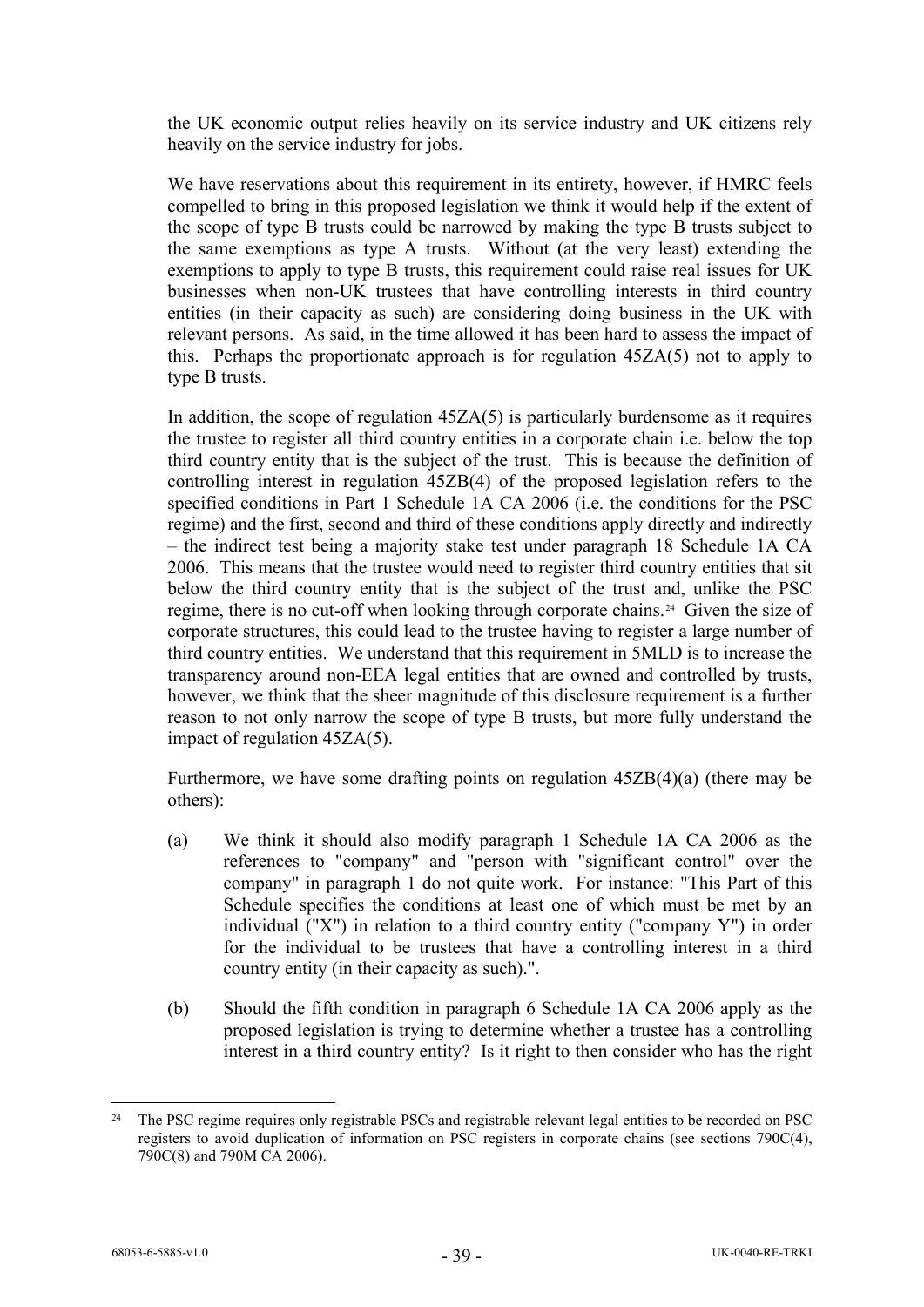to exercise, or actually exercises, significant influence or control over the activities of the trust?

- (c) Part 2 Schedule 1A CA 2006 is not relevant as these provisions are required for the interpretation of the non-duplication provisions in sections 790C(4) and (8) CA 2006, although query whether any non-duplication provisions should apply.
- (d) Paragraph 24 Schedule 1A CA 2006 has been omitted. How should "significant influence or control" be interpreted in the fourth and fifth conditions in paragraphs 5 and 6 Schedule 1A CA 2006 respectively without statutory guidance?

## 3. **Information required to be registered – complexity of the "beneficial owner" definition**

Regulation 45ZA(4) of the proposed legislation would require trustees to notify HMRC of certain information in relation to the "beneficial owners" of the trust. Regulation 6 MLRs sets out who the beneficial owners of trusts are for the purposes of the MLRs and the TRS requirements would, therefore, require the registration of information on each of the persons listed in regulation 6(1). This means in addition to the settlor, trustees, beneficiaries and class of beneficiaries for whom the trust is set up, "*any individual who has control over the trust*" (see regulation 6(1)(e)) would also have to be identified and registered. Regulation 6(4)(a) then provides that "*where an individual is the beneficial owner of a body corporate which […] has control over the trust, the individual is to be regarded as […] having control over the trust*".

You then need to look to regulation 5 MLRs to determine whether an individual is the beneficial owner of a body corporate. This leads to having to carry out an analysis under the PSC regime under Schedule 1A CA 2006 and under the subsidiary undertaking test in section 1162 and Schedule 7 CA 2006. The PSC and subsidiary undertaking analysis can be very complex and we consider that it will be impossible for a lay person to understand these provisions without legal advice from a lawyer that understands these CA 2006 provisions. This will have a significant impact on trustees in terms of cost and timing when complying with the TRS requirements, in particular on non-professional trustees, and may mean that many trustees will inadvertently breach this proposed legislation due to not realising the full extent of what is required to be registered.

The extent of the analysis to identify the beneficial owners also directly impacts the amount of due diligence required in relation to historic trusts and risks making it an impossible task. From our discussions with you, we understand that the registration requirement is intended to be proportionate and not lead to extensive due diligence exercises (and we note that this is partially reflected in the details required to be registered under MLD5 being less extensive than those required for relevant taxable trusts). We consider that the TRS requirements should be limited to only registering the details of the settlor, trustees, beneficiaries and class of beneficiaries in relation to the trust and not include individuals who have control over the trust. This appears to be the most proportionate approach.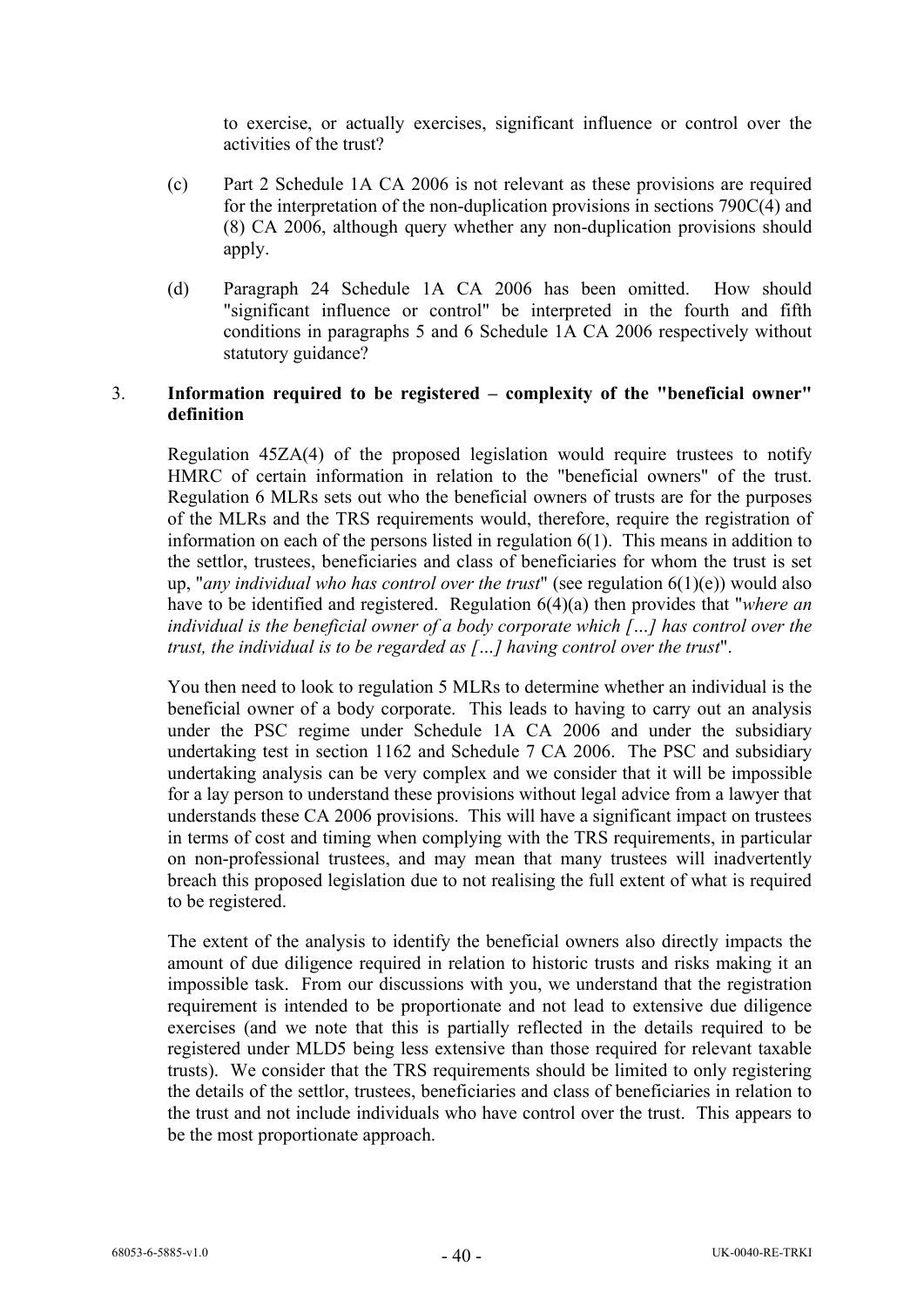If HMRC feels compelled to include persons who control the trust as beneficial owners (in addition to the settlor, trustees, beneficiaries and class of beneficiaries) then we suggest that the requirement is to identify any firm or individual who controls the trust. This would mean that, in the same way as for the settlor, trustees and beneficiaries, a body corporate could be named as the person with control over the trust. This would remove the disproportionate need for a complicated PSC and subsidiary undertaking analysis to be carried out and make the TRS requirements easier to comply with.

### 4. **Areas that should be covered by the guidance**

#### 4.1 **"Express trust"**

The term "express trust" is not defined in the proposed legislation. In order for it to be clear what trusts are in scope for the purposes of the TRS requirements, we think that the guidance should set out what is meant by express trust. Trusts are not easily understood by lay persons and even some non-trust lawyers would need to research what is meant by express trust in order to understand which trusts are in scope. Accordingly, we think it is imperative that any guidance published by HMRC should set out a clear definition of what is meant by express trust. On a fundamental level, people need to understand whether or not their trust is an express trust in order to determine whether it needs to be registered.

This point is emphasised in a foreign law context when trying to determine whether a type A or type B trust exists, which involves ascertaining whether a trust is an express trust. To undertake this analysis in respect of legal arrangements which may not have the nomenclature "trust", it is essential to have a clear definition of express trust to apply to a particular arrangement.

The technical consultation contemplates guidance but does not state whether the guidance will be statutory or non-statutory, although the assumption is that it will be non-statutory guidance as the proposed legislation does not provide for guidance to be issued. You may want to consider whether the definition of express trust should be set out in statutory guidance. For an example, please see BEIS' statutory guidance on the meaning of "significant influence or control" over companies in the context of the register of people with significant control which was issued pursuant to paragraph 24 Schedule 1A CA 2006. BEIS also issued non-statutory guidance to assist people that set up, own and run UK legal entities in understanding their statutory obligations under the PSC regime - it explains the law and is intended to help people comply with the PSC regime. Having non-statutory guidance would be preferable to having no guidance at all.

### 4.2 **Guidance on the exemptions**

We consider that it is imperative that the exemptions are set out in the legislation to give certainty to trustees. However, we think that it would be helpful if the guidance contained further information on the exemptions set out in the legislation and the principles behind them. The guidance could explain what the exemptions are intended to cover and give specific examples. This will assist people carrying out legitimate business in determining whether their trust is in scope or not, and give them some comfort when making the decision. The guidance could also give commentary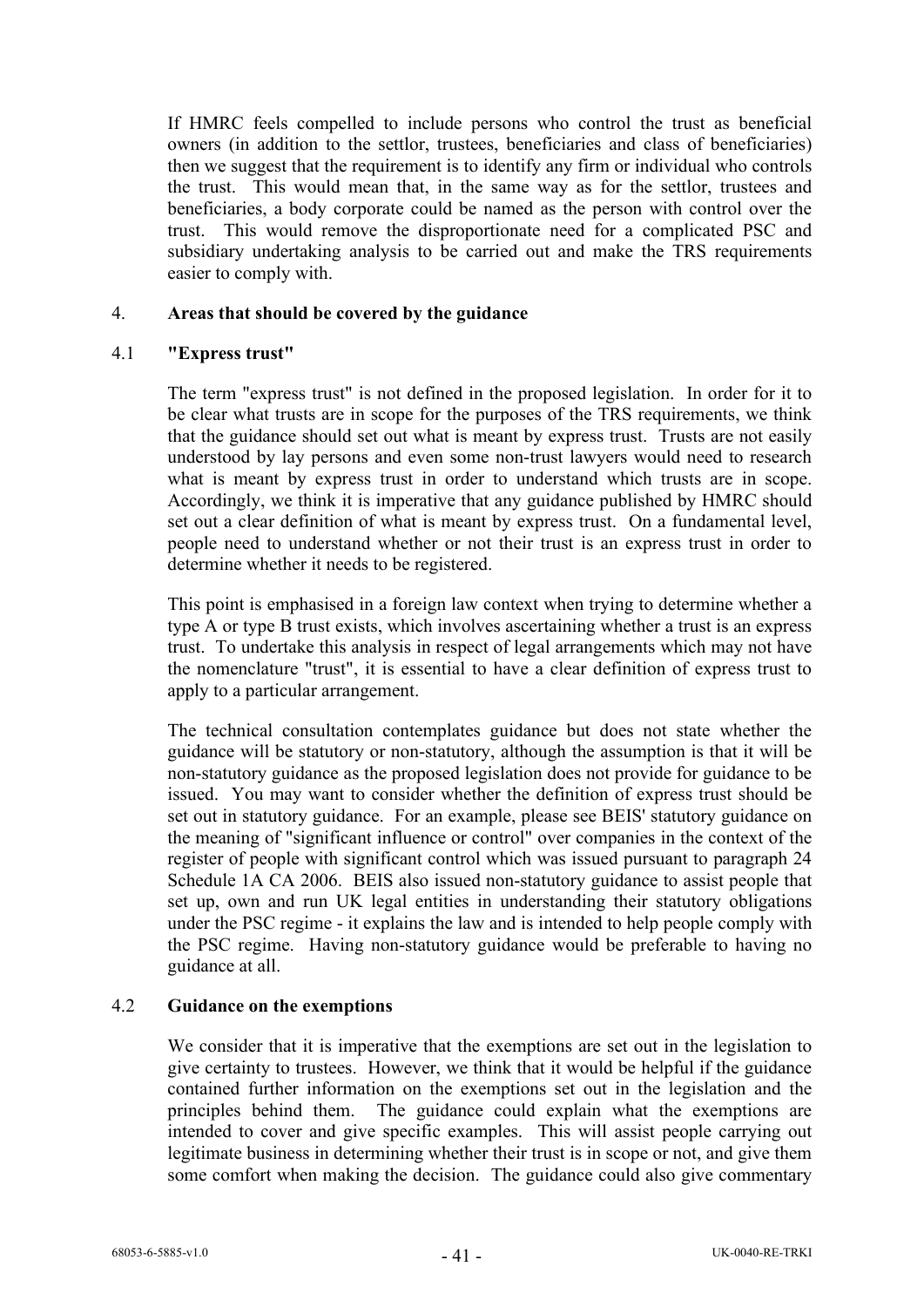around why the exemption has been included so that people understand the background to the exemption being included to assist with the interpretation of the exemptions. We would expect this to be non-statutory guidance.

### 4.3 **General and limited partnerships**

Neither general partnerships established under the Partnership Act 1890 (**1890 Act**) nor limited partnerships registered in accordance with the Limited Partnerships Act 1907 (**1907 Act**) have separate legal personality (save for Scottish partnerships established under these Acts), which means that they are unable to hold assets in their own name.

For both types of vehicle, sections 20 and 21 of the 1890 Act apply concerning partnership property, which state that all property either originally brought into the partnership stock or acquired on account of the firm in the course of partnership business must be held and applied by the partners exclusively for the purposes of the partnership and in accordance with the partnership agreement and that, unless the contrary intention appears, property bought with money belonging to the firm is deemed to have been bought on account of the firm. In the case of limited partnerships, the limited partnership agreement usually provides that the general partner, which is responsible for the management of the limited partnership, will hold partnership assets on behalf of the limited partnership.

Leading practitioner texts and case law are contradictory as to the nature of the arrangement whereby assets of these partnerships are actually held.

It is our view that, except in circumstances where both English general partnerships and limited partnerships hold real property directly, the method by which such partnerships hold assets should not constitute 'express trusts' requiring registration under the TRS requirements. In view of the fact that this is an extremely complex area of law on which there is no consensus view, we suggest that guidance should be put in place to add certainty for practitioners and the general public alike that, unless the partnership is holding real property directly, these partnership arrangements whereby one or more partners hold partnership assets for the partnership will not fall within the definition of an 'express trust' and will not require registration.

We consider that the nature in which general partnerships are commonly used by the general public (for example, as family-run businesses) presents a low AML risk, and that requiring such individuals to conduct a complicated legal analysis to assess whether the nature of their partnership constitutes an express trust would be overly burdensome and not proportionate to the risk posed.

English limited partnerships registered in accordance with the 1907 Act are commonly used as fund and joint venture vehicles in the private equity, private debt, infrastructure and real estate context. It is our view that these vehicles are a low AML risk. Firstly, limited partnerships must be registered with Companies House, and details to be provided on registration include the name of each general partner and limited partner. Additionally, Companies House must be notified on the occurrence of any change to the partners (including changes brought about by transfers of interests). Secondly, in the UK, a limited partnership used in a funds context will typically constitute an alternative investment fund, the management of which is a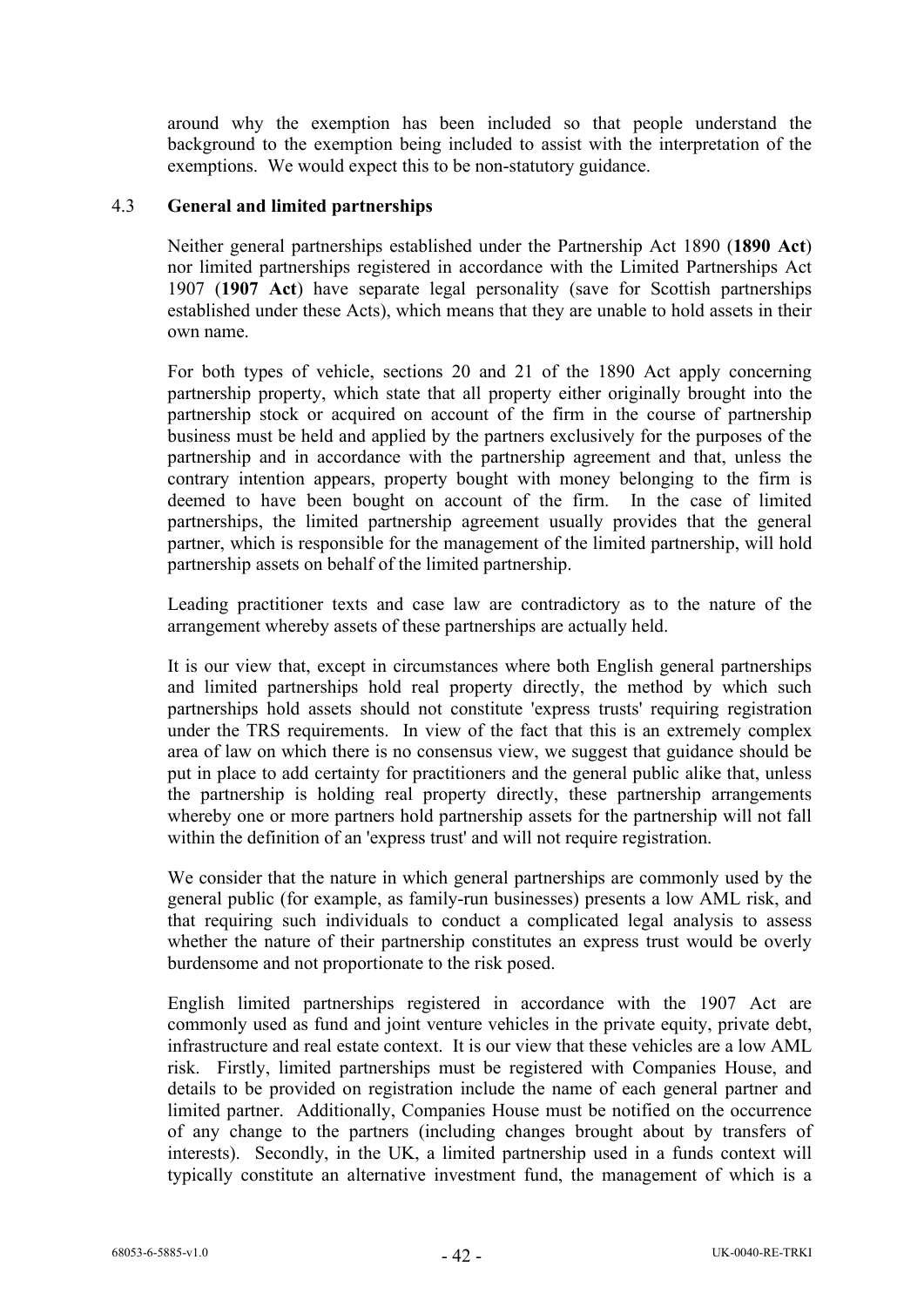regulated activity. This means that the manager of the fund (either the general partner or a separate manager entity to whom the general partner has delegated management) will need to be authorised by the FCA (assuming management activity takes place in the UK). Before admitting investors into the fund as limited partners, the general partner/fund manager must carry out 'know-your-customer' and AML checks to assess the risks of criminal activities.

It is our view that requiring partnerships (particularly English limited partnerships) to register with the TRS will make the UK significantly less competitive when compared to other markets, and discourage both fund managers and investors from doing business in the UK due to the additional costs and administrative burden that registration would entail. The UK private equity industry is already experiencing a significant decrease in the use of English limited partnership structures as fund vehicles because so many UK-headquartered private equity houses have opted, and are continuing to opt, to use Luxembourg and Ireland-based structures in order to take advantage of the passporting rules under the Alternative Investment Fund Managers Directive post-Brexit. According to the British Private Equity and Venture Capital Association (**BVCA**), the industry body for private equity and venture capital in the UK, during 2014-2018 BVCA members invested over £38 billion into nearly 2,800 companies based in the UK, and employ around 843,000 people on a full-time equivalent basis in the UK.<sup>25</sup> In view of the obvious importance of the private equity and venture capital industry to the UK economy, in our view, it is essential that UK fund vehicles remain as attractive as possible to fund managers and investors, particularly in light of the on-going uncertainty surrounding Brexit.

<span id="page-42-0"></span><sup>&</sup>lt;sup>25</sup> Statistics from the BVCA response to HMRC's consultation on international Tax Enforcement: disclosable arrangements, 11 October 2019.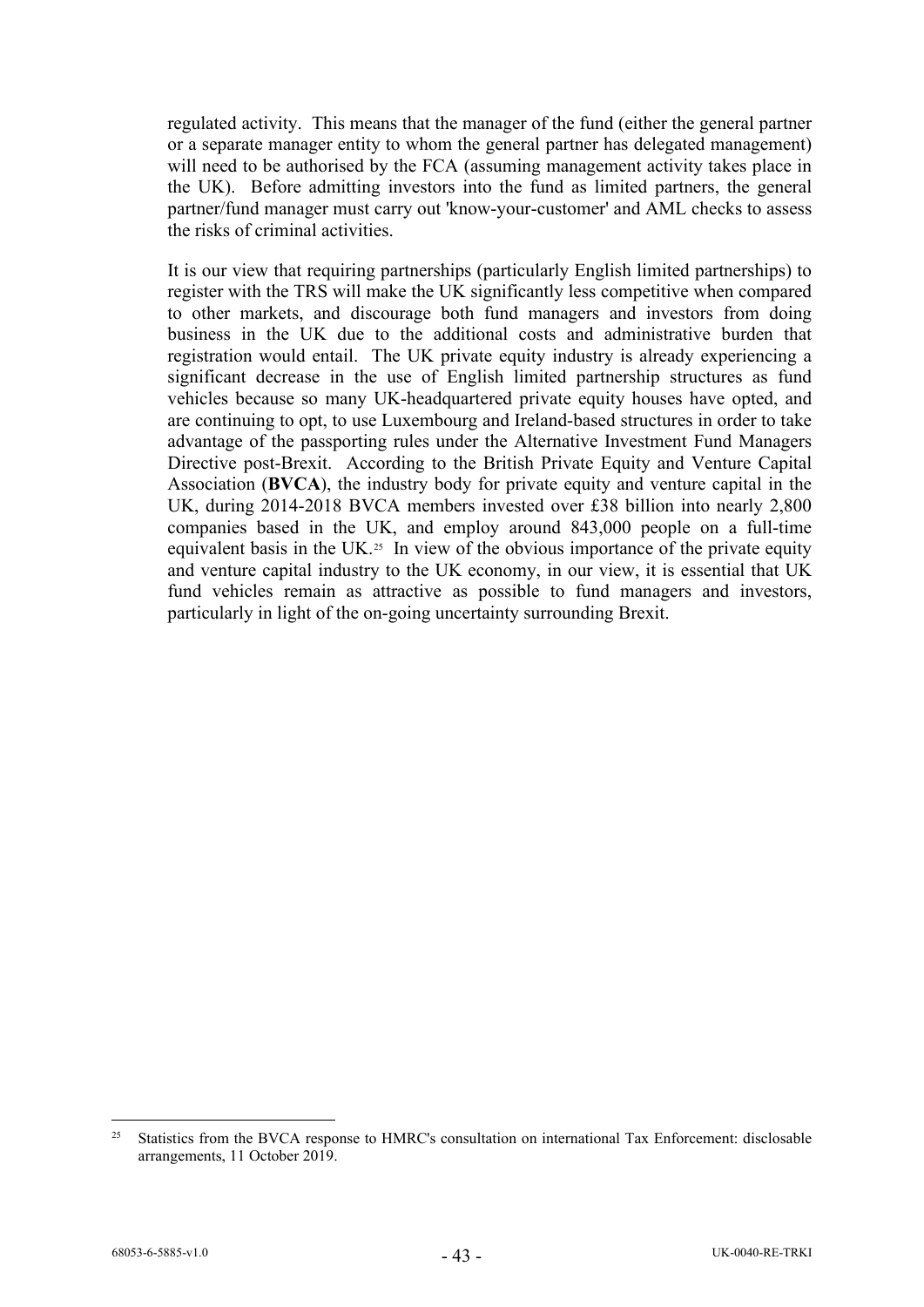### **Question 3 – Do the proposed registration deadlines and penalty regime have any unintended consequences that would lead to unfair outcomes for specific groups?**

In our response to this question, we cover the below matters relevant to the registration deadlines and penalty regime imposed by the TRS requirements:

- (a) grandfathering rights for existing trusts;
- (b) longer registration periods for existing trusts to allow for diligence, and inconsistencies in the timing for registration between the technical consultation and the proposed legislation;
- (c) confirmation that the sanctions for breach of the TRS requirements are civil penalties; and
- (d) the interaction of regulation 45ZA of the proposed legislation with regulation 44 MLRs (obligation on trustees to maintain written records).

### 1. **Grandfathering**

As mentioned in our general comments, we consider that there should be grandfathering of the TRS requirements for existing trusts which do not benefit from an exemption. A cut-off is necessary to avoid excessive, costly, unmanageable and in some cases impossible diligence exercises spanning decades. In many cases the documentation creating the trust will not contractually oblige the beneficial owners of the trust to provide the information required to comply with the TRS requirements and so may lead to costly and time consuming negotiation to obtain the required information. Grandfathering is especially important where there is a low AML risk and there, therefore, would be no real benefit to such diligence exercises.

There are numerous examples where the diligence required would be unmanageable and disproportionate to any AML risk. We have highlighted some of these already in our response to Question 1. A further example is in a structured debt context where some notes may be very long dated (it is not uncommon for some secured corporate deals to have maturities of 40 years or more). All outstanding notes spanning such periods would have to be audited to see if they fell within exemption 2(g).

We suggest, therefore, that a cut-off date is introduced for historic trusts such that the TRS requirements should only apply to trusts created within five years before the registration date (i.e. trusts created on or after 10 March 2017) and continuing to exist at the registration date.

#### 2. **Timing for registration of historic trusts**

As noted in the grandfathering section above, the records checking exercise imposed on trustees of existing trusts cannot be overestimated and will remain significant even if grandfathering rights are granted. We therefore consider that there needs to be adequate time for individuals and investors to: (i) become aware of the TRS requirements; (ii) check their records to identify trusts requiring registration; and (iii) collate the details required for the register (such details will not always be simple and legal advice may be required — please see our comments in paragraph 3 of our response to Question 2 for more details).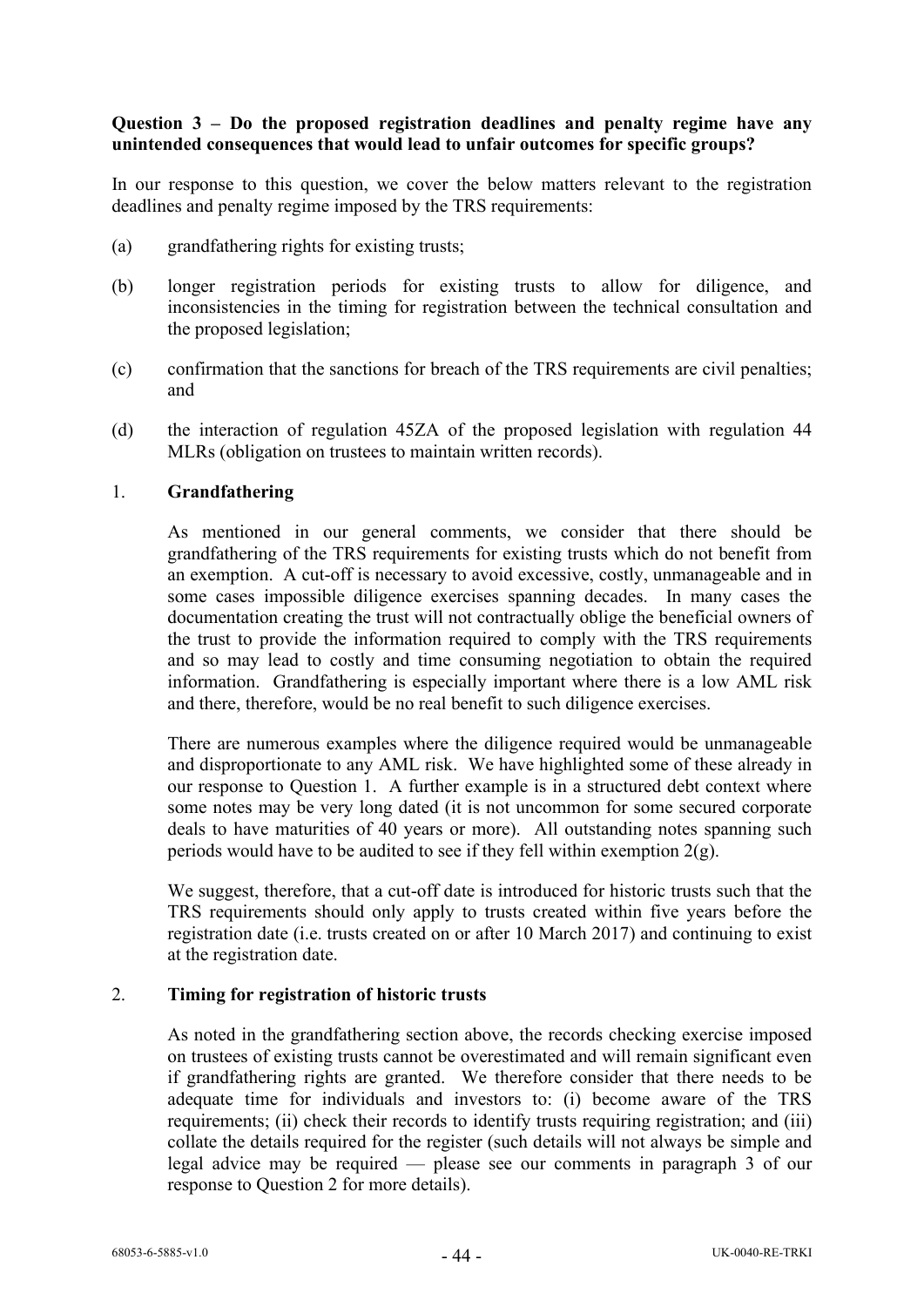Awareness of the TRS requirements is undoubtably currently quite low (especially amongst non-professional trustees) and we consider that even with significant awareness raising programmes it is unlikely that the TRS requirements will reach the mainstream consciousness until registrations can actually commence in 2021. Diligence exercises can also not commence in earnest until the legislation is settled and the extent of the trusts within the scope of the TRS requirements is known.

It is therefore unlikely that the majority of trustees will commence their diligence exercises immediately and many, through lack of awareness, may not commence their diligence exercise of existing trusts until much closer to March 2022. Therefore, we consider that the period between the scope of the TRS requirements being settled and 10 March 2022 is not long enough for trustees to take all the steps listed above to enable them to be in a position to comply with the TRS requirements.

Therefore, we suggest that the time period for registering trusts in existence at 10 March 2020 is extended to 10 March 2024.

We also note that there is currently inconsistency in the descriptions of the timing for registration of trusts set out in the technical consultation<sup>[26](#page-44-0)</sup> and regulation  $45ZA(6)$  of the proposed legislation. We query why this is the case. In addition, regulation 45ZA(6) refers to whether trusts have been set up at specified dates whereas the consultation refers to trusts in existence at the relevant dates. We consider that it is correct to refer to trusts in existence, otherwise regulation  $45ZA(6)(a)$  has the nonsensical result of requiring every historic trust set up before 9 February 2022 (i.e. since time immemorial) to register notwithstanding that the majority will have ceased to exist for a number of years. We consider that this regulation should refer to trusts in existence at the relevant cut-off dates (taking into account our comments about extending the relevant timings for historic trusts).

### 3. **Penalties for breach of TRS requirements**

We welcome the approach taken to the proposed penalty regime for breach of the TRS requirements which we believe in general strikes an appropriate balance taking into account that many non-professional trustees may not be aware of their obligations under the TRS requirements notwithstanding any awareness raising programmes which are instigated and that trustees (especially in relation to existing trusts) will be reliant upon others to obtain the information required to comply with their obligations.

However, we consider that the offences of failure to register on time and failure to keep the record up-to-date, which are administrative offences, should not result in criminal offences which we consider to be disproportionately harsh. Taking into account the broad scope and historic nature of trusts to which the TRS requirements could apply, the complexity of the TRS requirements and the non-professional nature of many trustees likely to be affected, we consider that the 'nudge letter' and penalties should be civil in nature. A civil only regime goes a long way to addressing the concerns of trustees unknowingly committing criminal offences (e.g. cross defaults under joint venture or finance agreements triggered because of a criminal offence

<span id="page-44-0"></span><sup>&</sup>lt;sup>26</sup> Paragraph 3.22 of the technical consultation.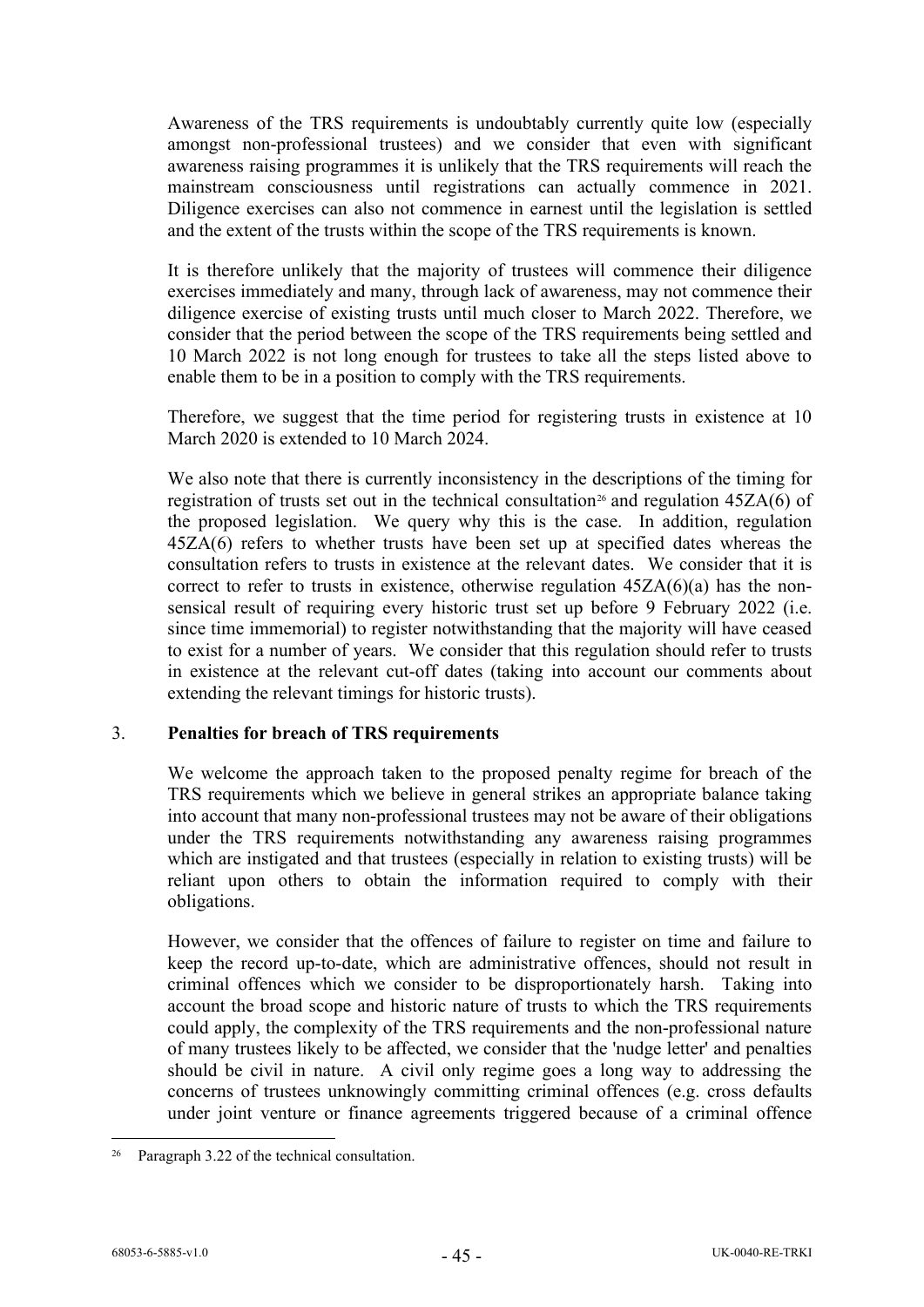having been committed). A criminal offence may still be appropriate for deliberate and persistent breaches of the TRS requirements and trustees found to be involved with criminal activities could already also be subject to separate penalties under the MLRs and Proceeds of Crime Act 2002 which ensures that the sanctions can escalate if needed.

Currently, the enforcement provisions for the MLRs are set out in Chapter 9 of the MLRs by reference to the "relevant requirements" set out in Schedule 6 to the MLRs. The existing obligations to register and keep up to date the beneficial ownership of relevant taxable trusts under regulations 45(2) and 45(9) are "relevant requirements" which can lead to criminal sanctions under regulation 86. If the new obligations under regulation 45ZA are to have a different, civil penalty regime only (which we consider that they should), then the legislation should make this clear.

## 4. **Regulation 44**

We would also like to draw your attention to the obligation on trustees of "relevant trusts" [27](#page-45-0) under regulation 44 MLRs to maintain written records of the beneficial owners of the trust. We are concerned about how this obligation fits with regulation 45ZA of the proposed legislation.

Where a type A trust or a type B trust is required to be registered under regulation 45ZA, the information which would be required to be recorded in respect of such trust is less extensive than the information which is required under regulation 44. We cannot reconcile this difference.

Further, we also find it incongruous that, where a trust is exempt from registration as a type A trust or a type B trust, regulation 44 would nevertheless apply and require written records to be kept about that trust. The trust is exempt from registration because it poses a low AML risk. It is therefore difficult to see the written records having any value.

Accordingly, for consistency and to promote a principled approach to the MLRs, we suggest that exempt trusts are carved out of the regulation 44 requirement and the information requirements in regulation 44 are aligned with regulation 45ZA for type A trusts and type B trusts.

**Question 4 – Do you consider that the revised definitions and application process for legitimate interest and third country entity requests set the right boundaries for access to the register? If not, please provide specific examples of where you would consider this not to be the case.**

We have no comments on this question.

**Question 5 - Does the proposed handling of exemptions for legitimate interest and third country entity requests provide the right access to the beneficial ownership data whilst protecting beneficial owners from potential risk of harm?**

<span id="page-45-0"></span><sup>&</sup>lt;sup>27</sup> As defined in regulation  $42(2)(b)$  MLRs.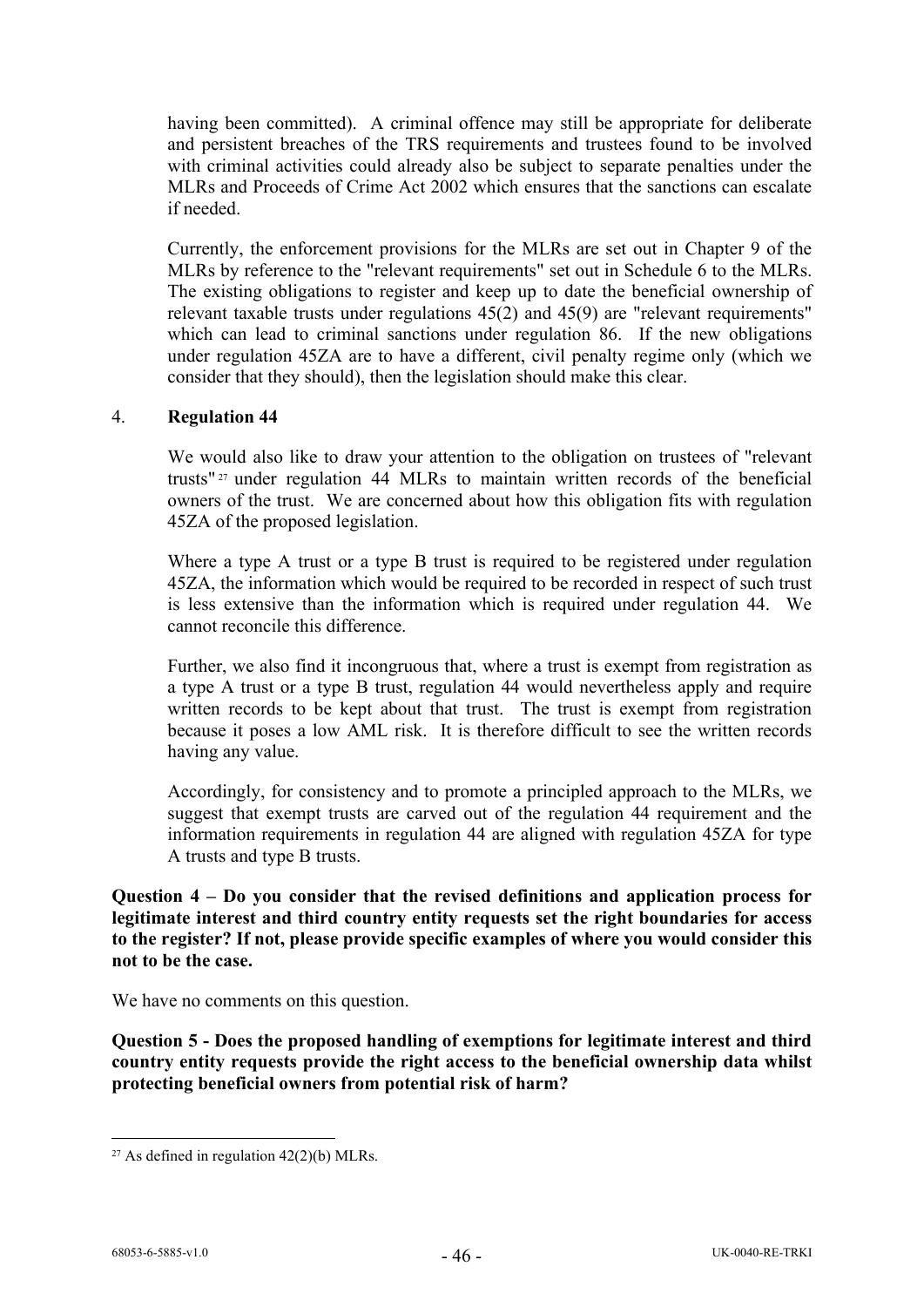We have no comments on this question.

**Question 6 - Are there any instances where the above proposals would not give investigators access to the information they require to follow a specific lead in suspected money laundering or terrorist financing? Please be specific and provide examples.**

We have no comments on this question.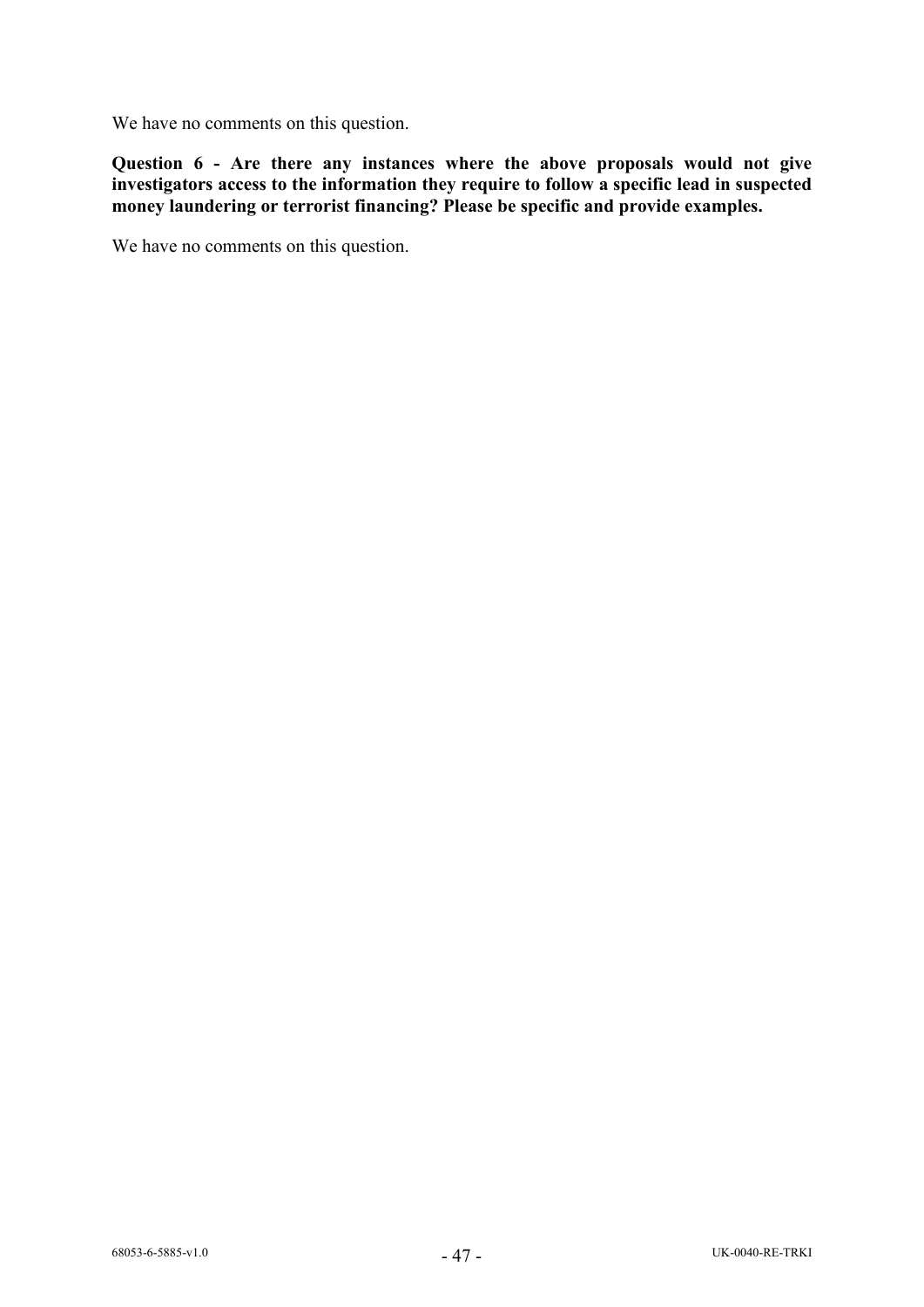### **SCHEDULE 1 EXAMPLES OF INCIDENTAL TRUSTS**

- <span id="page-47-1"></span><span id="page-47-0"></span>1. On an asset sale, to the extent any monies, assets, intangible property, benefit of any contract etc. (**assets**) in relation to the business sold are received or held by the seller after completion but should be the buyer's (or vice versa), the asset purchase agreement will often provide that such assets are held on trust for the relevant party until transferred to such party. Such situations can arise because, for example, on complex asset sales it may not always be possible to identify accurately all the assets that should have been transferred with the business and so assets may be in the wrong hands post-completion or assets held by the seller may require third party consent to transfer to the buyer and such consents aren't received until after completion (e.g. rent deposits held by the seller of real property which require the tenant's consent to be transferred). These trusts are low AML risk as they simply arise to ensure that assets held by a party/in a party's name on or after completion of an asset sale that should be held by the other party/in the other party's name are held on trust for the other party until transferred to the other party. They are temporary in nature pending transfer to the person who is beneficially and contractually entitled to the assets. In some instances, they only arise due to circumstances outside the seller's and buyer's control e.g. when waiting for third party consents.
- 2. If a party receives any monies which it is contractually obliged to hand over to the other party (e.g. the seller of a property which is subject to occupational leases may receive rental payments from tenants after completion which are properly due to the buyer as the new landlord or money received from trade debtors by a seller following a sale of a business that should have been paid to the buyer of the business (see also incidental trusts on asset sales in paragraph [1](#page-47-1) above)), it holds these monies on trust pending the payment of them to the other party. This trust is frequently created expressly in the sale agreement. It is low AML risk as it is temporary in nature pending monies being transferred to the person who is beneficially and contractually entitled to them.
- 3. Under the sale agreement for a property which is subject to occupational leases the seller will usually terminate the property insurance policy at completion and the buyer puts in place its own insurance policy. Typically for a tenanted building, the property insurance is placed by the landlord who recharges the insurance premiums to the tenants under the terms of their leases. On terminating the insurance policy at completion of the transfer of the property, the seller usually receives a refund of the insurance premium paid from the insurer and is contractually obliged to pay this to the buyer to hold on trust for the tenants in proportion to their contribution to the insurance premium. This ensures that the tenants receive the benefit of the refunded premiums to which they contributed. This trust is created expressly in the sale agreement. Furthermore, in this case, the tenants, as beneficiaries of the trust, have no control over the creation of the trust – it is created as a result of the dealings of the buyer and seller and therefore it presents a very low risk of being manipulated by the beneficiary for money laundering purposes.
- <span id="page-47-2"></span>4. With leasehold property certain trusts can arise over the insurance proceeds received by the party insuring, for example: (i) under a 'hell or high water' lease where the tenant is required to insure the property, any insurance proceeds received by the tenant are held on trust for the landlord; and (ii) under long (capital value) leases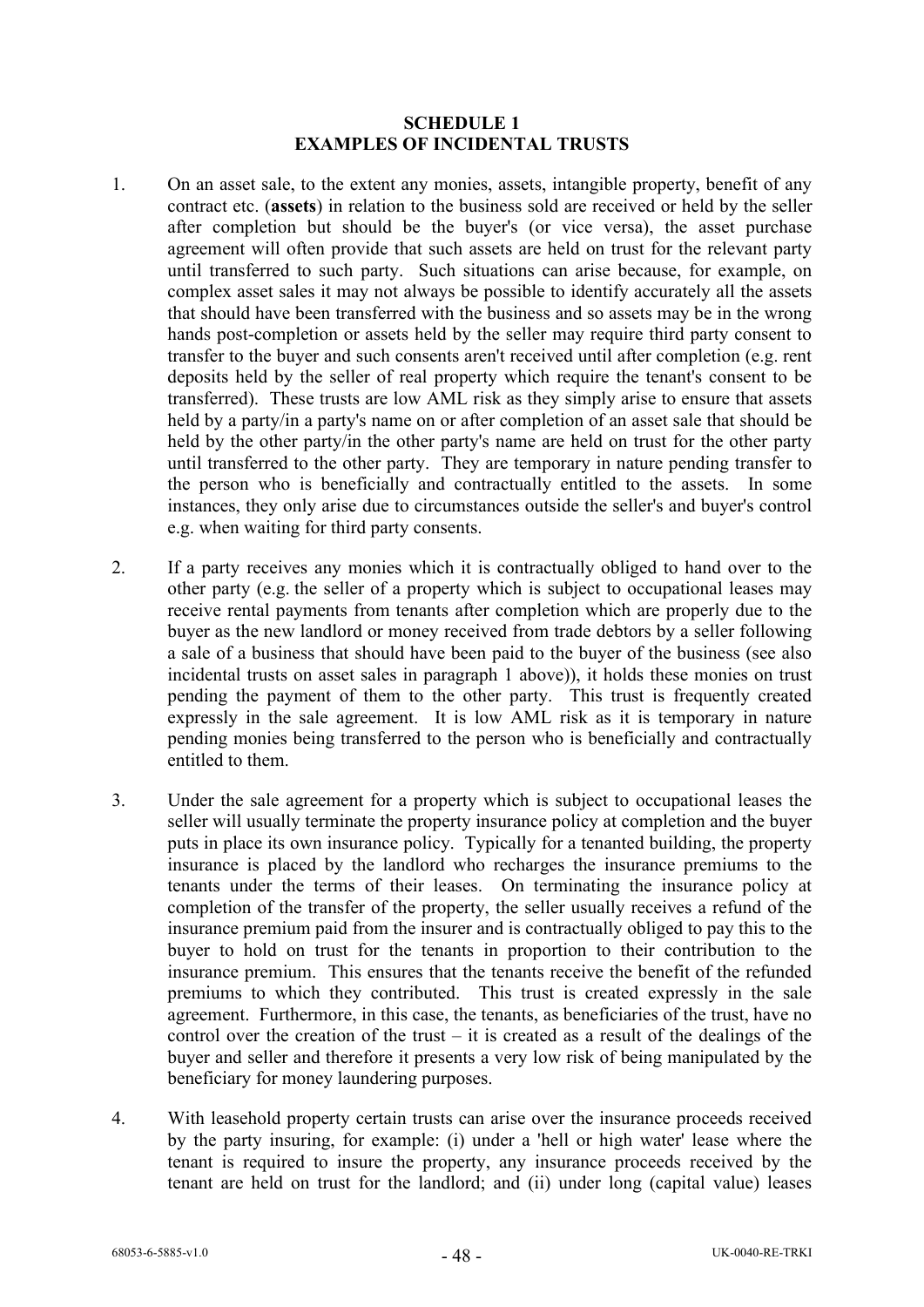(e.g. residential leases), where reinstatement is frustrated insurance proceeds are divided between the parties with an interest in the property based on the nature of their respective interests and held on trust by insured party prior to being distributed. These trusts are frequently created expressly in leases. They are low AML risk because they only arise in specific circumstances outside the control of the parties (i.e. damage to the property by an insured risk, leading to an insurance pay-out) and are temporary in nature pending the funds being distributed to the parties in their contractually agreed share.

- 5. Similar arrangements as described in paragraphs [1](#page-47-1) to [4](#page-47-2) above (for asset sales and real property) exist when moveable, income-generating assets are sold or otherwise transferred. For example, an aircraft leased and operated by an airline may be sold by the owner subject to the ongoing lease. Title transfer and payment of the purchase price will be subject to calculation of rental payments and other amounts related to the ongoing maintenance and usage of the aircraft, which, due to a mismatch in timing between the sale closing and receipts of such payments, may involve the seller and buyer including provisions in the sale agreement requiring a party to hold on trust any payments it is not contractually entitled to pending the payment of them to the other party. These are low AML risk for the reasons stated above.
- 6. On a corporate group reorganisation, a declaration of trust is commonly used to transfer shares in a UK company when legal title needs to transfer to the buyer immediately e.g. because successive transfers of the same shares need to happen in quick succession. This is a work around to deal with the registration gap issue that arises when a stock transfer form is used to transfer shares for value as such document needs to be stamped by HMRC before the register of members can be written up to reflect the transfer (see paragraph [7\(b\)](#page-15-1) in our response to Question 1 for further information). In such cases, the declaration of trust is the stampable document. The seller transfers bare legal title to the shares to the buyer using a "nil" consideration stock transfer form. As the buyer can certify the back of the stock transfer form as not being chargeable with stamp duty because the consideration is under £1,000, the company can update the register of members immediately to reflect the transfer. This is low AML risk given that the trust exists for only a short period of time and also information on the shareholders and PSCs over UK companies can already be found at Companies House.
- 7. On a rights issue or open offer, if shares are allotted to a shareholder and payment for such shares is not received or is treated as invalid, then the company may make arrangements to sell the shares and hold the proceeds of sale on behalf of the relevant shareholder. We consider this to be low AML risk because this trust arrangement exists purely where the acceptor of the shares has failed to make payment for them and enables the company to make arrangements to sell the shares as part of the rights issue/open offer.
- 8. On a rights issue, the terms and conditions of the offer require the receiving agent to verify the identification of the person lodging the provisional allotment letter for the purposes of the MLRs that are currently in force. Where the acceptance is not valid, the company can make arrangements to sell the ordinary shares as part of the rights issue (acting as agent for acceptor) and holds the proceeds of sale on trust for the acceptor, subject to the MLRs. This is low AML risk as the proceeds can only be released subject to the MLRs.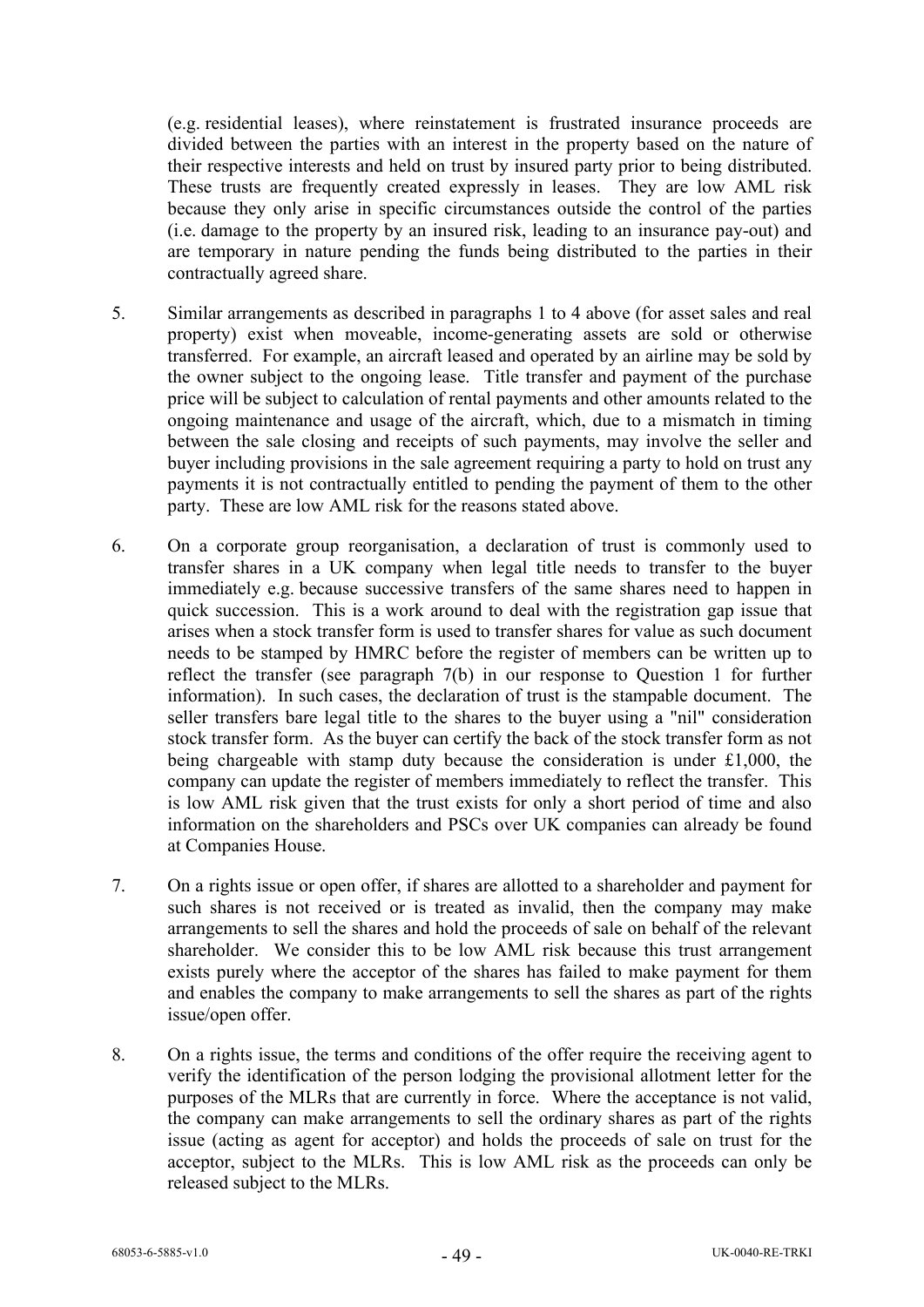- 9. On a rights issue, where the underwriter places any non-accepted rights shares (known as the "rump shares") in the market for a price in excess of the rights issue subscription price, then the company receives any premium over the rights issue share subscription price on trust for non-accepting shareholders (known as "lazy shareholders") or excluded shareholders (broadly, overseas shareholders who are unable to participate directly in the offer due to securities laws issues) and is required to account to these shareholders for such monies. This is low AML risk as the monies are paid to existing shareholders and the ability to realise any premium for the shareholders is entirely dependent on the market price for the shares at the time at which they are placed in the market.
- 10. On an IPO, where institutional shareholders are selling down their shares as part of the IPO they are required to execute CREST stock transfer forms in favour of a Crest nominee. The Crest nominee is registered as the holder of the shares but holds the shares as nominee for the selling shareholders for the purposes of effecting settlement of the sale and purchase of such shares. On closing, the Crest nominee will hold the sale shares as nominee for the purchasers of the shares. Similar arrangements apply where there are individual selling shareholders and where there is a shareholder who is delivering over-allotment shares. These trust arrangements exist in order for the shares to be dematerialised and as such we consider them to be low AML risk.
- 11. In connection with any IPO stock loan arrangements, the lender of the shares may transfer the shares to the borrower (usually an investment bank) prior to admission. The borrower will hold those shares as bare trustee for the lender pending admission, at which point the borrower will apply those shares to give effect to the loan and the bare trust will terminate. Alternatively, if admission does not occur by a specified date, the borrower will transfer the shares back to the lender and the bare trust will terminate. These trust arrangements are created purely for administrative convenience and as such we consider them to be low AML risk.
- 12. On a transfer of an interest in a limited partnership or other joint venture vehicle, to the extent that the outgoing limited partner receives any monies in relation to the interest being transferred after the 'effective date' of the transfer, the transfer agreement usually provides that such outgoing limited partner receives such monies as trustee for the benefit of the incoming limited partner, until transferred to that party. These trusts are low AML risk because they are temporary in nature and only arise to the extent that the outgoing investor receives distributions from the limited partnership pending the incoming investor being registered as the new owner of the interest, and such monies being transferred to the incoming investor who is beneficially and contractually entitled to them.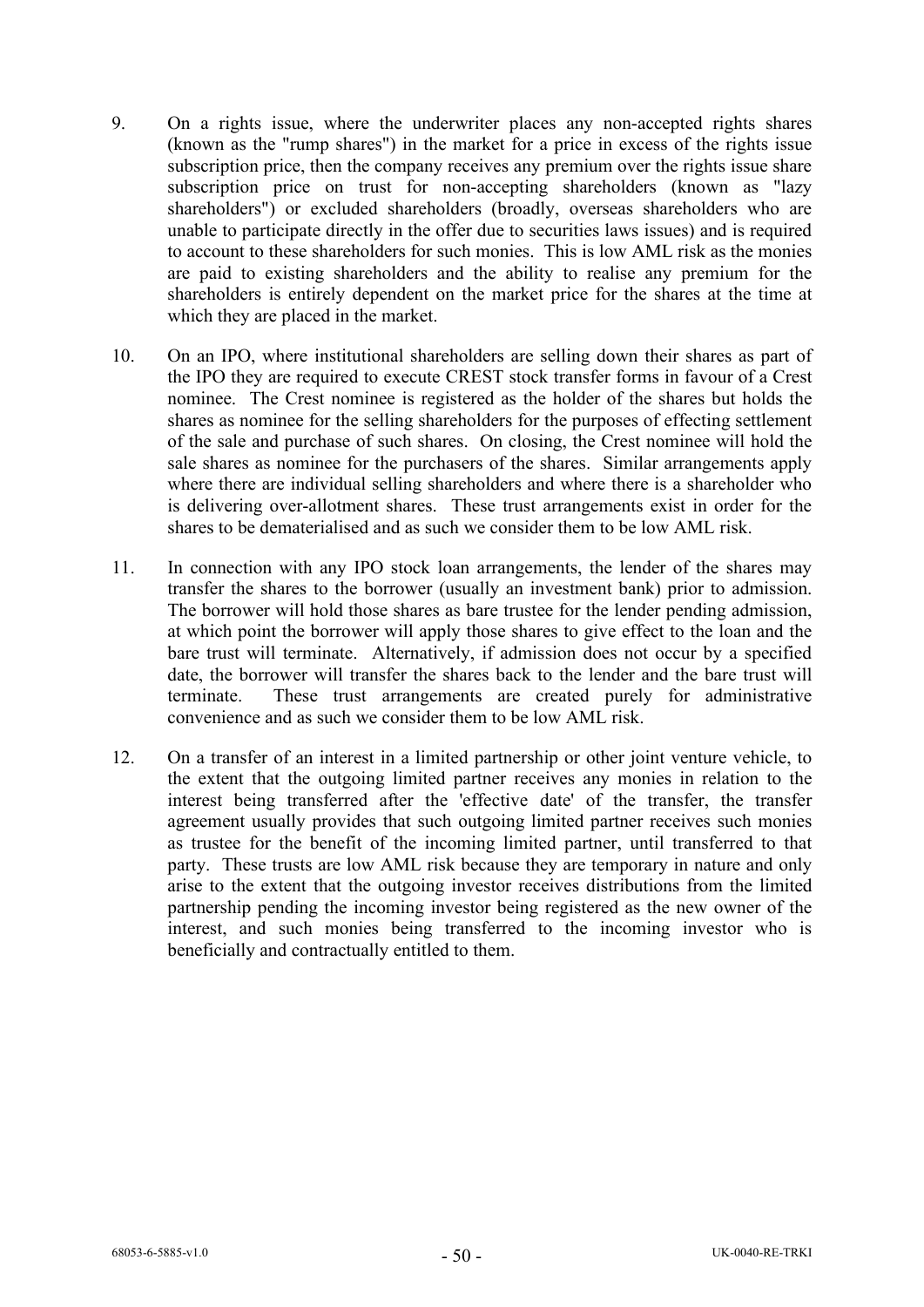### **SCHEDULE 2 EXAMPLE CUSTODY CHAINS**

#### <span id="page-50-0"></span>UK fund client UK global custodian holds assets on trust for the UK fund client. Should be exempt from registration as a Type A trust on the basis that the UK global custodian is UK global authorised, exempt or relies on article 41 RAO (see discussion at Q1 paragraph 5(a)). custodian Non-UK sub-custodian holds securities in the non-UK CSD on trust for the UK global custodian (to the extent that local law characterises custody relationships as trusts). Non-UK sub-In its capacity as trustee, the non-UK subcustodian custodian enters into a business relationship with the UK custodian in relation to the holding (participant in of the non-UK securities. non-UK CSD) Should be exempt from registration as a Type B trust as the beneficiary of the trust is the UK global custodian (see discussion at Q1 paragraph 5(c)).

#### **Example 1 – UK fund investing in non-UK assets**

**Example 2 – Non-UK fund investing in UK assets**

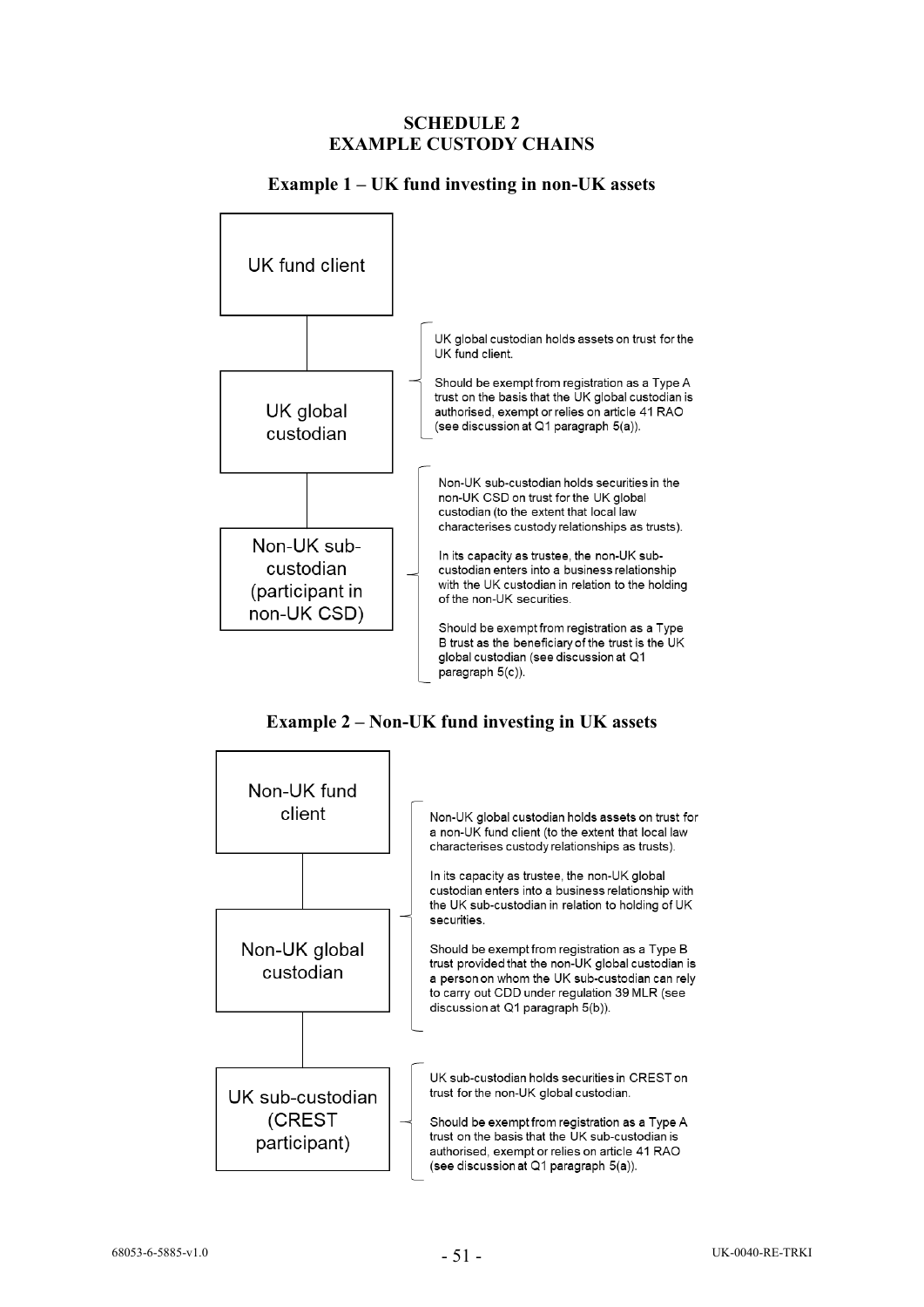### **SCHEDULE 3 QUESTION 1 – DRAFTING FOR SUGGESTED EXEMPTIONS**

### <span id="page-51-1"></span><span id="page-51-0"></span>1. **Trusts arising under transactional arrangements which are incidental to a larger purpose of the transaction**

A trust arising out of, in connection with, or for the purpose of facilitating, a transfer of:

- (i) an ownership interest in a firm, wherever it is incorporated or established;
- (ii) a business or undertaking or part of a business or undertaking; or
- (iii) an asset or property (whether real, personal or intangible),

(the **transaction**) where the holding of any sums, assets, property or the benefit of any contract on trust is an incidental part of the larger purpose of the transaction.[28](#page-51-5)

#### <span id="page-51-2"></span>2. **Temporary trusts**

Trusts which cease to exist within 30 days of the trust being set up, other than where any part of the subject of the trust becomes the whole or any part of the subject of another trust within 30 days of the first trust ceasing to exist.

### <span id="page-51-3"></span>3. **Agent and trustee arrangements used in contracts to protect third party rights due to the privity of contract doctrine**

A trust arising where a party to a contract expressly receives the benefit of any provision in the contract as trustee for a third party or third parties in order to confer the benefit of that provision, including the right to enforce that provision directly, on the third party (whether or not in addition to the contracting party itself).

## <span id="page-51-4"></span>4. **Agent and trustee arrangements used in terms of business for the provision of banking and investment services to protect rights of group members due to the privity of contract doctrine**

A trust where:

- (i) the trustee is a relevant supervised person; and
- (ii) the trustee holds any sums, rights or other assets as security:

(A) for any obligation arising out of or in connection with the performance of any listed activity or any investment services and activities by the trustee or any member of its group; and

(B) for the benefit of the trustee, any member of its group or any officer, employee or contractor of the trustee or any member of its group.

<span id="page-51-5"></span><sup>&</sup>lt;sup>28</sup> Parts of this wording are taken from regulation 4(i) The Business Contract Terms (Assignment of Receivables) Regulations 2018 and section 678(2)(b) Companies Act 2006.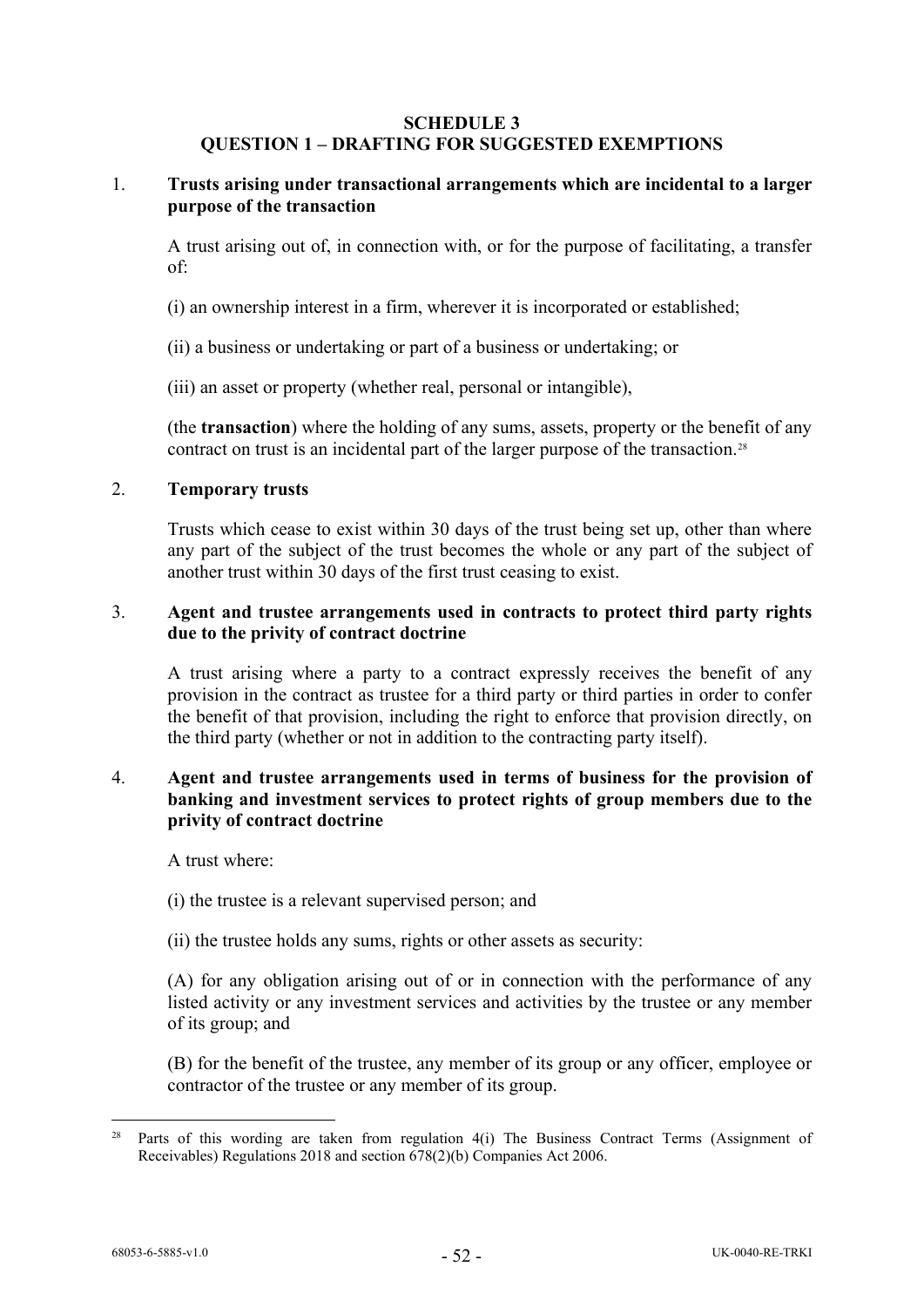"investment services and activities" means any of the services and activities listed in Section A of Annex I of MiFID relating to any of the instruments listed in Section C of that Annex;

"MiFID" means Directive 2014/65/EU of the European Parliament and of the Council of 15 May 2014 on markets in financial instruments;

"relevant supervised person" means a supervised person other than a third party to whom regulation 39(4) applies:

"supervised person" means a relevant person who is subject to these Regulations under regulation 8 or a person referred to in regulation 39(3)(b) or (c);

#### <span id="page-52-0"></span>5. **Custody**

A trust arising out of or in connection with the holding of assets (including cash) belonging to another where the trustee is:

(i) an authorised person;

(ii) an exempt person;

(iii) a person that, by virtue of article 41 RAO, does not require authorisation under FSMA;

(iv) a relevant supervised person; or

(v) holding the assets for a person referred to in paragraphs (i) to (iv).

"exempt person" means a person who is exempt for the purposes of FSMA;

"RAO" means the Financial Services and Markets Act 2000 (Regulated Activities) Order 2001;

"relevant supervised person" means a supervised person other than a third party to whom regulation 39(4) applies;

"supervised person" means a relevant person who is subject to these Regulations under regulation 8 or a person referred to in regulation 39(3)(b) or (c);

### <span id="page-52-1"></span>6. **Shares in UK companies**

A trust holding only shares in a company.

"company" has the same meaning as in the Companies Act 2006;[29](#page-52-2)

<span id="page-52-2"></span> $29$  2006 c. 46. See section 1.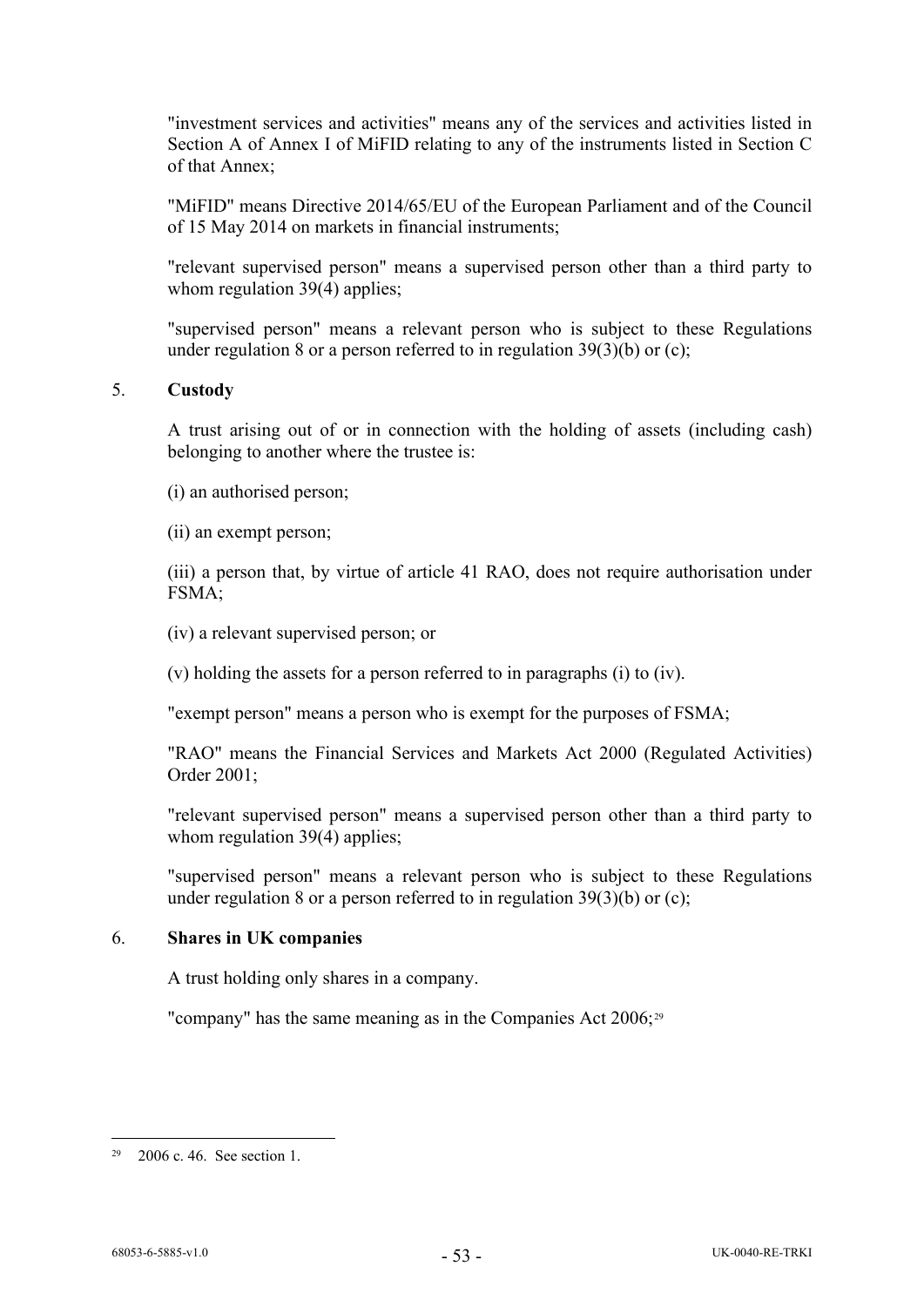# <span id="page-53-0"></span>7. **Registration gap**

A trust created by a disponor of assets for the benefit of a disponee of the assets arising on completion of the disposition of the beneficial interest of the assets that only exists until legal title to the assets has vested in the disponee, as long as the relevant documents disposing of title to the assets have been submitted to a government department [or its successors][30](#page-53-3) within [30 days] of the trust being set up.

### 8. **Rent deposits**

(a) Option 1 – Rent deposits only exemption

A trust set up for the purposes of holding a cash deposit given as a security in connection with a leasehold interest in land in the United Kingdom.

(b) Option 2 – Wider deposit/retentions/security payments exemption

A trust set up for the purposes of holding sums or assets given as a security, retention, deposit or other credit support in connection with the performance of contractual obligations [in the United Kingdom] and the holding of sums or assets on trust is an incidental part of the larger purpose of the contract giving rise to such contractual obligations.

## <span id="page-53-1"></span>9. **Service charges**

A trust set up for the purposes of holding or managing service charge payments or operating the service charge arrangements made under a lease of an interest in land.

"Service charge" has the same meaning as in section 18(1) of the Landlord and Tenant Act 1985.

## <span id="page-53-2"></span>10. **Legal and beneficial owners of the property (tangible and intangible) are the same**

A trust where the trustees and beneficiaries are identical and the beneficiaries have concurrent and not successive interests. / A trust where the trustees hold the asset for themselves entirely as the sole beneficiaries with concurrent and not successive interests.

# 11. **Intellectual property and intangibles**

A trust arising out of, in connection with, or for the purpose of facilitating, a transfer of:

(i) an ownership interest in an intellectual property right wherever it exists; or

<span id="page-53-3"></span><sup>&</sup>lt;sup>30</sup> Legislation will need to address possible HM Land Registry privatisation which would mean that HM Land Registry ceased to be a government department.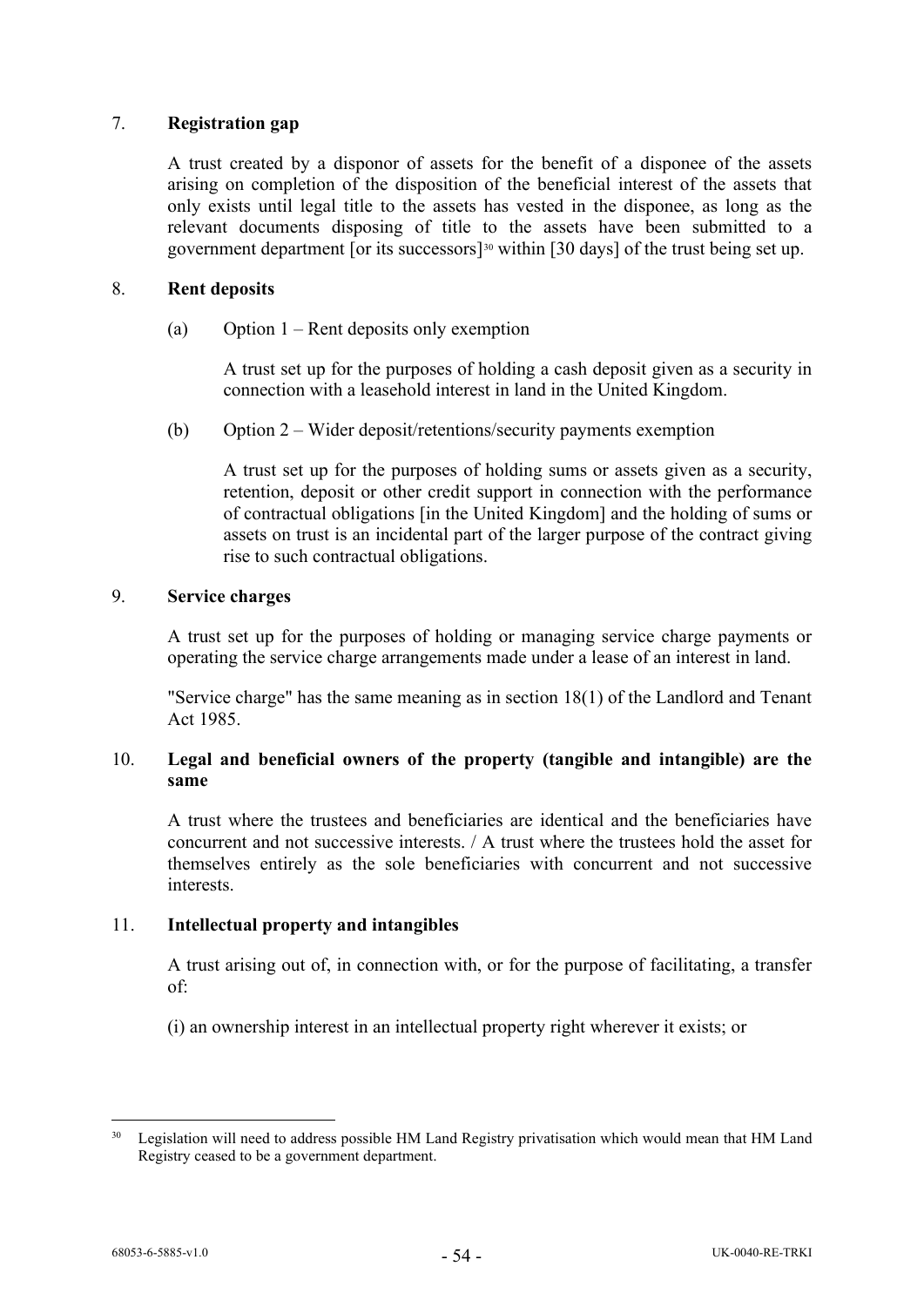(ii) an interest in an intellectual property right generated pursuant to the commissioning of a work, or performance of a service or activity by a person for or on behalf of, or in collaboration with, another,

where documentation does not exist, or is insufficient or defective in complying with the formality requirements to convey legal title to such intellectual property right.

#### 12. **Oil and gas**

A trust created by a holder of a licence under the Petroleum Act 1998 in relation to its interest in any licensed area, including any trust created by or on behalf of a site operator (within the meaning of the Energy Act  $2008(c)$ ) to hold and accumulate assets under the terms of a funding arrangements plan that is part of a funded decommissioning programme submitted to the Secretary of State for approval under section 45 of that Act.

# <span id="page-54-0"></span>13. **Lease financing of aircraft and other transportation assets**

(a) A trust arising out of, or in connection with or which otherwise relates to, an agreement (or a document ancillary to or made in connection with such agreement) entered into wholly or mainly for the purpose of granting by one person of a right to possession or control of a qualifying transportation asset to another person for a term in return for a rental or other payment, where the trustee is one or more relevant supervised persons.

"relevant supervised person" means a supervised person other than a third party to whom regulation 39(4) applies;

"supervised person" means a relevant person who is subject to these Regulations under regulation 8 or a person referred to in regulation 39(3)(b) or  $(c)$ ;

"qualifying transportation asset" means any asset (or item of equipment associated with or ancillary to such asset) which is:

(i) an aircraft object as defined in Regulation 5 of The International Interests in Aircraft Equipment (Cape Town Convention) Regulations 2015;

(ii) railway rolling stock, which means any vehicle moveable on a fixed railway track or directly on, above or below, a guideway, together with traction systems, engines, brakes, axles, bogies, pantographs, accessories and other components, equipment and parts, in each case installed on or incorporated in the vehicles, and together with all data, manuals and records relating thereto; or

(iii) a United Kingdom ship as defined by section 313(1) of the Merchant Shipping Act 1995;

(b) A trust arising out of, or in connection with or which otherwise relates to, the ownership of an aircraft object (or item of equipment associated with or ancillary to such object) where such trust is, or is to be, registered or otherwise recorded in a public registry.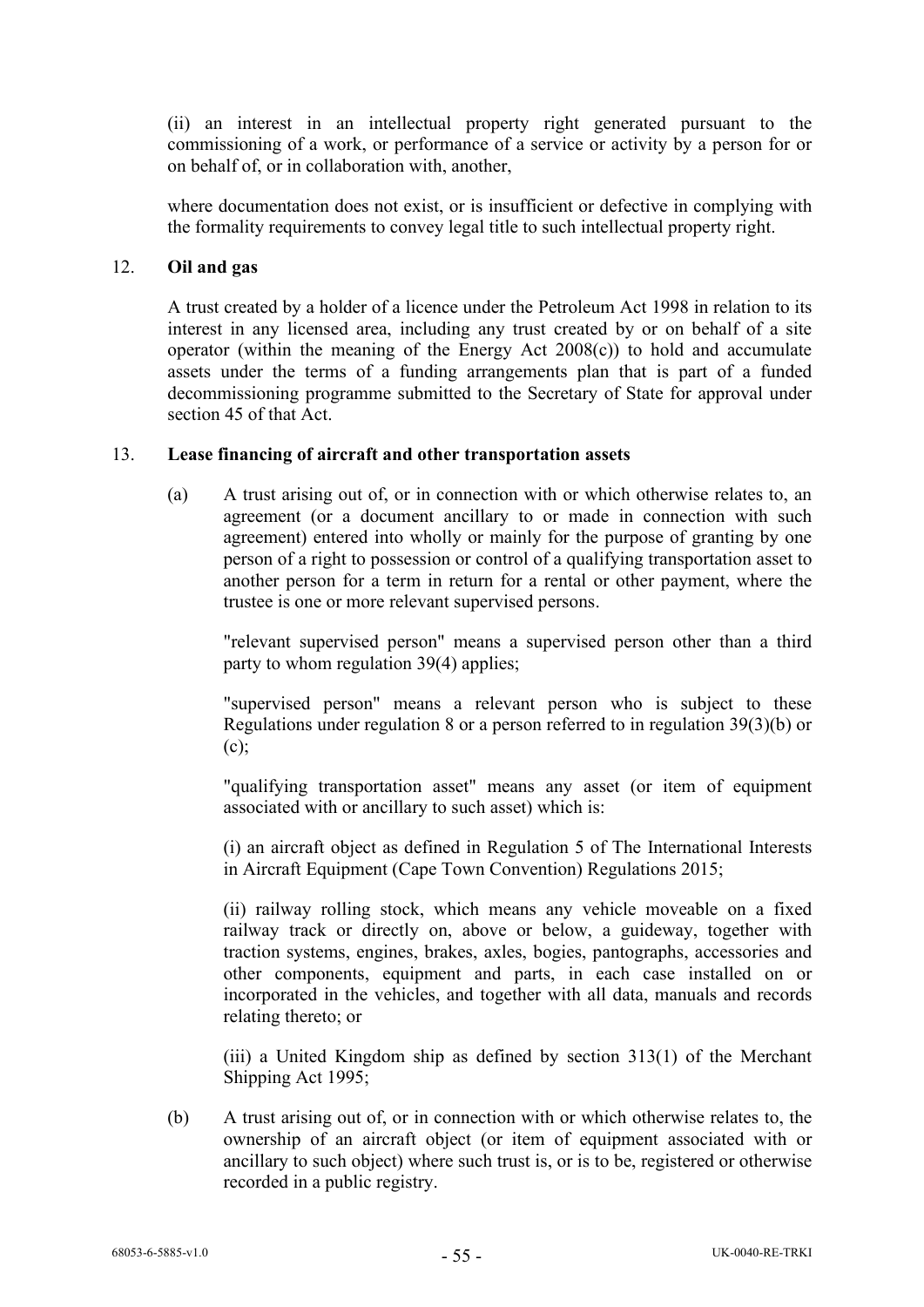"aircraft object" means aircraft object as defined in Regulation 5 of The International Interests in Aircraft Equipment (Cape Town Convention) Regulations 2015;

#### <span id="page-55-0"></span>14. **Escrow accounts**

A trust holding sums, assets (whether tangible or intangible) or contractual documents in escrow where the trustee(s) is a relevant supervised person.

"relevant supervised person" means a supervised person other than a third party to whom regulation 39(4) applies;

"supervised person" means a relevant person who is subject to these Regulations under regulation 8 or a person referred to in regulation  $39(3)(b)$  or (c);

#### <span id="page-55-1"></span>15. **Guarantee**

A trust set up by an entity which is providing a guarantee of the performance of another entity's contractual obligations to the entity which is receiving the benefit of the guarantee for the purposes of holding any security and rights which the entity which is providing a guarantee has over any assets of the entity whose performance is being guaranteed whilst any liabilities of such guaranteed entity and/or the entity providing the guarantee to the entity receiving the guarantee remain outstanding.

#### <span id="page-55-2"></span>16. **Client account**

A trust holding sums or assets in a client account where the trustee(s) is a relevant person. / A trust holding sums or assets in the client account of a relevant person.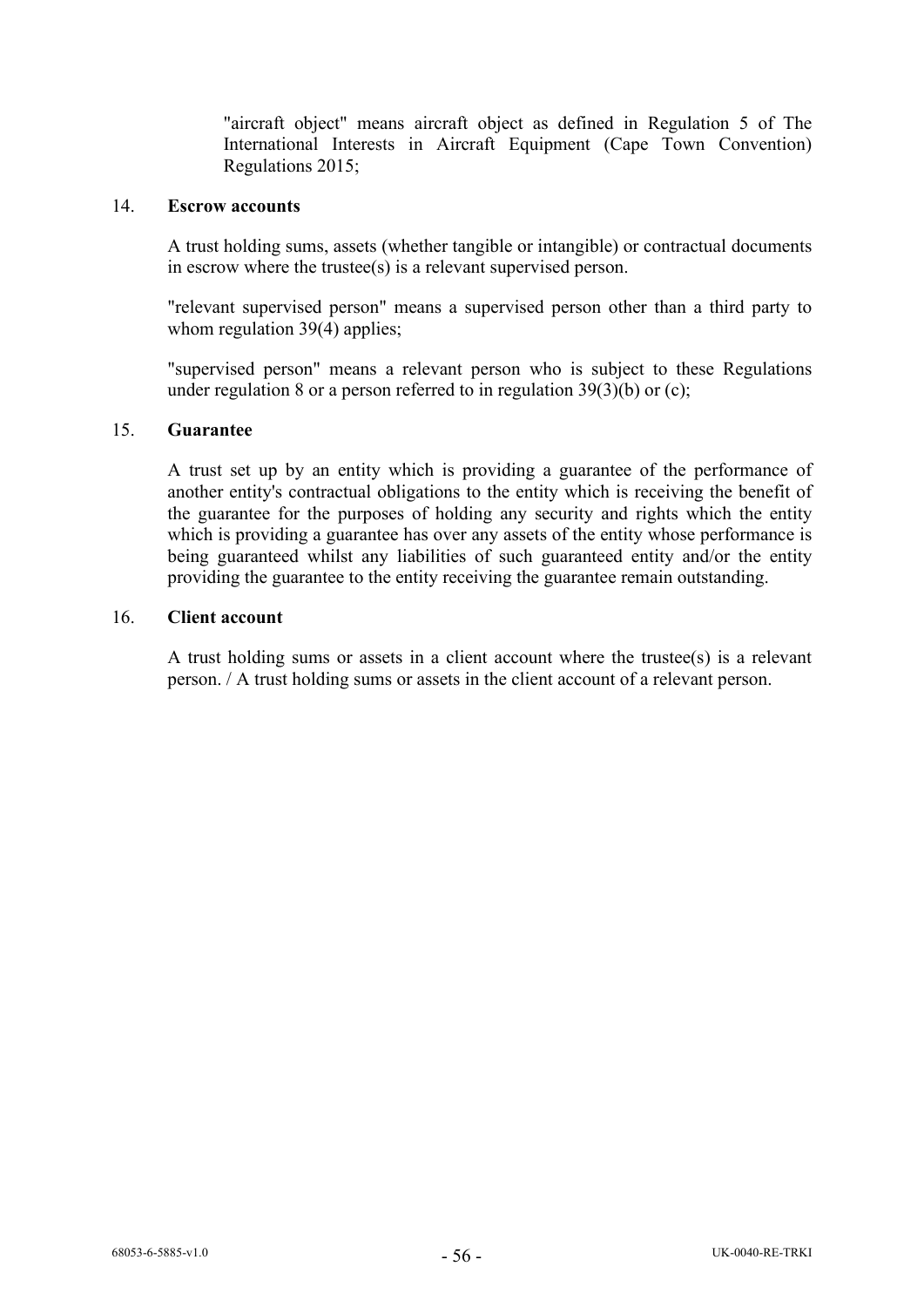### <span id="page-56-1"></span>**SCHEDULE 4 QUESTION 2 – REVISED VERSIONS OF CERTAIN OF THE EXEMPTIONS SET OUT IN THE PROPOSED LEGISLATION**

### <span id="page-56-0"></span>1. **Revised exemption 2(b) – additional wording in bold/italics**

A trust created by or in order to satisfy the terms of an order of*, or an undertaking given to,* a court or tribunal.

## <span id="page-56-2"></span>2. **Revised exemption 2(f)**

(f) a trust arising out of, or in connection with or which otherwise relates to, an agreement (or a document ancillary to or made in connection with such agreement) under which:

- (i) a credit or other facility is, or is to be made available to a company which is taxed pursuant to the Taxation of Securitisation Companies Regulations 2006 (as amended); or
- (ii) a credit or other facility is, or is to be, made available by or is arranged by, or where the trustee is one or more relevant supervised persons.

"credit or other facility" means an arrangement under which one or more of the parties performs any of the activities listed in points 2, 3, 6 or 7 of Annex 1 to the capital requirements directive or trades in any financial instrument or commodity;

"commodity" has the meaning given by Article 2(6) of Commission Delegated Regulation (EU) 2017/565 of 25 April 2016 supplementing Directive 2014/65/EU of the European Parliament and of the Council as regards organisational requirements and operating conditions for investment firms and defined terms for the purposes of that Directive;

"financial instrument" means any of the instruments listed in Section C of Annex I of MiFID;

"MiFID" means Directive 2014/65/EU of the European Parliament and of the Council of 15 May 2014 on markets in financial instruments;

"relevant supervised person" means a supervised person other than a third party to whom regulation 39(4) applies;

"supervised person" means a relevant person who is subject to these Regulations under regulation 8 or a person referred to in regulation  $39(3)(b)$  or (c);

# <span id="page-56-3"></span>3. **Revised exemption 2(g)**

(g) a trust arising out of or in connection with, or ancillary to, instruments or securities of the type specified in regulation 32(2) ("specified instruments") issued or to be issued under an arrangement: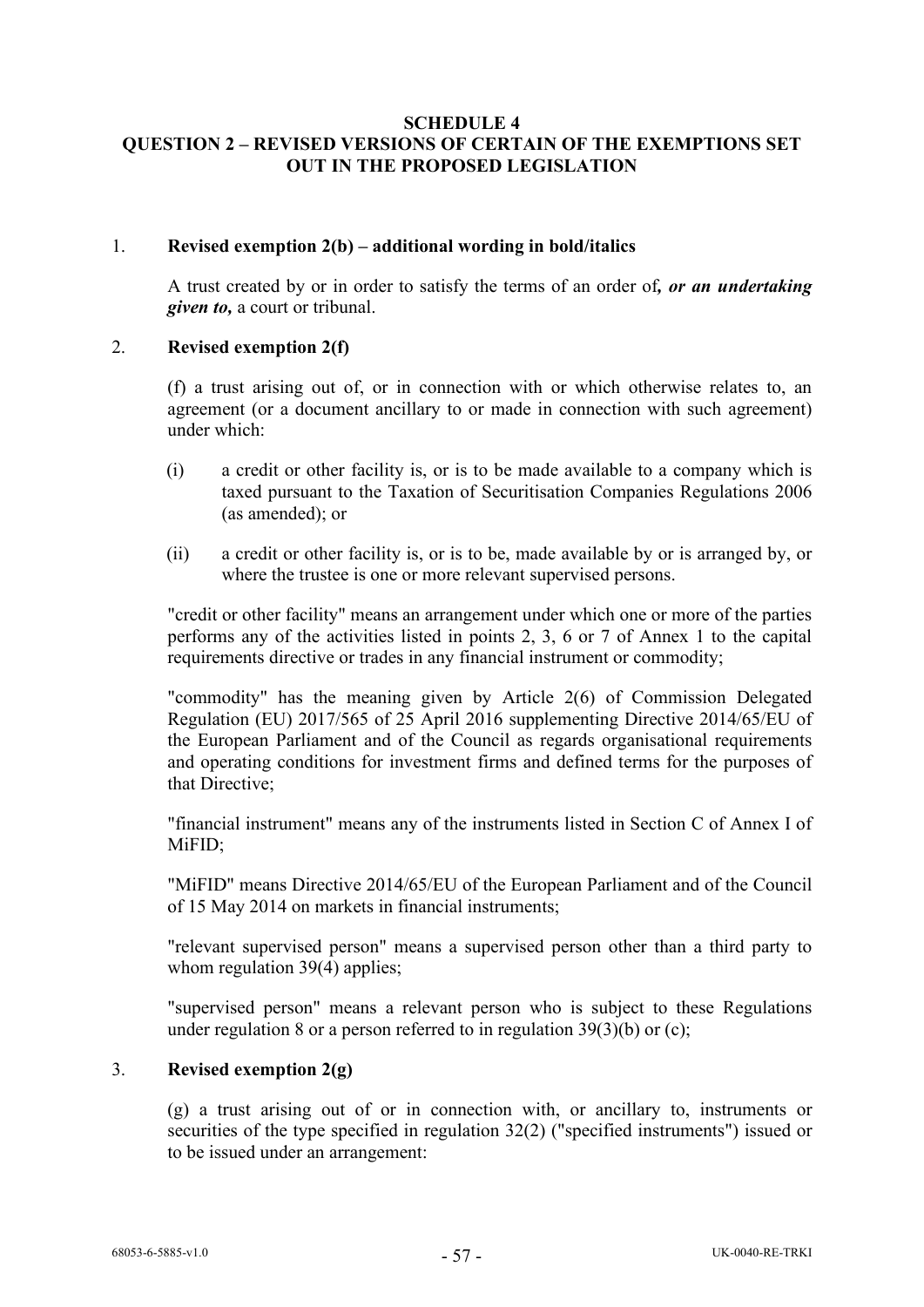- (i) that is, or is to be, listed and/or admitted to trading on a "regulated market" as defined in regulation 3; or
- (ii) where the specified instruments are, or are to be, issued to or subscribers for the specified instruments are procured by an "authorised person" as defined in regulation 3;
- (iii) where the specified instruments are, or are to be, issued to a "credit institution" or a "financial institution" as defined in regulation 10; or
- (iv) to which the capital market exception under section 72B of the Insolvency Act 1986 (as amended) applies; or
- (v) where the trustee is a relevant supervised person or an authorised person; or
- (vi) where the specified instruments are, or are to be, issued to or subscribers through a central securities depository or clearing and settlement system recognised by any Bank of International Settlements central bank or monetary authority member; or
- (vii) where the specified instruments are to be issued by or borrowed by a company which is taxed pursuant to the Taxation of Securitisation Companies Regulations 2006 (as amended).

"relevant supervised person" means a supervised person other than a third party to whom regulation 39(4) applies;

"supervised person" means a relevant person who is subject to these Regulations under regulation 8 or a person referred to in regulation  $39(3)(b)$  or (c);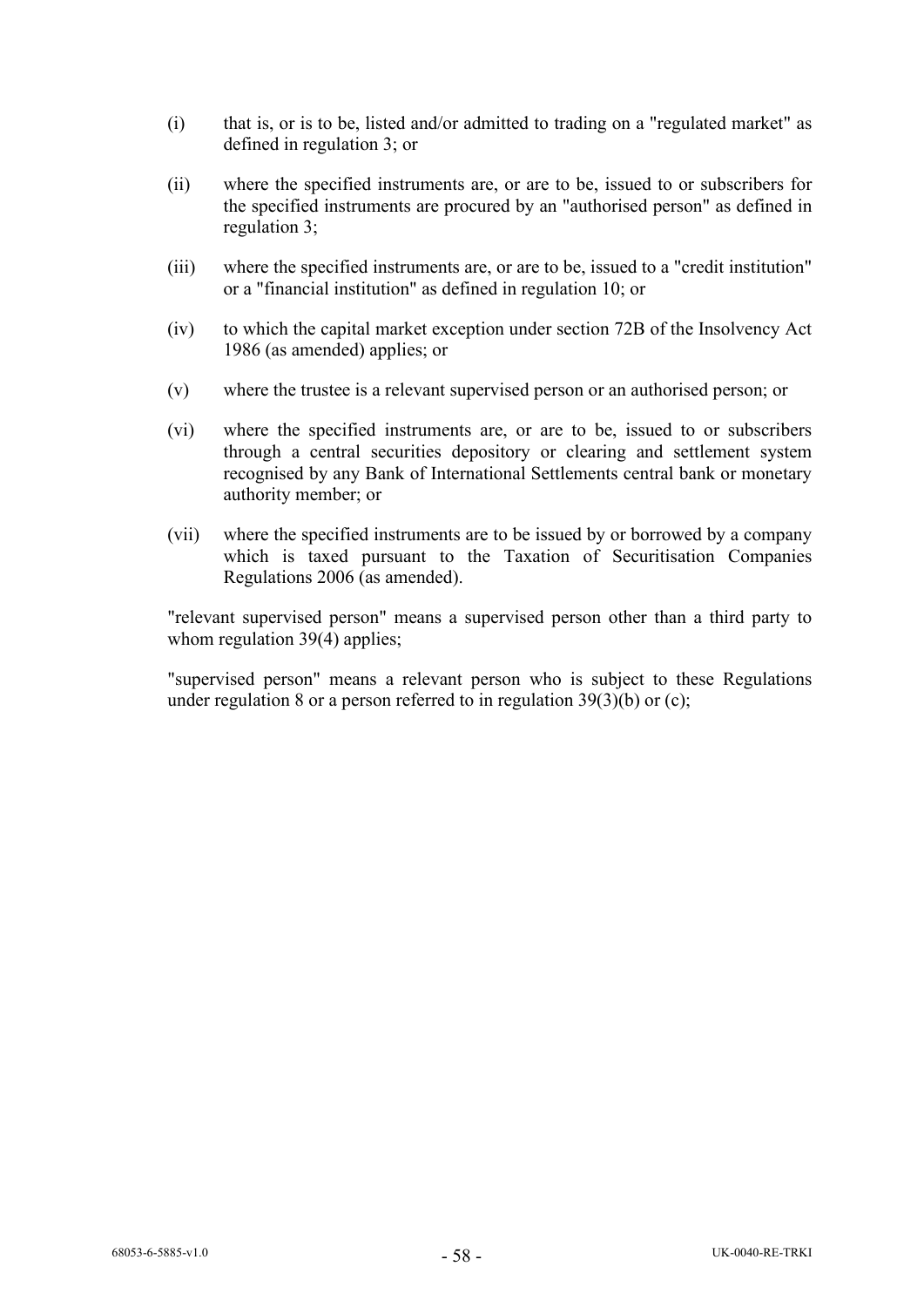### **SCHEDULE 5 REGISTER OF BENEFICIAL OWNERSHIP – SUGGESTED REVISIONS REGARDING REGISTRATION**

### 1. **Regulation 45**

- (2) The trustees of a taxable relevant trust must within the time specified in paragraph (3) provide the Commissioners with—
	- (a) the information specified in paragraph  $(5)$  in relation to the trust;
	- (b) the information specified in paragraph (6) in relation to each of the individuals referred to in regulation  $44(2)(b)$  and  $(5)(b)$  (but if subparagraph (d) applies, this information does not need to be provided in relation to the beneficiaries of the trust);
	- (c) the information specified in paragraph (7) in relation to each of the legal entities referred to in regulation 44(2)(b);
	- (d) the information specified in paragraph (8), where the beneficial owners include a class of beneficiaries, not all of whom have been determined,

but if sub-paragraph (d) applies, the information specified in sub-paragraphs  $(b)$  and  $(c)$  does not need to be provided in relation to any of the beneficiaries or potential beneficiaries of the trust that form part of the class referred to in that sub-paragraph.

### 2. **Proposed regulation 45ZA**

- (4) The trustees of a type A trust or a type B trust must, within the time specified in paragraph (6), provide the Commissioners with—
	- (a) the information specified in paragraphs (i) to  $(v)$  in relation to each of the beneficial owners of the trust who is an individual, and in relation to any other individual referred to as a potential beneficiary in a document from the settlor relating to the trust such as a letter of wishes—
		- (i) the individual's full name;
		- (ii) the individual's month and year of birth;
		- (iii) the individual's country of residence;
		- (iv) the individual's nationality;
		- $(v)$  the nature and extent of the individual's beneficial interest,;

but if sub-paragraph (b) applies, this information does not need to be provided in relation to the beneficiaries of the trust;